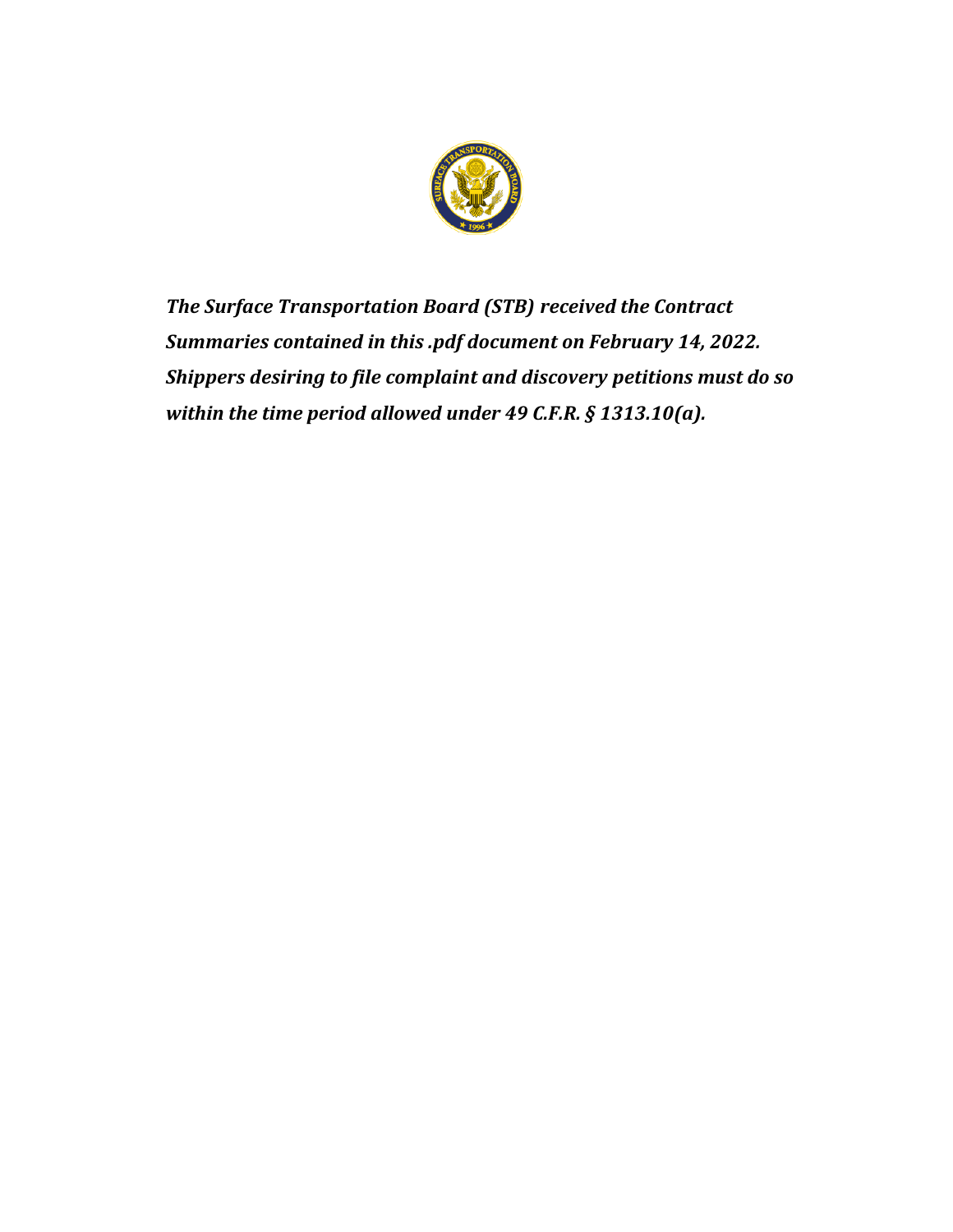

STB-UPOTMQ 162549-O

# **UNION PACIFIC RAILROAD COMPANY**

# **AMENDED CONTRACT SUMMARY**

**Issued:**  February 9, 2022

**Effective:** January 1, 2021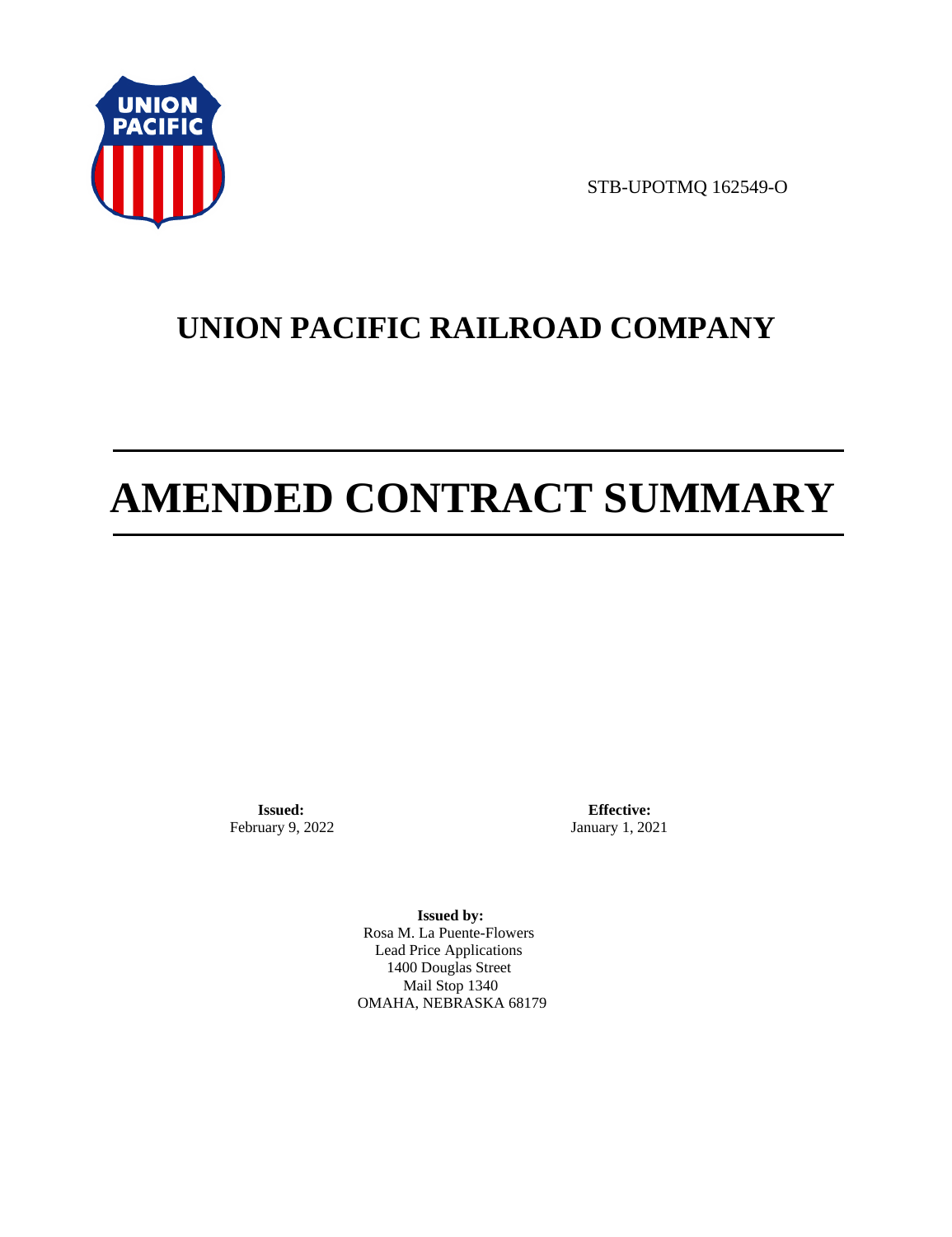UNION PACIFIC RAILROAD COMPANY 1400 Douglas St. Omaha, NE 68179

### **COMMODITY:**

 Sorghum Grains **ADDITION**  Corn Exc.Popcorn See 01152 **ADDITION**  Wheat Exc.Buckwheat See 01139 **ADDITION**  Soybeans (Soya Beans) **ADDITION**  Cake,Meal Or Screenings, Soybean,Not Fit For Human Consumption **ADDITION** 

### **SHIPPER:**

CHS HEADQUARTERS

#### **ORIGIN(S):**

 LUVERNE, MN **ADDITION**  BRULE, NE **ADDITION**  WORTHINGTON, MN **ADDITION**  SUPERIOR, WI **ADDITION**  SHARON SPRINGS, KS **ADDITION**  BINGHAM LAKE, MN **ADDITION**  GOWRIE, IA **ADDITION**  EMMETSBURG, IA **ADDITION**  DOWNS, KS **ADDITION**  HINKLE, OR **ADDITION**  OGDEN, UT **ADDITION**  TUCSON, AZ **ADDITION** 

### **DESTINATION(S):**

 FAIRMONT, MN **ADDITION**  LOS ANGELES, CA **ADDITION**  MANKATO, MN **ADDITION**  AMES, IA **ADDITION**  CHICAGO, IL **ADDITION**  KALAMA, WA **ADDITION**  OR - PORTLAND AGS (See Exhibit Definition) SUPERIOR, WI **ADDITION**  TACOMA, WA **ADDITION**  ERDA, UT **ADDITION**  MOUNTAIN HOME, ID **ADDITION** 

### **PORT(S):**

Not Applicable

### **DURATION:**

 Effective Date: November 16, 2017 Amendment Effective Date: January 1, 2021 **ADDITION**  Expiration Date: December 31, 2021 **EXTENSION** 

# **RAIL CAR DATA:**

No cars dedicated to service under this Contract. Cars are provided on a common carrier basis only.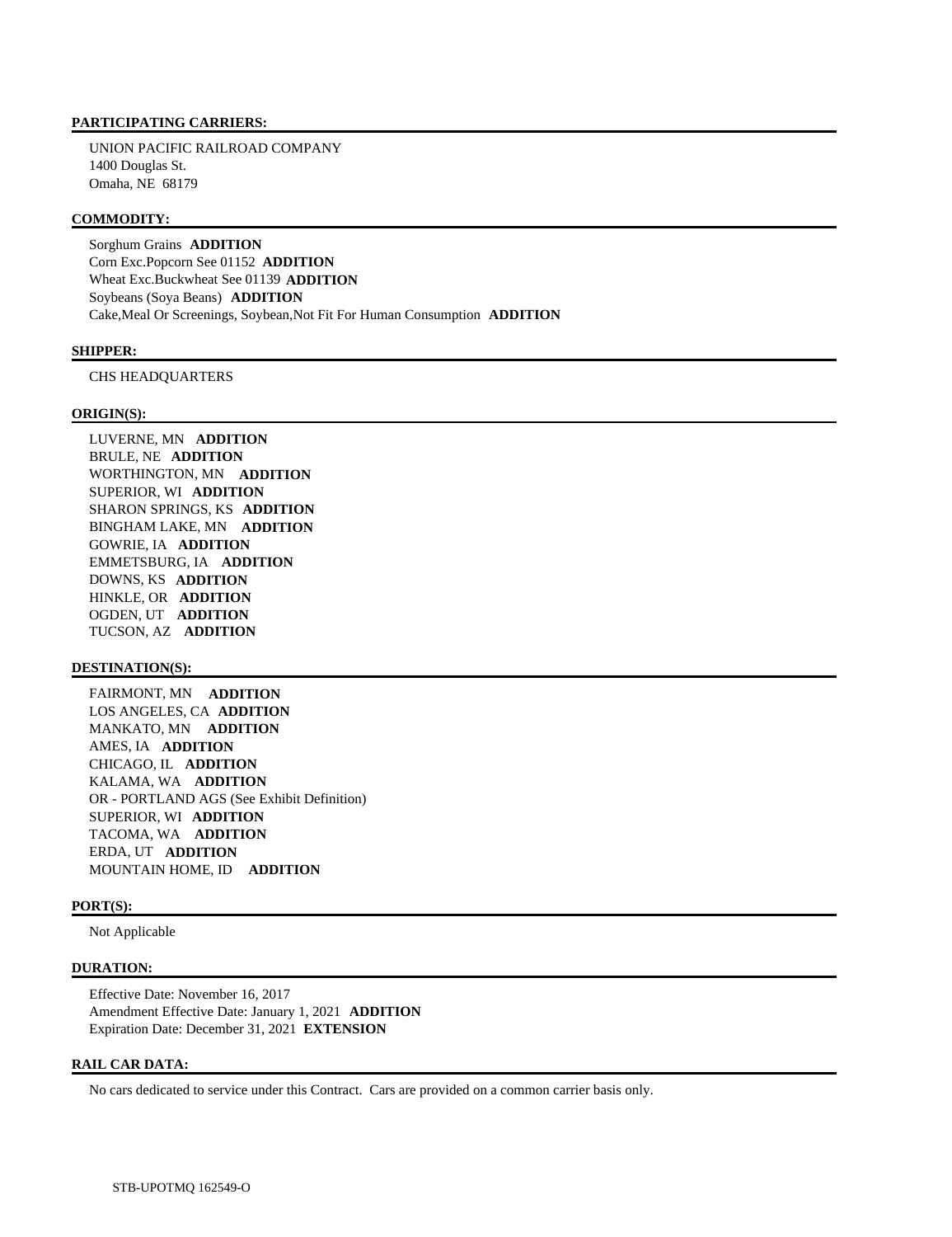# **RATES & CHARGES:**

Not applicable

# **VOLUME:**

 Minimum shipment of 107 carloads. **ADDITION**  Multiple Car Shipments **ADDITION** 

# **SPECIAL FEATURES:**

Special Switching Provision

# **SPECIAL NOTICE:**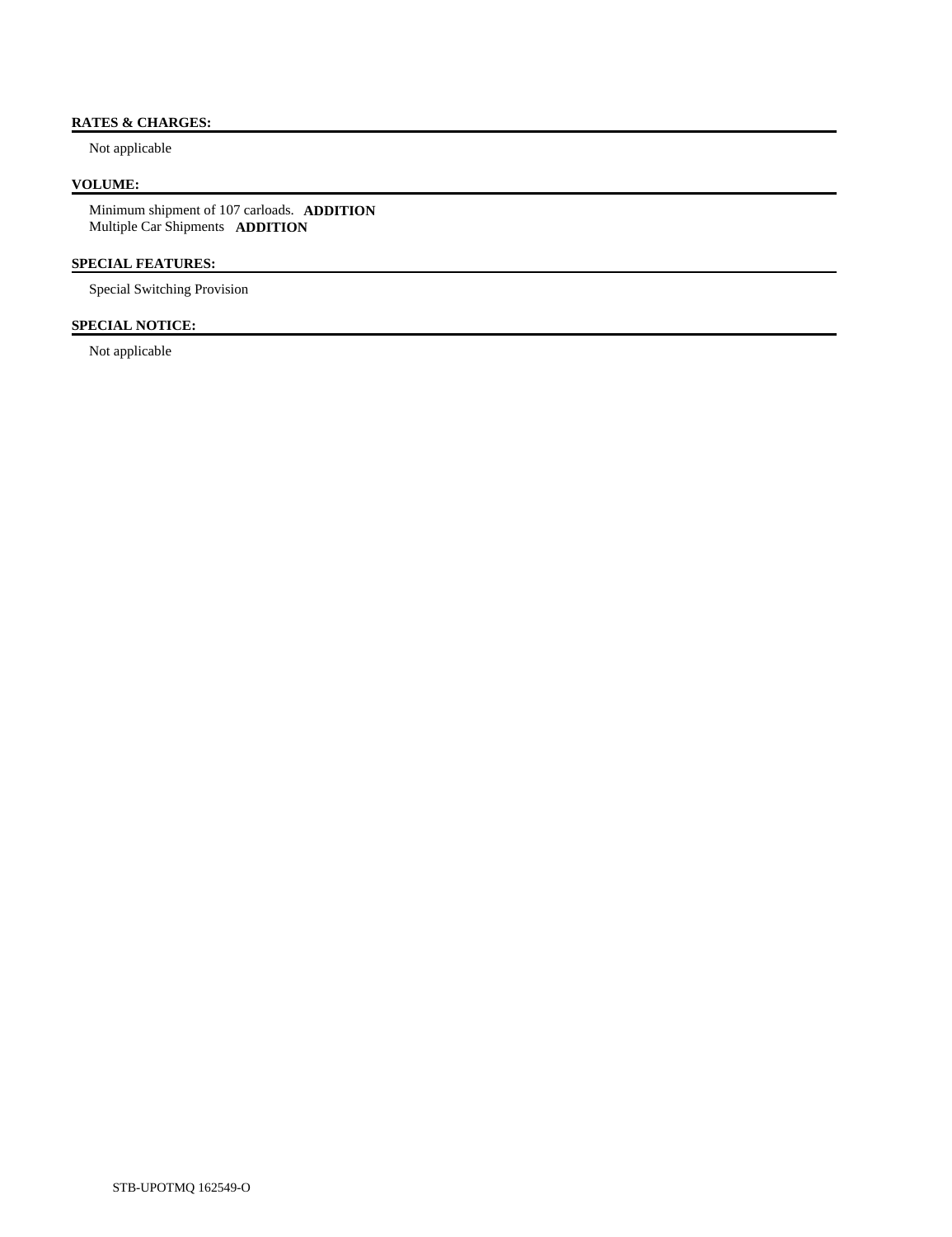OR - PORTLAND AGS consist of: ALBINA, OR **ADDITION**  ASTORIA, OR **ADDITION**  AUMSVILLE, OR **ADDITION**  AURORA, OR **ADDITION**  BARNES YARD, OR **ADDITION**  BATTERSON, OR **ADDITION**  BONNEVILLE, OR **ADDITION**  BRIDAL VEIL, OR **ADDITION**  BROOKS, OR **ADDITION**  BUXTON, OR **ADDITION**  CANBY, OR **ADDITION**  CLACKAMAS, OR **ADDITION**  COALCA, OR **ADDITION**  COCHRAN, OR **ADDITION**  DODSON, OR **ADDITION**  EAST MILWAUKIE, OR **ADDITION**  EAST PORTLAND, OR **ADDITION**  FIR, OR **ADDITION**  GARBALDI, OR **ADDITION**  GARIBALDI, OR **ADDITION**  GEER, OR **ADDITION**  GERVAIS, OR **ADDITION**  HEMLOCK, OR **ADDITION**  HITO, OR **ADDITION**  HUBBARD, OR **ADDITION**  KENTON, OR **ADDITION**  LAKE YARD, OR **ADDITION**  LIBERAL, OR **ADDITION**  MILWAUKIE, OR **ADDITION**  MOHLER, OR **ADDITION**  MT ANGEL, OR **ADDITION**  NORTH PORTLAND, OR **ADDITION**  OREGON CITY, OR **ADDITION**  OSWEGO, OR **ADDITION**  PORTLAND, OR **ADDITION**  PRATUM, OR **ADDITION**  PULP, OR **ADDITION**  RENARD, OR **ADDITION**  RIVER GATE, OR **ADDITION**  ROCKWOOD, OR **ADDITION**  SHAW, OR **ADDITION**  SILVERTON, OR **ADDITION**  ST JOHNS, OR **ADDITION**  STAYTON, OR **ADDITION**  TILLAMOOK, OR **ADDITION**  TROUTDALE, OR **ADDITION**  WARRENTON, OR **ADDITION**  WEST LINN, OR **ADDITION**  WHEELER, OR **ADDITION**  WOODBURN, OR **ADDITION**  AMPERE, WA **ADDITION**  BARBERTON, WA **ADDITION**  BATTLE GROUND, WA **ADDITION**  BRUSH PRAIRIE, WA **ADDITION**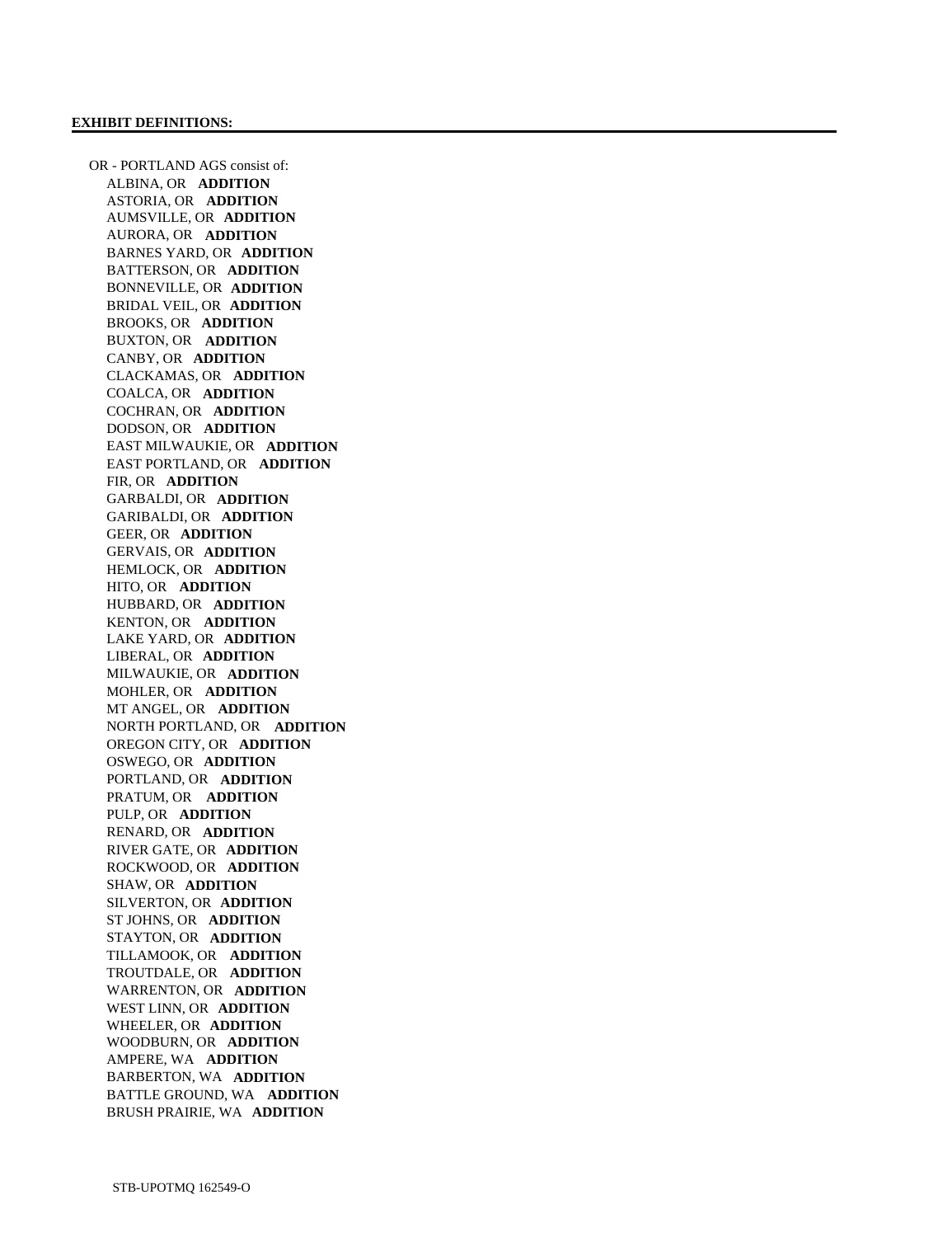CAMAS, WA **ADDITION**  CASTLE ROCK, WA **ADDITION**  CATHLAMET, WA **ADDITION**  CHELATCHIE, WA **ADDITION**  COLUMBIA JCT, WA **ADDITION**  HEISON, WA **ADDITION**  HOMAN, WA **ADDITION**  KALAMA, WA **ADDITION**  KELSO, WA **ADDITION**  LONGVIEW, WA **ADDITION**  OSTRANDER, WA **ADDITION**  RIDGEFIELD, WA **ADDITION**  ROCKY POINT, WA **ADDITION**  RYE JCT, WA **ADDITION**  VANCOUVER, WA **ADDITION**  VANCOUVER JCT, WA **ADDITION**  WASHOUGAL, WA **ADDITION**  WOODLAND, WA **ADDITION**  YACOLT, WA **ADDITION**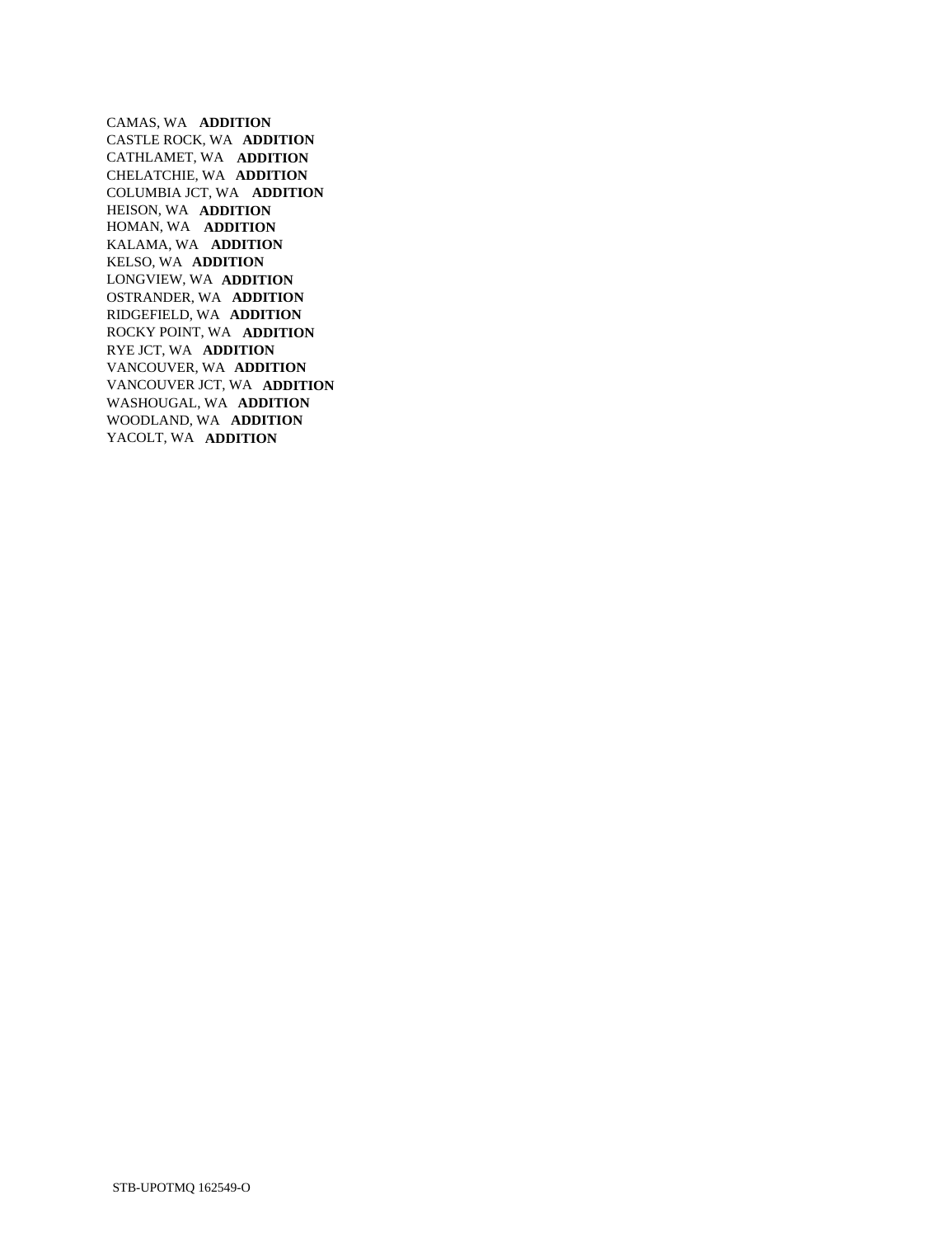

STB-UPOTMQ 163686-U

# **UNION PACIFIC RAILROAD COMPANY**

# **AMENDED CONTRACT SUMMARY**

**Issued:**  February 10, 2022

**Effective:** January 1, 2021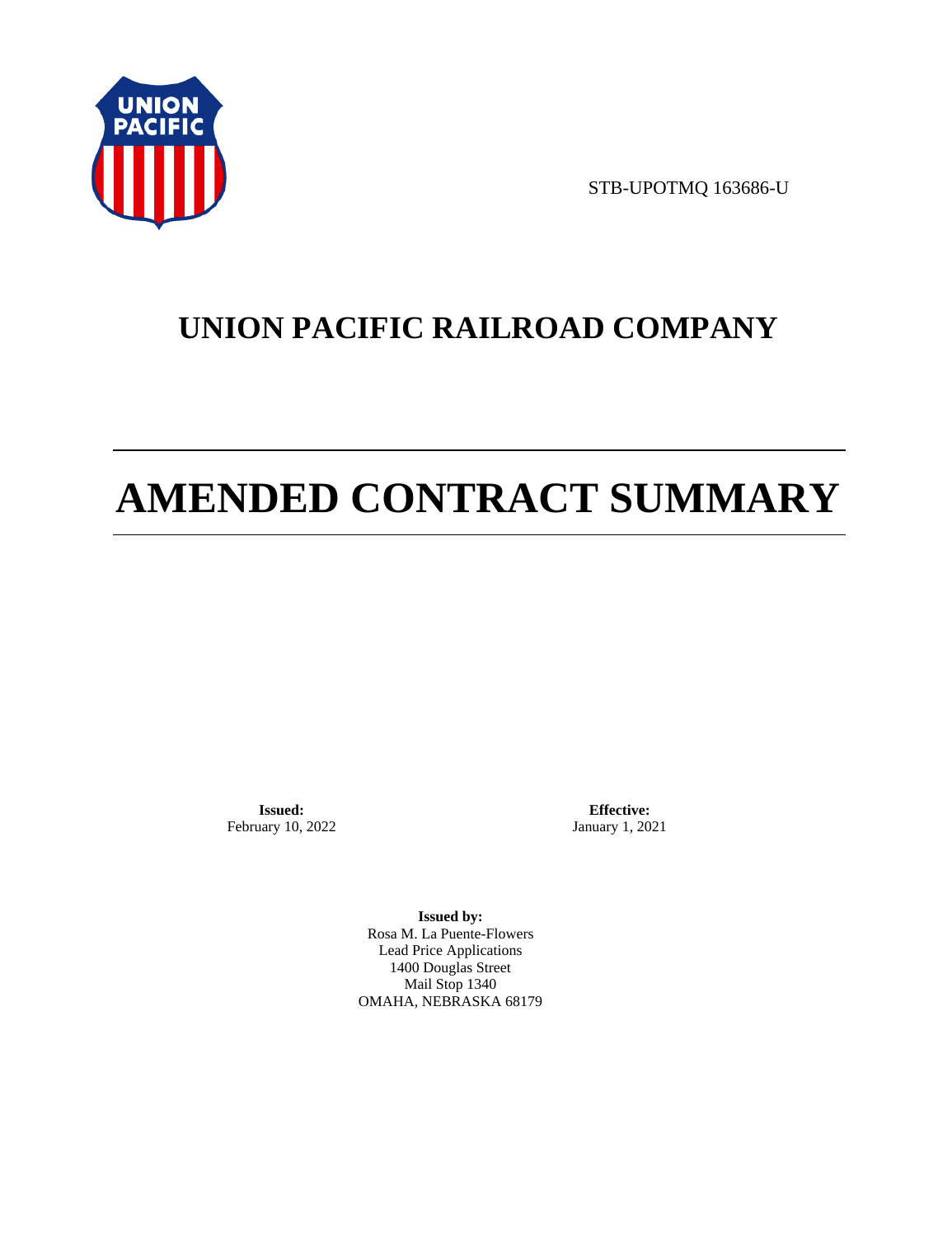UNION PACIFIC RAILROAD COMPANY 1400 Douglas St. Omaha, NE 68179

### **COMMODITY:**

 Soybeans (Soya Beans) **ADDITION**  Wheat Bran, Middlings Or Shorts **ADDITION** 

### **SHIPPER:**

ARCHER DANIELS MIDLAND COMPANY

### **ORIGIN(S):**

 COLUMBUS, NE **ADDITION**  AMARILLO, TX **ADDITION**  ALBERT CITY, IA **ADDITION**  MEMPHIS, TN **ADDITION**  KANSAS CITY, MO **ADDITION**  CEDAR RAPIDS, IA **ADDITION**  ALFALFA, TX **ADDITION**  YSLETA, TX **ADDITION**  EVE, MO **ADDITION**  PRATT, KS **ADDITION**  DALHART, TX **ADDITION**  CLINTON, IA **ADDITION**  SILVER BOW, MT **ADDITION**  CLEARFIELD, UT **ADDITION**  ARKANSAS CITY, KS **ADDITION** 

### **DESTINATION(S):**

 DENVER, CO **ADDITION**  LA - SOUTH AGS (See Exhibit Definition) DES MOINES, IA **ADDITION**  BRANSON, MO **ADDITION**  ARLINGTON, TX **ADDITION**  PASADENA, TX **ADDITION**  MOCKINGBIRD, TX **ADDITION**  PRATT, KS **ADDITION**  LEVELLAND, TX **ADDITION**  LAREDO, TX **ADDITION**  CAMANCHE, IA **ADDITION**  TAGUS, CA **ADDITION** 

#### **PORT(S):**

Not Applicable

#### **DURATION:**

 Effective Date: January 1, 2018 Amendment Effective Date: January 1, 2021 **ADDITION**  Expiration Date: December 31, 2021 **EXTENSION** 

### **RAIL CAR DATA:**

No cars dedicated to service under this Contract. Cars are provided on a common carrier basis only.

### **RATES & CHARGES:**

Not applicable

#### **VOLUME:**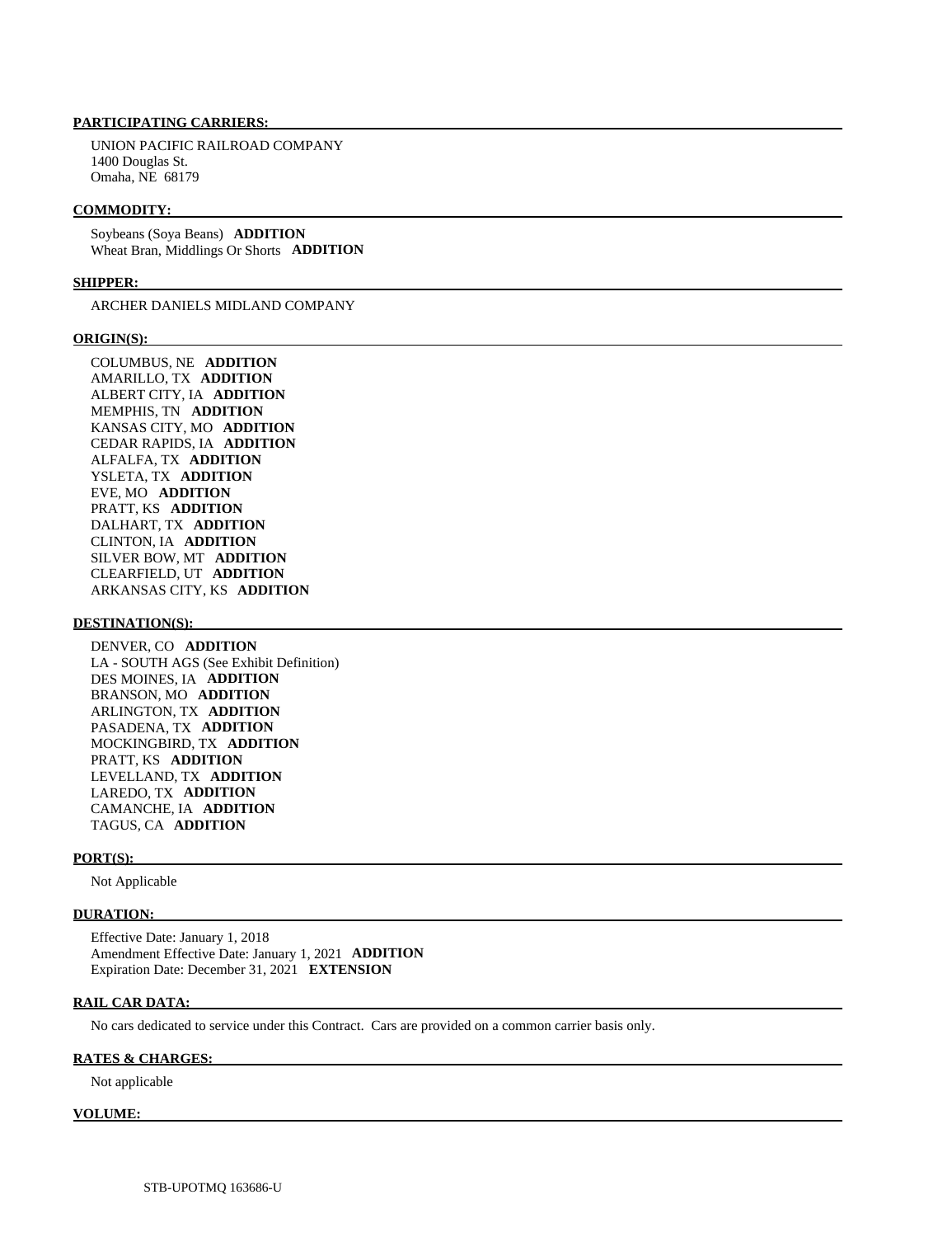Minimum shipment of 98 carloads. **ADDITION**  Multiple Car Shipments **ADDITION** 

# **SPECIAL FEATURES:**

Special Switching Provision

# **SPECIAL NOTICE:**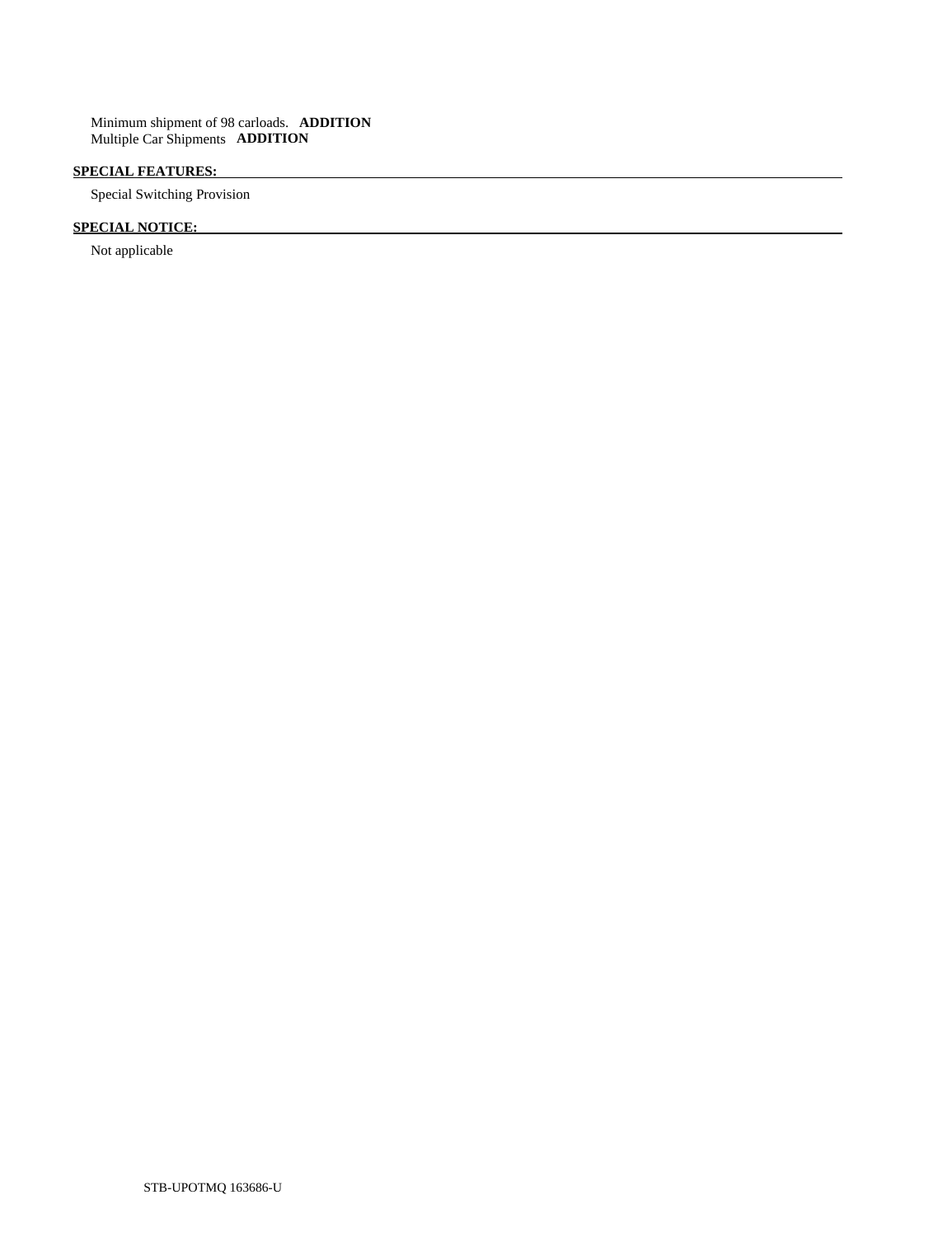LA - SOUTH AGS consist of: ADDIS, LA **ADDITION**  ALEXANDRIA, LA **ADDITION**  ALLEMANIA, LA **ADDITION**  AMA, LA **ADDITION**  ANCHORAGE, LA **ADDITION**  ARMANT, LA **ADDITION**  AVONDALE, LA **ADDITION**  AVOYELLES PAR COOP, LA **ADDITION**  BARMEN, LA **ADDITION**  BASILE, LA **ADDITION**  BATCHELOR, LA **ADDITION**  BATON ROUGE, LA **ADDITION**  BERWICK, LA **ADDITION**  BOEUF, LA **ADDITION**  BOUDREAUX, LA **ADDITION**  BOUTTE, LA **ADDITION**  BRIMSTONE, LA **ADDITION**  BRINGHURST, LA **ADDITION**  BROOKLAWN, LA **ADDITION**  BUHLER, LA **ADDITION**  CADE, LA **ADDITION**  CAMP BEAUREGARD, LA **ADDITION**  CHAMBERS, LA **ADDITION**  CHENEYVILLE, LA **ADDITION**  CHOCTAW, LA **ADDITION**  COLUMBI, LA **ADDITION**  COTTON WAREHOUSE, LA **ADDITION**  CULLEN, LA **ADDITION**  DE QUINCY, LA **ADDITION**  DONALDSONVILLE, LA **ADDITION**  DUFRESNE, LA **ADDITION**  EDGARD, LA **ADDITION**  ELDER, LA **ADDITION**  ELTON, LA **ADDITION**  ERWINVILLE, LA **ADDITION**  ESSEN, LA **ADDITION**  FENTON, LA **ADDITION**  FONTENOT, LA **ADDITION**  FORDOCHE, LA **ADDITION**  FRANKLIN, LA **ADDITION**  FRELLSEN, LA **ADDITION**  FULTON, LA **ADDITION**  GLENMORA, LA **ADDITION**  GLYNN, LA **ADDITION**  GOOD HOPE, LA **ADDITION**  GORDON, LA **ADDITION**  GREEN ISLAND, LA **ADDITION**  GROSSE TETE, LA **ADDITION**  GUY, LA **ADDITION**  HAHNVILLE, LA **ADDITION**  HARBOR, LA **ADDITION**  HAZELWOOD, LA **ADDITION**  HELME, LA **ADDITION**  IOWA, LA **ADDITION**  IOWA JCT, LA **ADDITION**  IRENE, LA **ADDITION**  JENNINGS, LA **ADDITION**  JOHNSON, LA **ADDITION**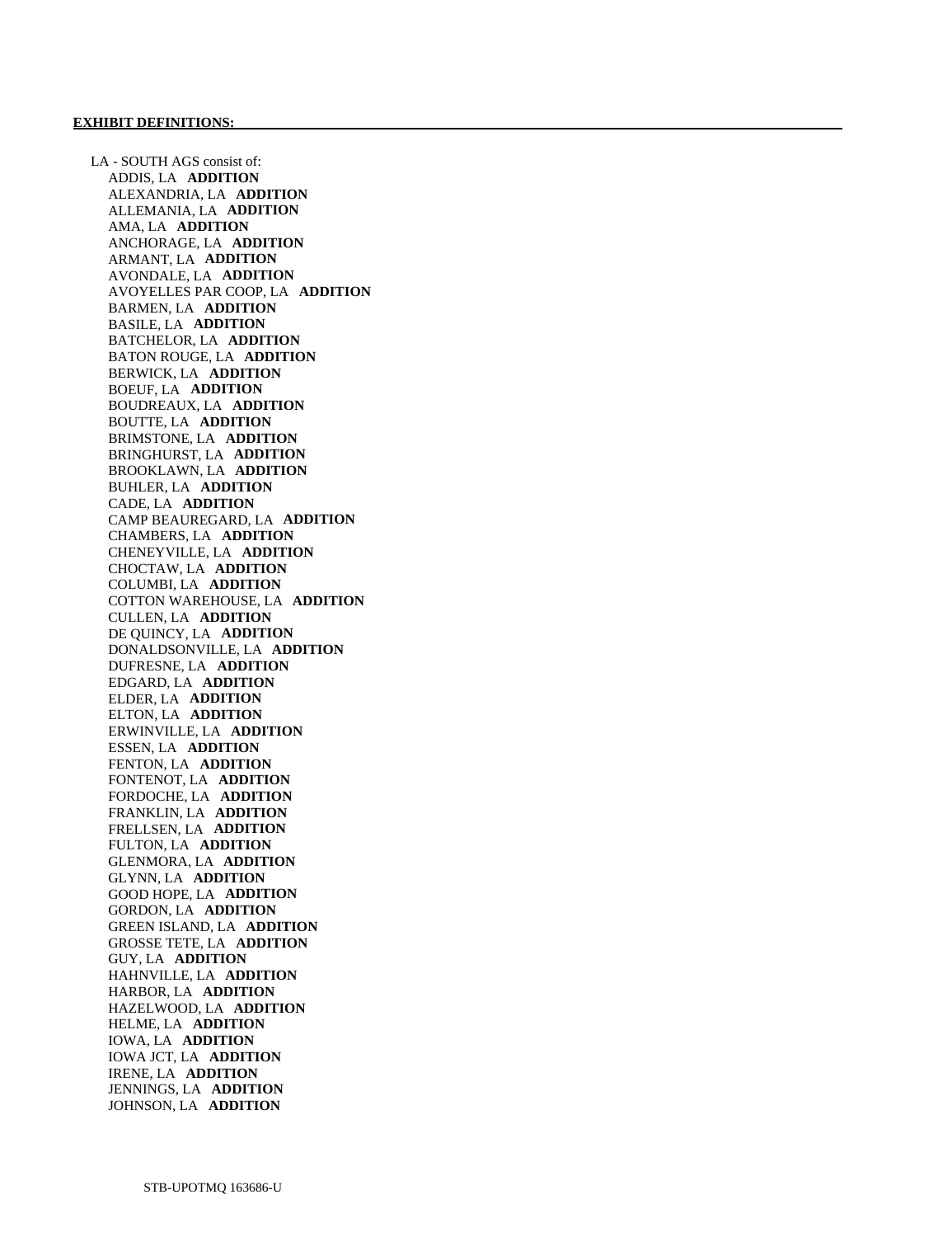KELLER, LA **ADDITION**  KILLONA, LA **ADDITION**  KINDER, LA **ADDITION**  KLEINPETER, LA **ADDITION**  KROTZ SPRINGS, LA **ADDITION**  LACASSINE, LA **ADDITION**  LACOUR, LA **ADDITION**  LAWTELL, LA **ADDITION**  LE COMPTE, LA **ADDITION**  LE MOYEN, LA **ADDITION**  LEGONIER, LA **ADDITION**  LETTSWORTH, LA **ADDITION**  LIVONIA, LA **ADDITION**  LOBDELL, LA **ADDITION**  LOCKMOOR, LA **ADDITION**  LULA, LA **ADDITION**  LULING, LA **ADDITION**  MALLARD JCT, LA **ADDITION**  MARINGOUIN, LA **ADDITION**  MARRERO, LA **ADDITION**  MARYLAND, LA **ADDITION**  MARYLAND, LA **ADDITION**  MCCALL, LA **ADDITION**  MCELROY, LA **ADDITION**  MCKNEELEY, LA **ADDITION**  MCNARY, LA **ADDITION**  MEEKER, LA **ADDITION**  MELVILLE, LA **ADDITION**  MERMENTAU, LA **ADDITION**  MFC SPUR, LA **ADDITION**  MIDLAND, LA **ADDITION**  MORGAN CITY, LA **ADDITION**  MORGANZA, LA **ADDITION**  MORRISON, LA **ADDITION**  MORROW, LA **ADDITION**  MOSSVILLE, LA **ADDITION**  NEW ORLEANS, LA **ADDITION**  NEW ROADS, LA **ADDITION**  NORTH BATON ROUGE, LA **ADDITION**  NORTH MARYLAND, LA **ADDITION**  OAKDALE, LA **ADDITION**  OBERLIN, LA **ADDITION**  OLIVIER, LA **ADDITION**  PALMETTO, LA **ADDITION**  PARADIS, LA **ADDITION**  PAWNEE, LA **ADDITION**  PECAN SPUR, LA **ADDITION**  PINEVILLE, LA **ADDITION**  PLAQUEMINE, LA **ADDITION**  PORT ALLEN, LA **ADDITION**  PORT BARRE, LA **ADDITION**  PORT HUDSON, LA **ADDITION**  POWER HOUSE SPUR, LA **ADDITION**  RAMOS, LA **ADDITION**  REEVES, LA **ADDITION**  RESERVE, LA **ADDITION**  ROANOKE, LA **ADDITION**  ROSA, LA **ADDITION**  ROSE BLUFF, LA **ADDITION**  SCOTLAND, LA **ADDITION**  SELLERS, LA **ADDITION**  SHREWSBURY, LA **ADDITION**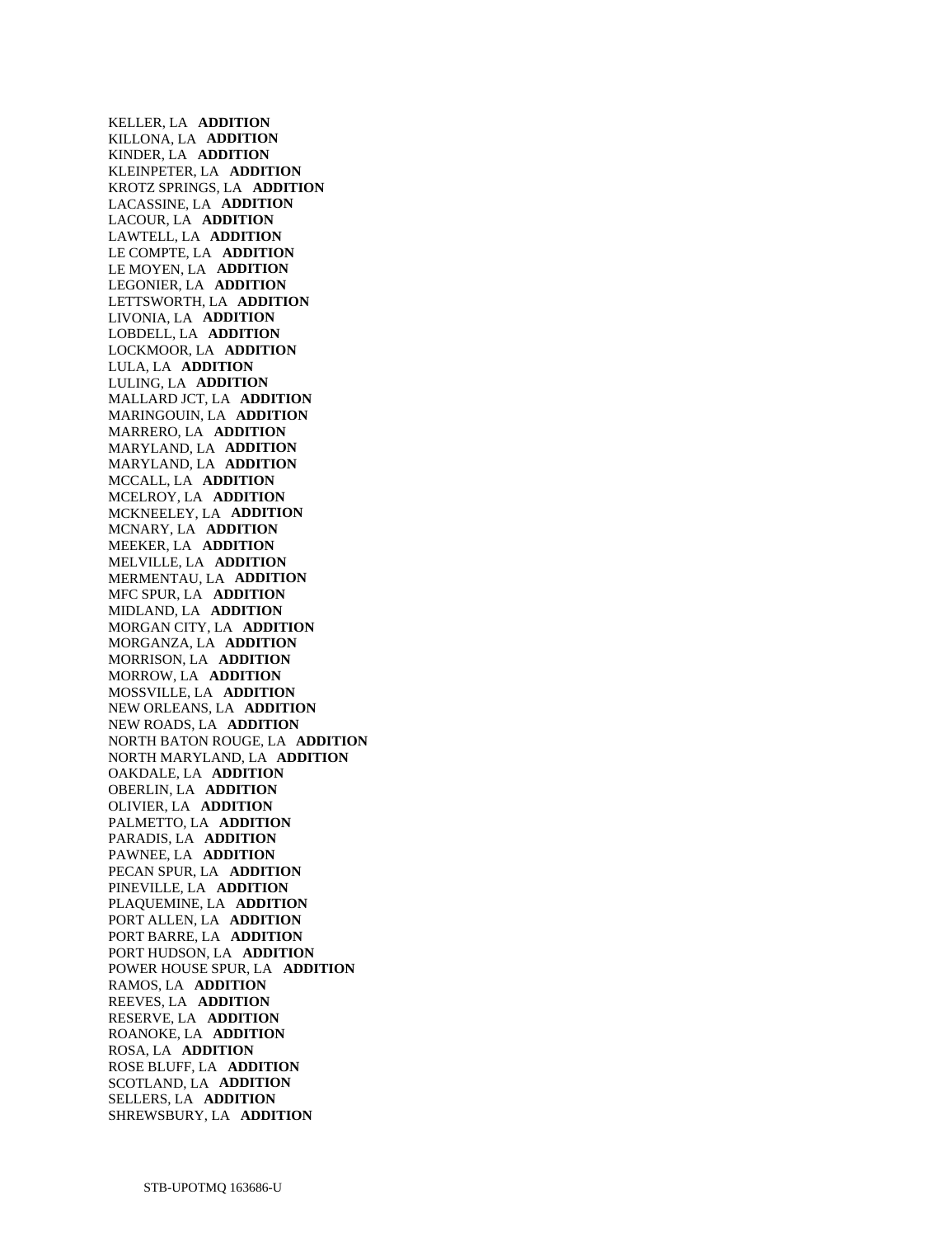SMITHFIELD, LA **ADDITION**  SPRINGHILL, LA **ADDITION**  ST JAMES, LA **ADDITION**  STARKS, LA **ADDITION**  SULPHUR, LA **ADDITION**  TAFT, LA **ADDITION**  THIBODAU JCT, LA **ADDITION**  TIOGA, LA **ADDITION**  UNATEX, LA **ADDITION**  URSA, LA **ADDITION**  VACHERIE, LA **ADDITION**  VALLIER, LA **ADDITION**  WATERFORD SPUR, LA **ADDITION**  WEST LAKE, LA **ADDITION**  WEST LAKE CHARLES, LA **ADDITION**  WESTWEGO, LA **ADDITION**  WHITE CASTLE, LA **ADDITION**  WOODLAWN, LA **ADDITION**  WOODWORTH, LA **ADDITION**  ZACARTER, LA **ADDITION**  ZEE, LA **ADDITION**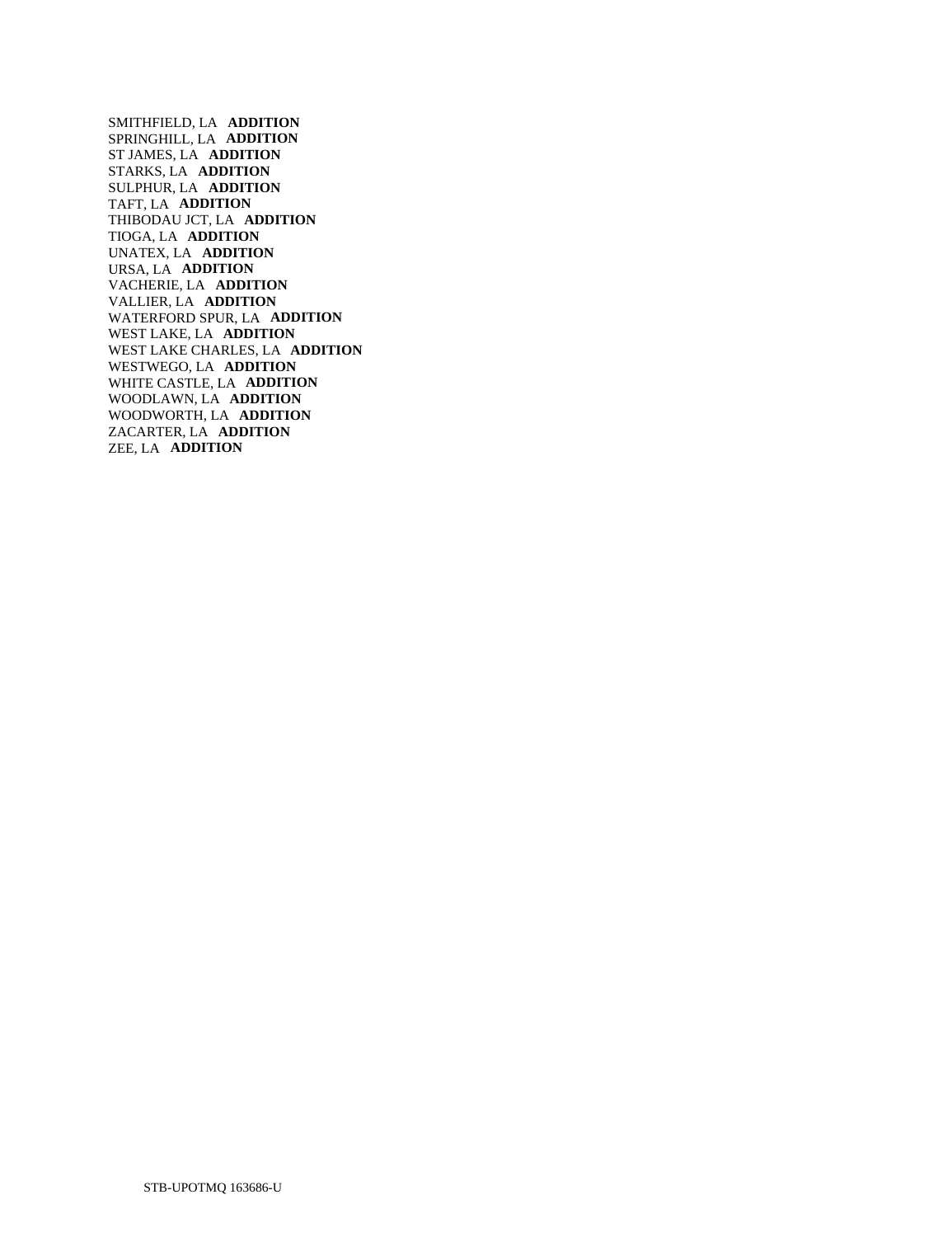

STB-UPOTMQ 165902-W

# **UNION PACIFIC RAILROAD COMPANY**

# **AMENDED CONTRACT SUMMARY**

**Issued:**  February 10, 2022

**Effective:** January 1, 2022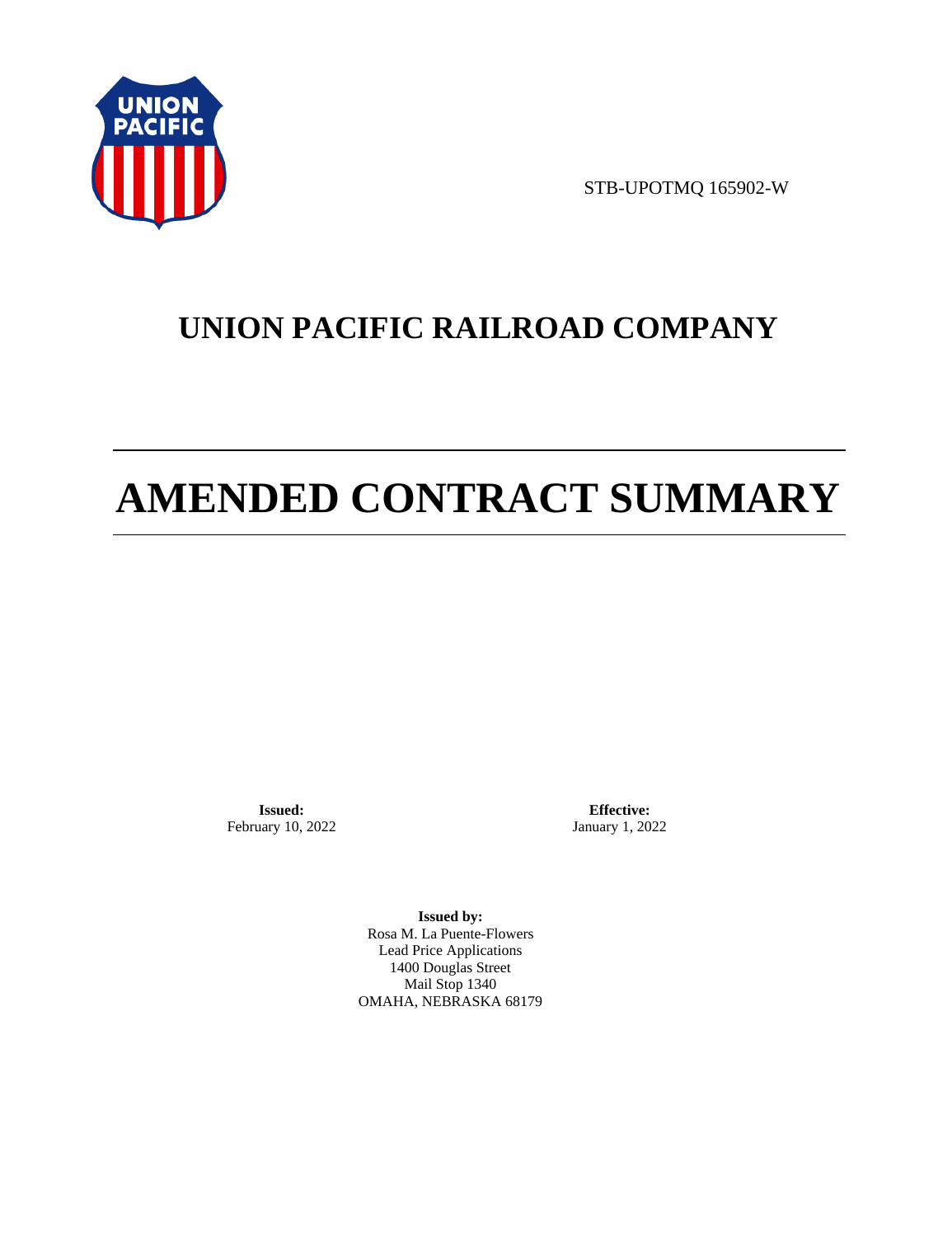UNION PACIFIC RAILROAD COMPANY 1400 Douglas St. Omaha, NE 68179

### **COMMODITY:**

 Soybeans (Soya Beans) Wheat Middlings Or Shorts,Pelletized

### **SHIPPER:**

 CARGILL INC CARGILL ANIMAL NUTRITION

### **ORIGIN(S):**

 MFC SPUR, LA BLOOMINGTON, IL

# **DESTINATION(S):**

 NOLTE, TX WESTWEGO, LA

### **PORT(S):**

Not Applicable

### **DURATION:**

 Effective Date: January 1, 2020 Amendment Effective Date: January 1, 2022 **ADDITION**  Expiration Date: March 28, 2022 **EXTENSION** 

### **RAIL CAR DATA:**

No cars dedicated to service under this Contract. Cars are provided on a common carrier basis only.

## **RATES & CHARGES:**

Not applicable

## **VOLUME:**

Single Car Shipments

# **SPECIAL FEATURES:**

Special Switching Provision

# **SPECIAL NOTICE:**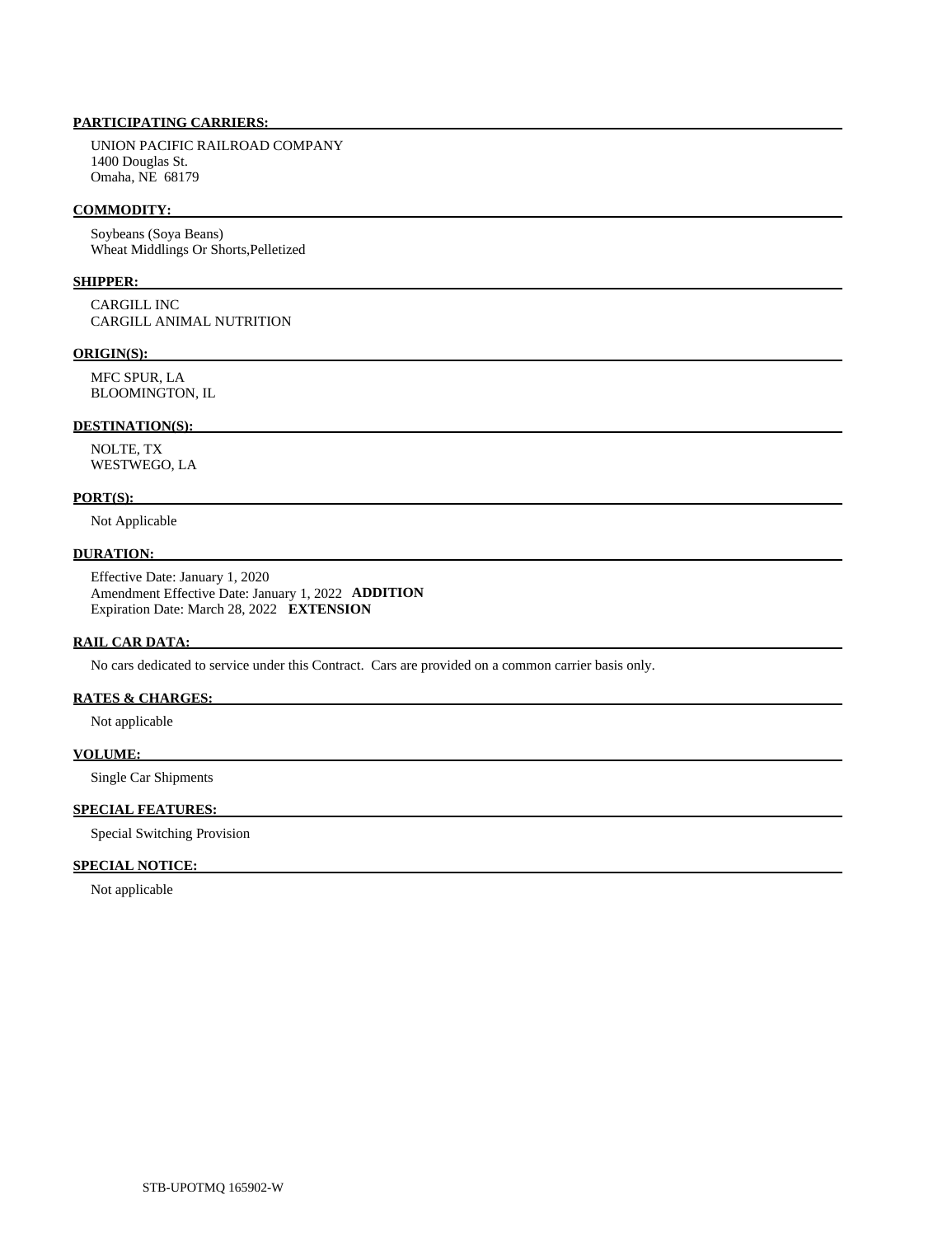

STB-UPOTMQ 166654-J

# **UNION PACIFIC RAILROAD COMPANY**

# **AMENDED CONTRACT SUMMARY**

**Issued:**  February 8, 2022

**Effective:** January 1, 2021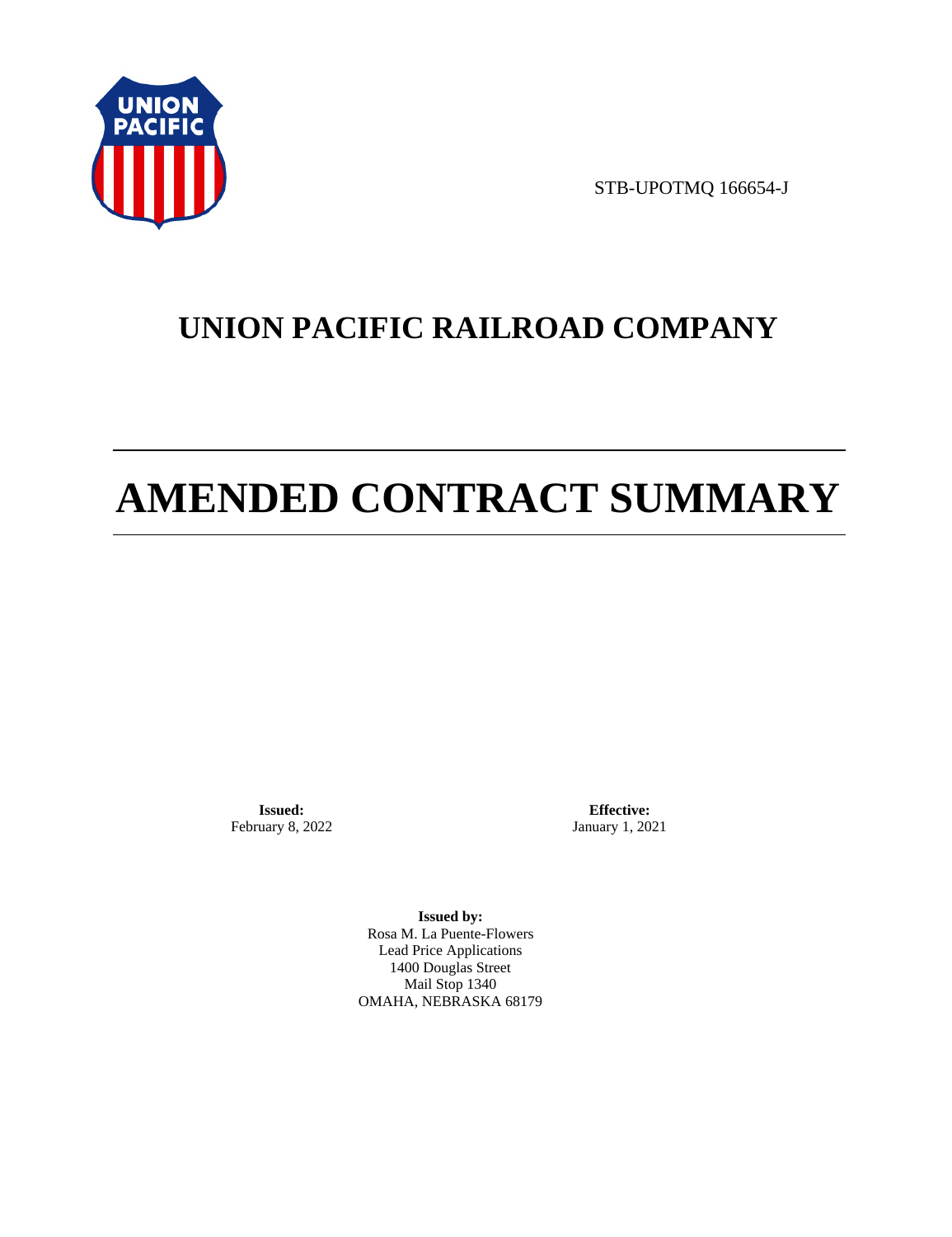UNION PACIFIC RAILROAD COMPANY 1400 Douglas St. Omaha, NE 68179

### **COMMODITY:**

Wheat Exc.Buckwheat See 01139 **ADDITION** 

### **SHIPPER:**

FARMERS COOP EQUITY CO **ADDITION** 

### **ORIGIN(S):**

 ZENDA, KS **ADDITION**  ISABEL, KS **ADDITION**  NASHVILLE, KS **ADDITION**  SAWYER, KS **ADDITION** 

### **DESTINATION(S):**

KANSAS CITY, MO **ADDITION** 

### **PORT(S):**

Not Applicable

# **DURATION:**

 Effective Date: January 1, 2021 Amendment Effective Date: January 1, 2021 **ADDITION**  Expiration Date: December 31, 2021 **EXTENSION** 

### **RAIL CAR DATA:**

No cars dedicated to service under this Contract. Cars are provided on a common carrier basis only.

### **RATES & CHARGES:**

Subject to increases.

# **VOLUME:**

Single Car Shipments **ADDITION** 

# **SPECIAL FEATURES:**

 Special Switching Provision Not Applicable. This change pertained only to confidential data. (Switching)

### **SPECIAL NOTICE:**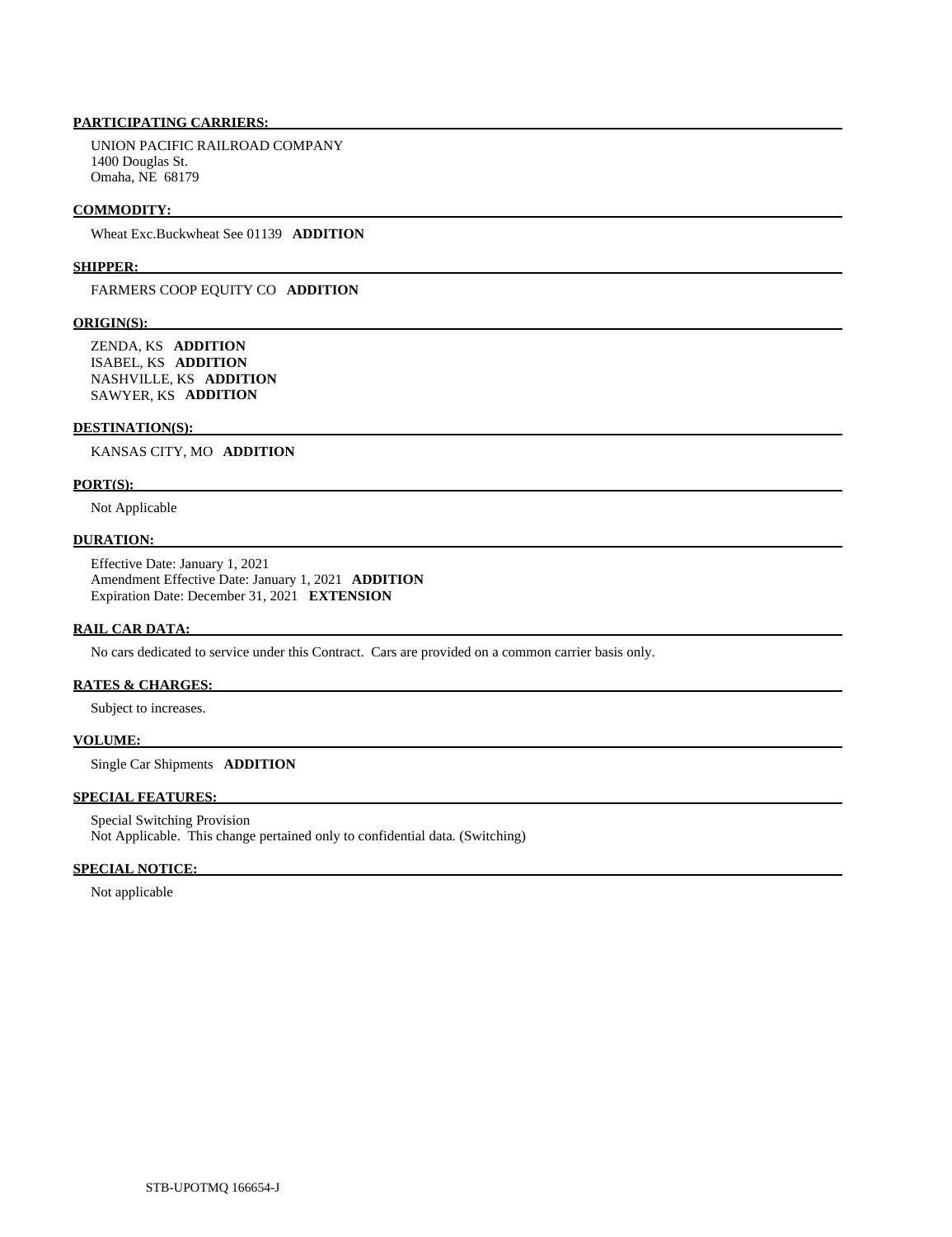

STB-UPOTMQ 166753-AB

# **UNION PACIFIC RAILROAD COMPANY**

# **AMENDED CONTRACT SUMMARY**

**Issued:**  February 11, 2022

**Effective:** January 1, 2021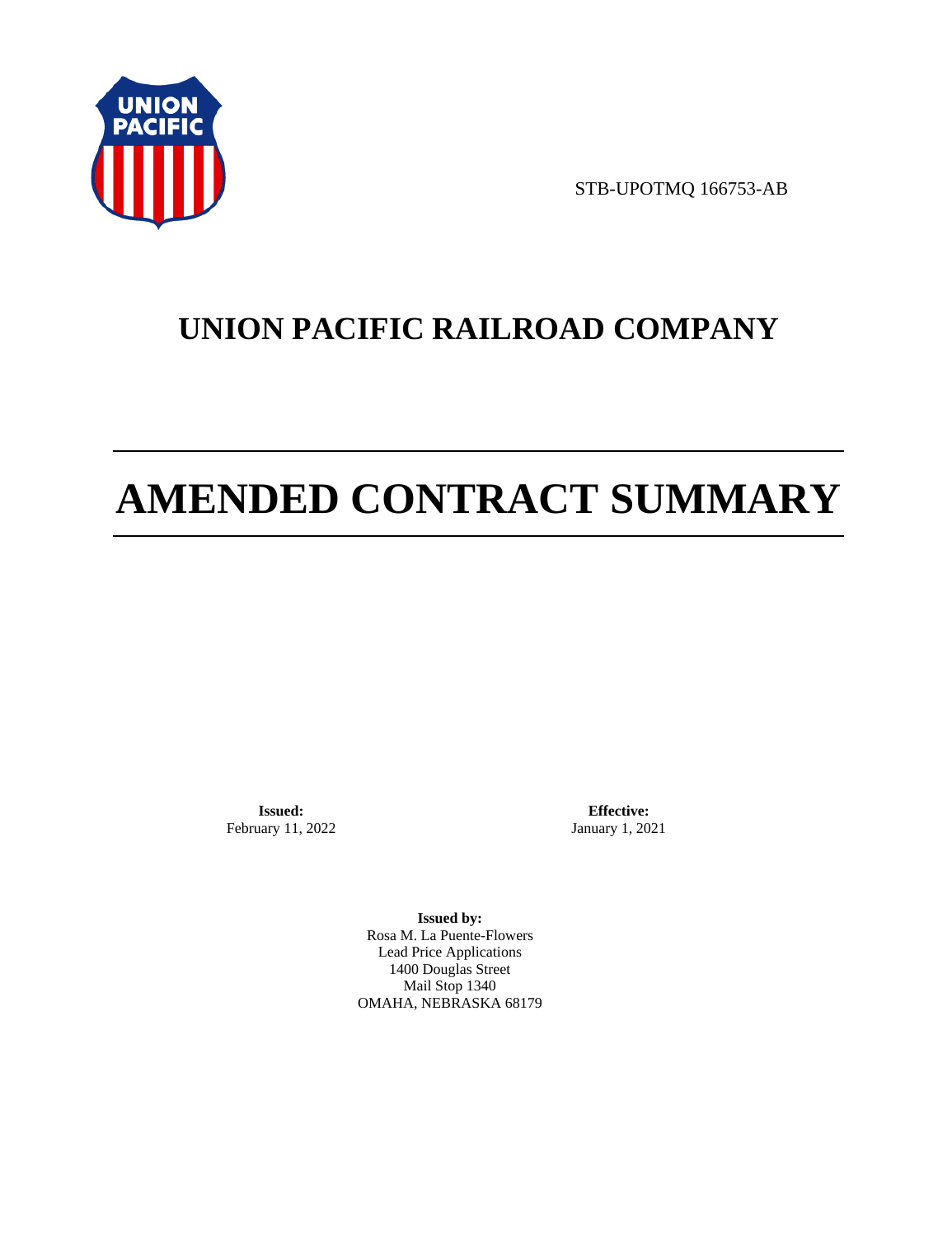UNION PACIFIC RAILROAD COMPANY 1400 Douglas St. Omaha, NE 68179

### **COMMODITY:**

 Wheat Flour Exc.Blended Or Prepared See 20451- 20452 **ADDITION**  Wheat Exc.Buckwheat See 01139 **ADDITION**  Corn Exc.Popcorn See 01152 **ADDITION** 

### **SHIPPER:**

ARDENT MILLS LLC **ADDITION** 

### **ORIGIN(S):**

 EAST MINNEAPOLIS, MN **ADDITION**  NORTH PLATTE, NE **ADDITION**  EAST ST LOUIS, IL **ADDITION**  RIRIE, ID **ADDITION**  WORDEN, OR **ADDITION**  KANSAS CITY, MO **ADDITION**  EVANSVILLE, WI **ADDITION**  DANVILLE, IL **ADDITION**  CHAPPELL, NE **ADDITION**  COUNCIL BLUFFS, IA **ADDITION**  MANKATO, MN **ADDITION**  OMAHA, NE **ADDITION**  CHICAGO, IL **ADDITION**  LINCOLN, ID **ADDITION**  WICHITA, KS **ADDITION**  NORTH LITTLE ROCK, AR **ADDITION**  BLOOMINGTON, IL **ADDITION**  FRUITA, CO **ADDITION**  VERNON, CA **ADDITION**  COMMERCE CITY, CO **ADDITION** 

### **DESTINATION(S):**

 PORT ALLEN, LA **ADDITION**  DENVER, CO **ADDITION**  COMMERCE CITY, CO **ADDITION**  KENOSHA, WI **ADDITION**  EAST ST LOUIS, IL **ADDITION**  LAREDO, TX **ADDITION**  ALTON, IL **ADDITION**  WICHITA, KS **ADDITION**  CHICAGO, IL **ADDITION**  WORDEN, OR **ADDITION**  BAIN, WI **ADDITION**  BATESVILLE, AR **ADDITION**  HEYBURN, ID **ADDITION**  COLTON, CA **ADDITION**  OMAHA, NE **ADDITION**  MCCLELLAN PARK, CA **ADDITION**  OGDEN, UT **ADDITION** 

### **PORT(S):**

Not Applicable

### **DURATION:**

Effective Date: January 1, 2021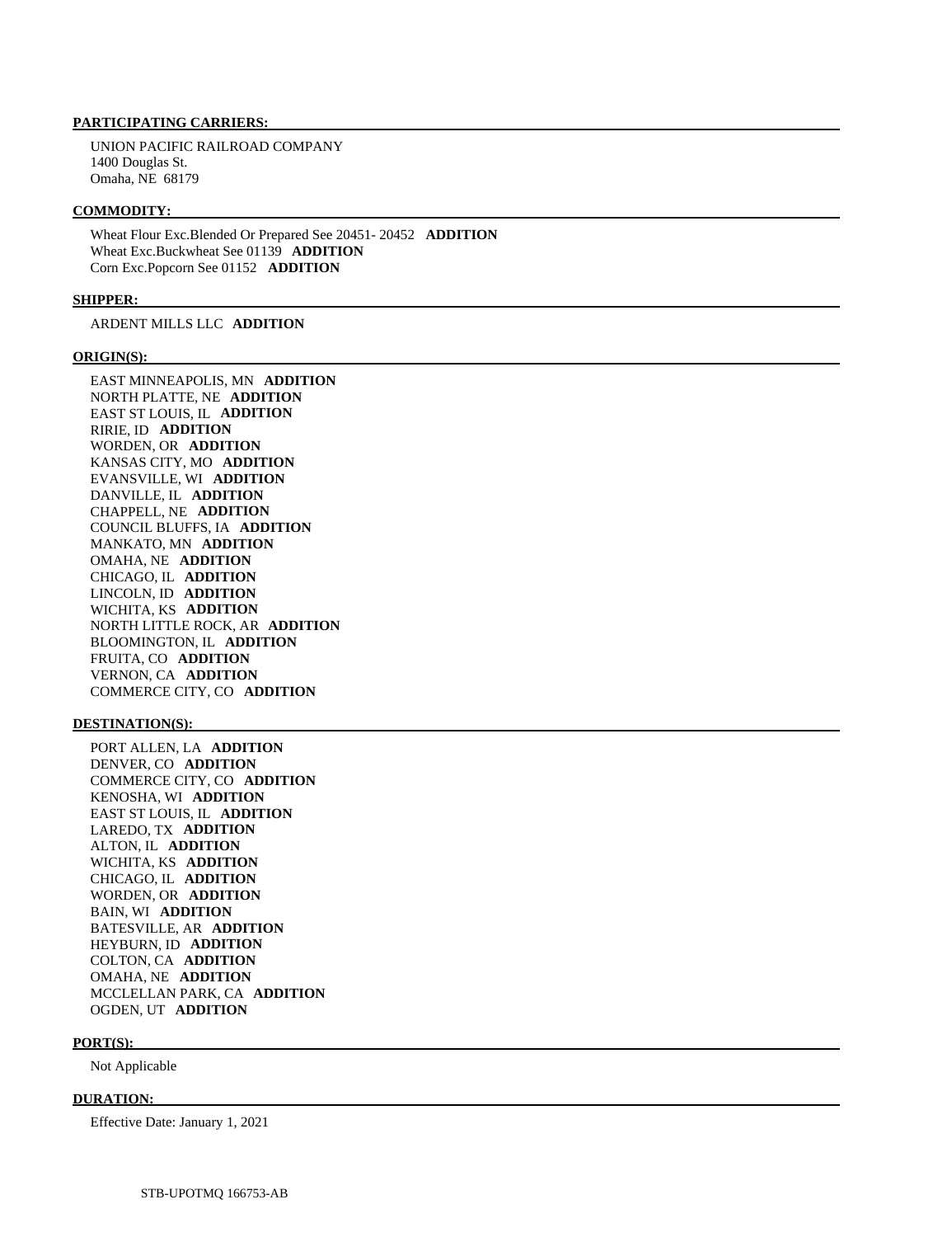Amendment Effective Date: January 1, 2021 **ADDITION**  Expiration Date: December 31, 2021 **EXTENSION** 

## **RAIL CAR DATA:**

No cars dedicated to service under this Contract. Cars are provided on a common carrier basis only.

### **RATES & CHARGES:**

### Subject to increases. **DELETION**

### **VOLUME:**

 Minimum shipment of 107 carloads. **ADDITION**  Multiple Car Shipments **ADDITION** 

### **SPECIAL FEATURES:**

 Special Switching Provision Not Applicable. This change pertained only to confidential data. (Switching)

# **SPECIAL NOTICE:**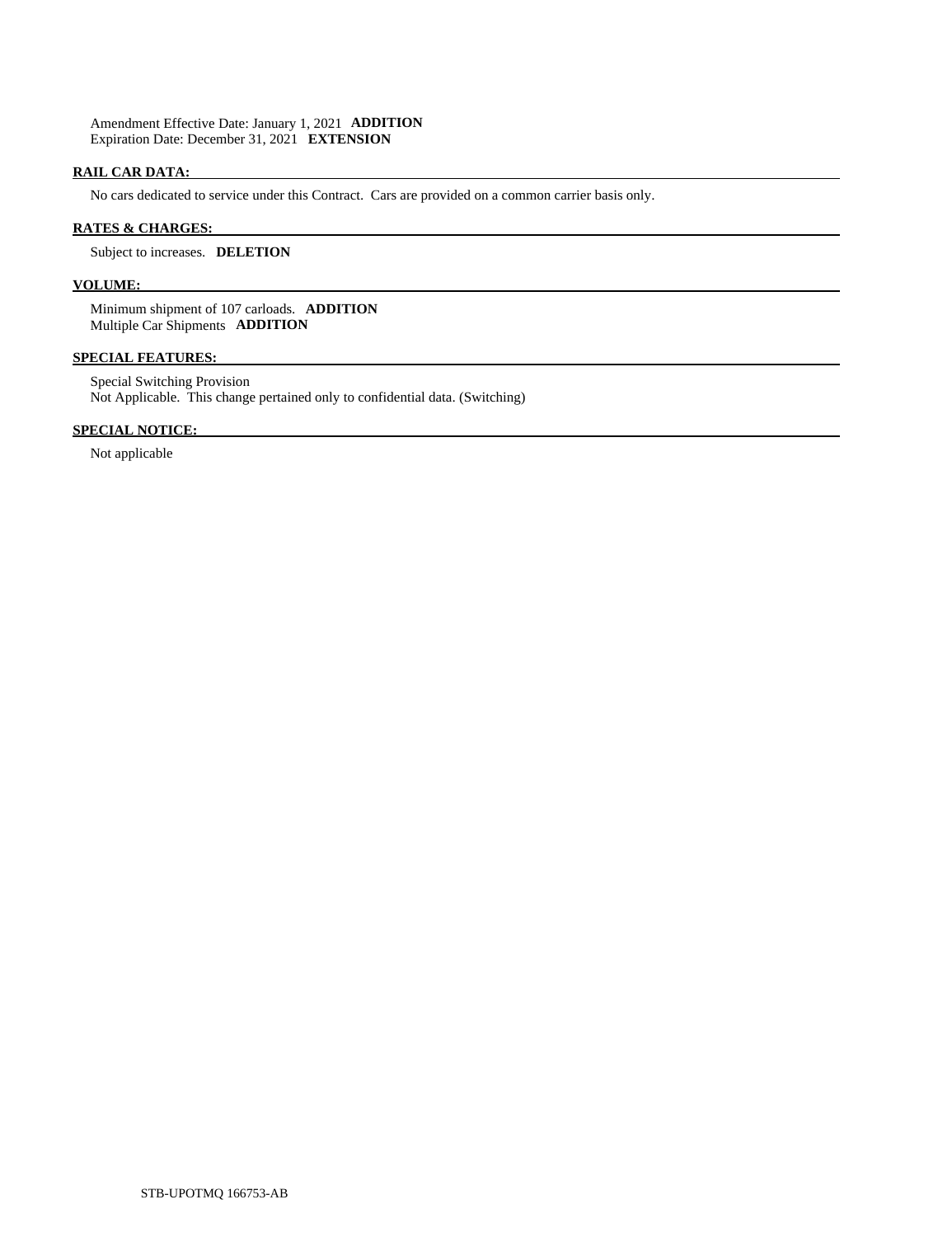

STB-UPOTMQ 167837-I

# **UNION PACIFIC RAILROAD COMPANY**

# **AMENDED CONTRACT SUMMARY**

**Issued:**  February 11, 2022

**Effective:** January 1, 2021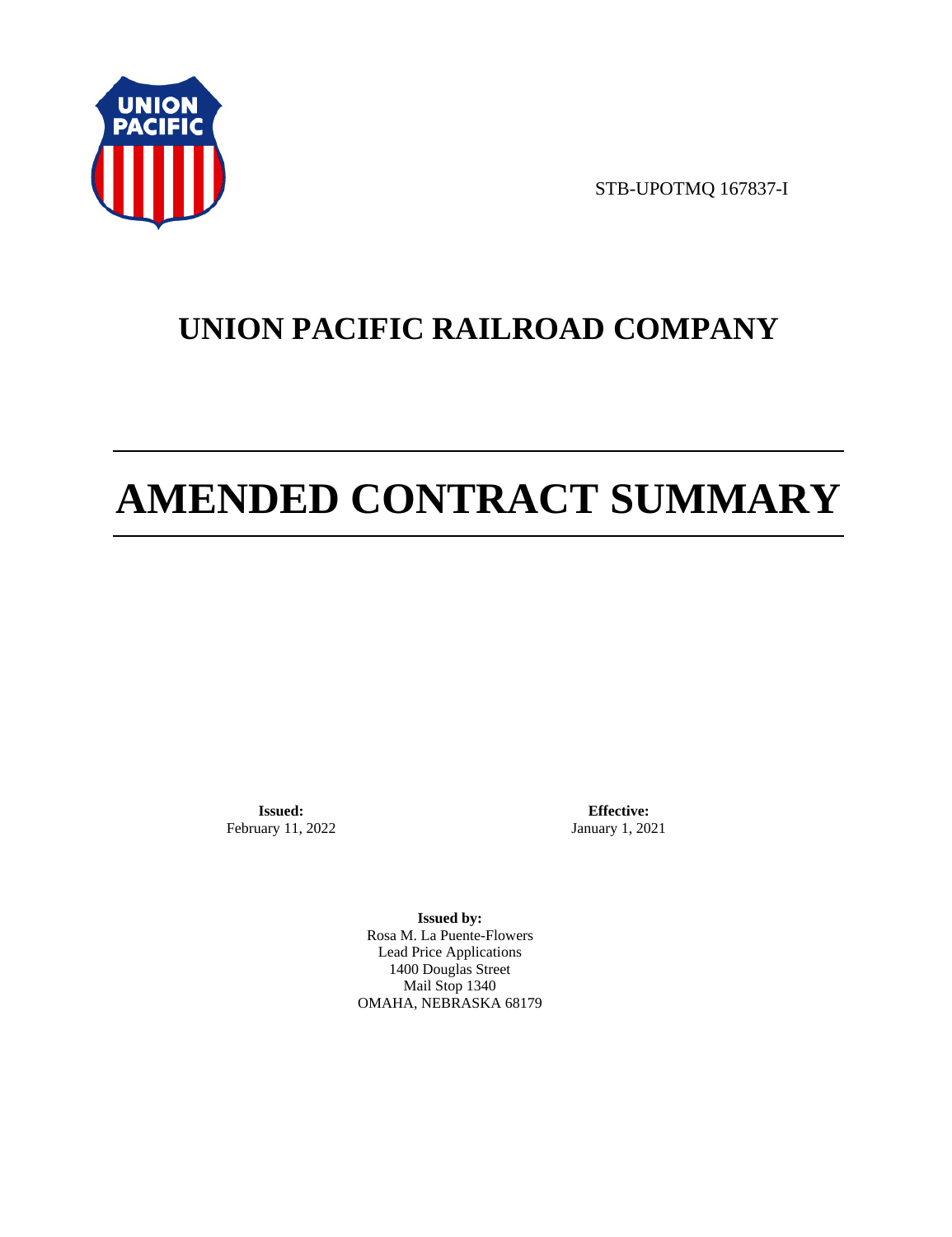UNION PACIFIC RAILROAD COMPANY 1400 Douglas St. Omaha, NE 68179

### **COMMODITY:**

 Corn Exc.Popcorn See 01152 **ADDITION**  Soybeans (Soya Beans) **ADDITION** 

### **SHIPPER:**

THE ANDERSONS INC **ADDITION** 

### **ORIGIN(S):**

 ST ANNE, IL **ADDITION**  GRAND ISLAND, NE **ADDITION**  JANSEN, NE **ADDITION**  AVON, IA **ADDITION**  ELM CREEK, NE **ADDITION**  COLWICH, KS **ADDITION**  TOPEKA, KS **ADDITION**  SIOUX CITY, IA **ADDITION**  SOUTH SIOUX CITY, NE **ADDITION**  ADRIAN, MO **ADDITION**  KEARNEY, NE **ADDITION**  FRANKFORT, KS **ADDITION** 

### **DESTINATION(S):**

 FT WORTH, TX **ADDITION**  SHREVEPORT, LA **ADDITION**  CLINTON, OK **ADDITION**  TOPEKA, KS **ADDITION**  MIDLAND, TX **ADDITION**  ABILENE, TX **ADDITION**  BRYAN, TX **ADDITION**  NACOGDOCHES, TX **ADDITION**  DARWIN, NV **ADDITION**  GALENA PARK, TX **ADDITION**  WABUSKA, NV **ADDITION** 

### **PORT(S):**

Not Applicable

# **DURATION:**

 Effective Date: January 1, 2021 Amendment Effective Date: January 1, 2021 **ADDITION**  Expiration Date: December 31, 2021 **EXTENSION** 

### **RAIL CAR DATA:**

No cars dedicated to service under this Contract. Cars are provided on a common carrier basis only.

## **RATES & CHARGES:**

Not applicable

### **VOLUME:**

 Minimum shipment of 107 carloads. **ADDITION**  Multiple Car Shipments **ADDITION**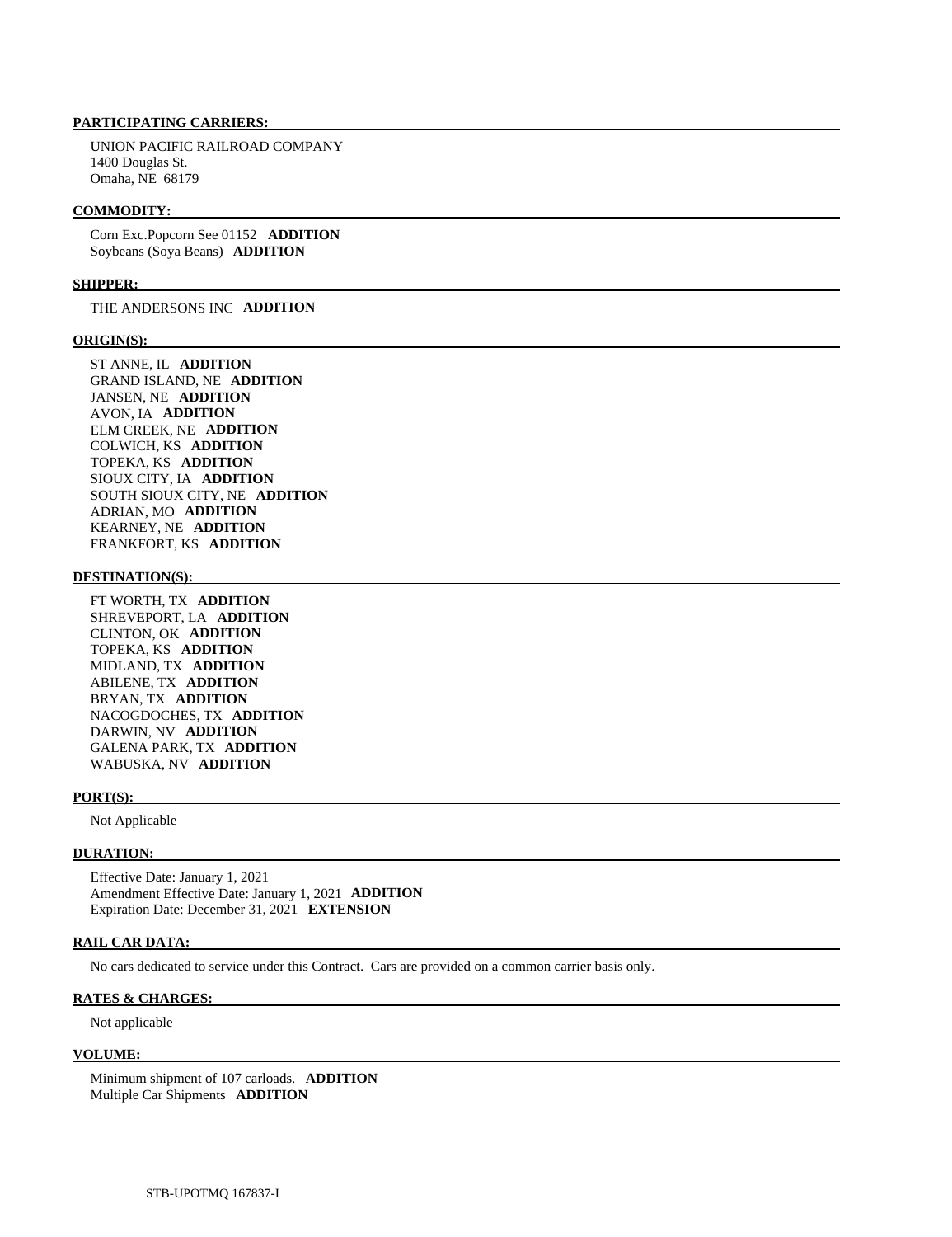# **SPECIAL FEATURES:**

 Special Switching Provision Not Applicable. This change pertained only to confidential data. (Switching)

# **SPECIAL NOTICE:**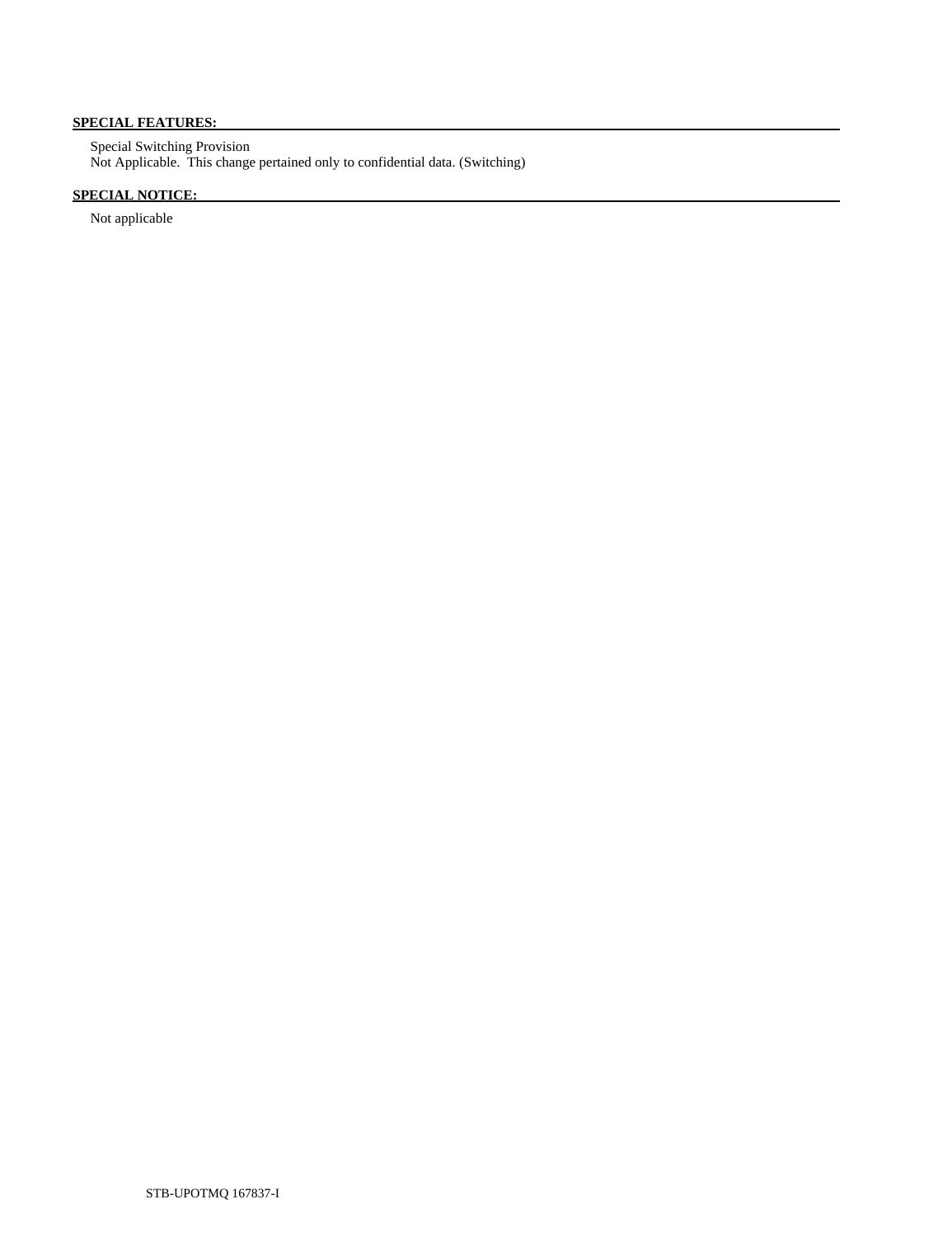

STB-UPOTMQ 168019-B

# **UNION PACIFIC RAILROAD COMPANY**

# **AMENDED CONTRACT SUMMARY**

**Issued:**  February 11, 2022

**Effective:** January 1, 2022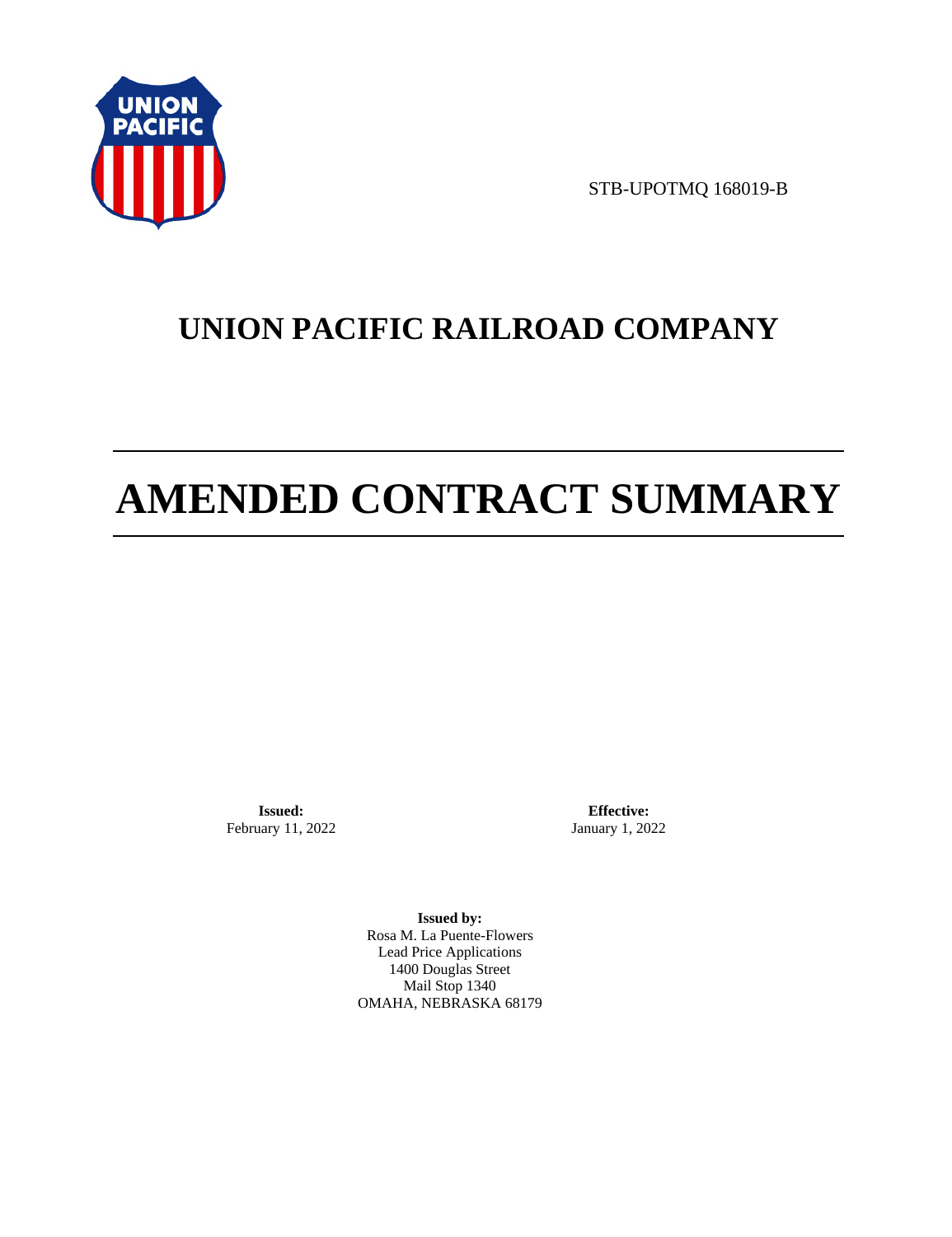AT & L RAILROAD CO INC **ADDITION**  P.O. Box 29 Watonga, OK 73772

 UNION PACIFIC RAILROAD COMPANY 1400 Douglas St. Omaha, NE 68179

### **COMMODITY:**

 Corn Exc.Popcorn See 01152 **ADDITION**  Wheat Exc.Buckwheat See 01139 **ADDITION** 

### **SHIPPER:**

THE ANDERSONS INC **ADDITION** 

#### **ORIGIN(S):**

 ST ANNE, IL **ADDITION**  WATONGA, OK **ADDITION**  BROWNTON, MN **ADDITION** 

### **DESTINATION(S):**

 BRYAN, TX **ADDITION**  SHREVEPORT, LA **ADDITION**  EAGLE PASS, TX **ADDITION**  WUNOTOO, NV **ADDITION** 

#### **PORT(S):**

Not Applicable

### **DURATION:**

 Effective Date: January 1, 2022 Amendment Effective Date: January 1, 2022 **ADDITION**  Expiration Date: December 31, 2022 **EXTENSION** 

### **RAIL CAR DATA:**

No cars dedicated to service under this Contract. Cars are provided on a common carrier basis only.

### **RATES & CHARGES:**

Not applicable

#### **VOLUME:**

 Minimum shipment of 107 carloads. **ADDITION**  Multiple Car Shipments **ADDITION** 

### **SPECIAL FEATURES:**

 Special Switching Provision Not Applicable. This change pertained only to confidential data. (Switching)

#### **SPECIAL NOTICE:**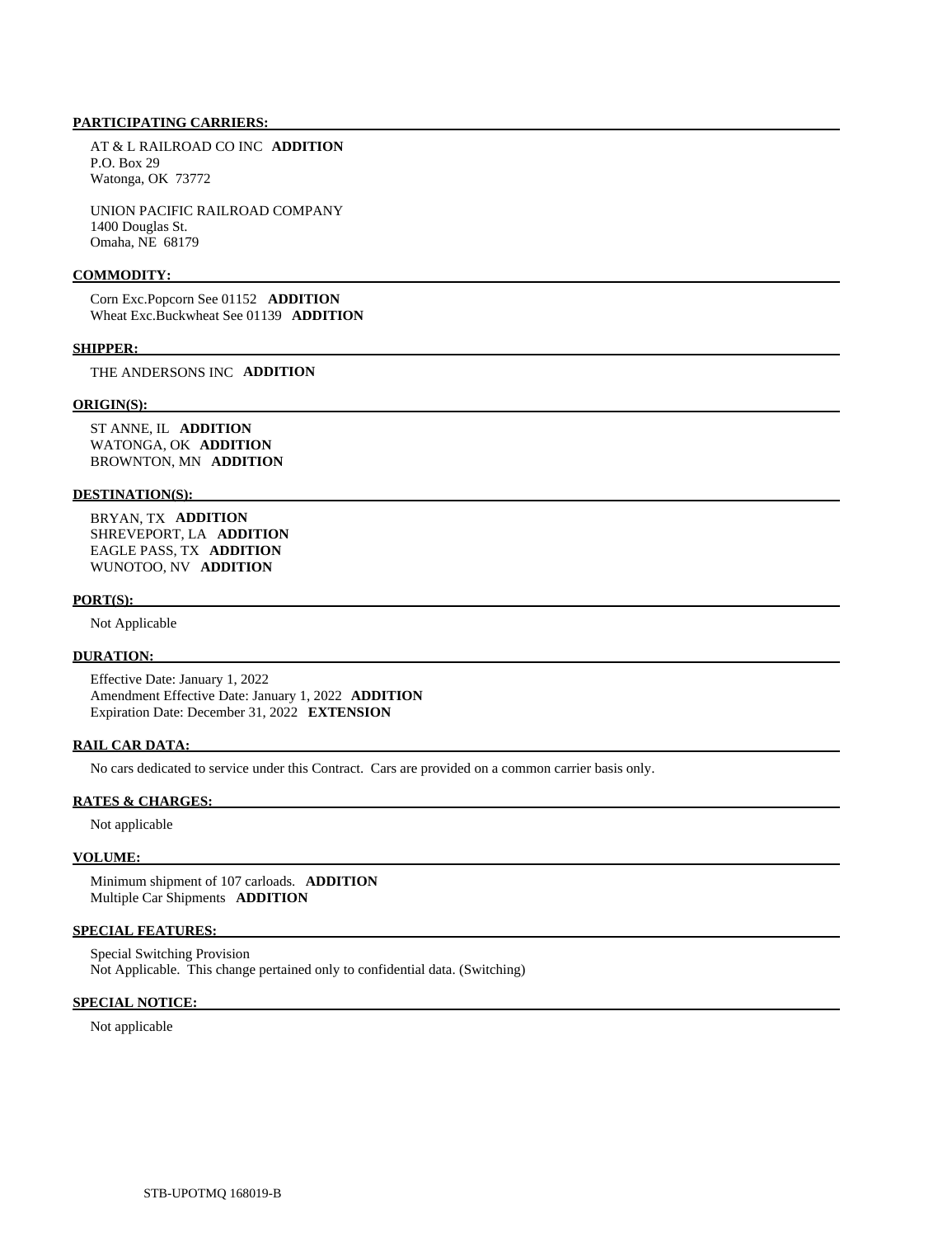

STB-UPOTMQ 168050-02

# **UNION PACIFIC RAILROAD COMPANY**

# **AMENDED CONTRACT SUMMARY**

**Issued:**  February 10, 2022

**Effective:** January 1, 2022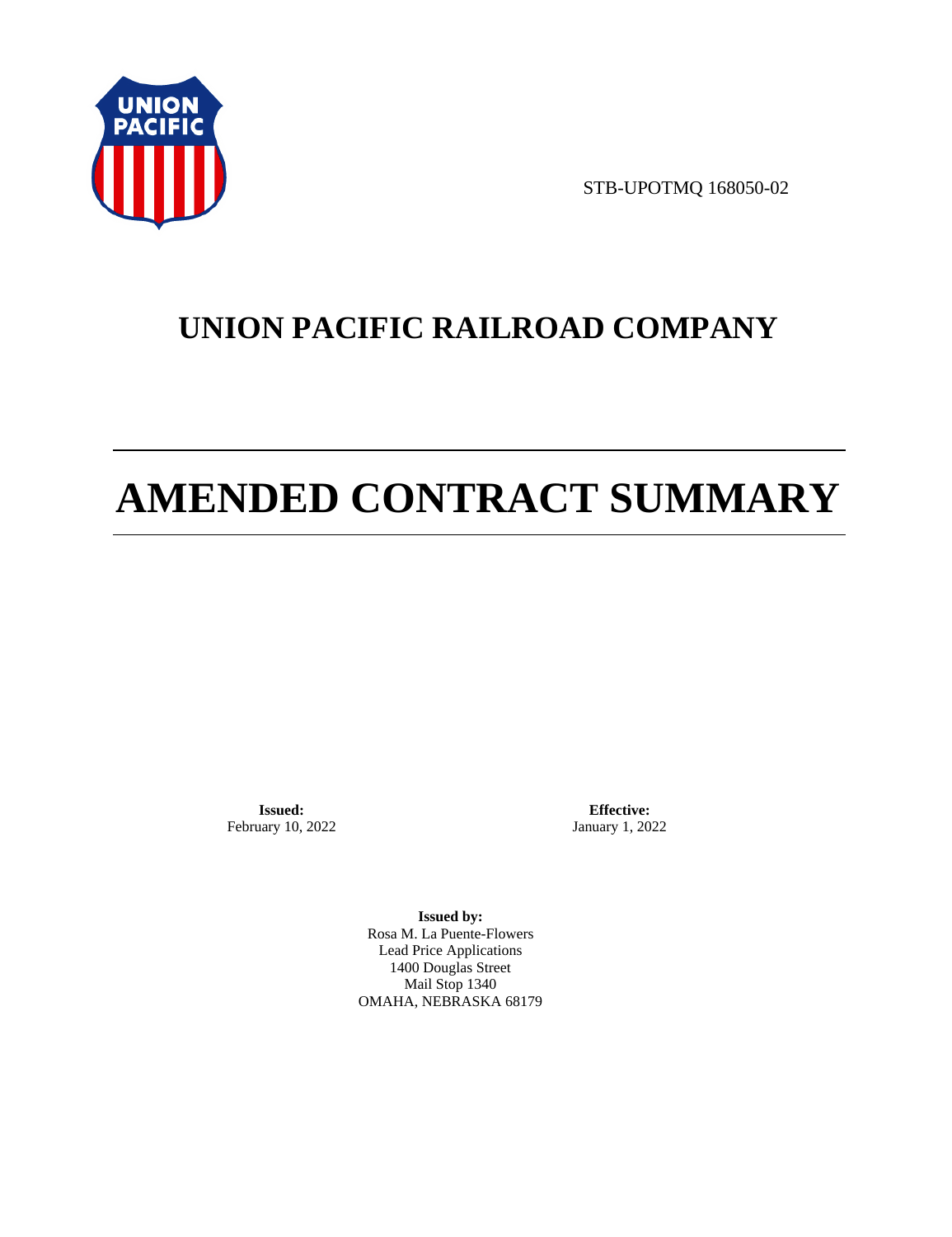UNION PACIFIC RAILROAD COMPANY 1400 Douglas St. Omaha, NE 68179

### **COMMODITY:**

Wheat Flour **ADDITION** 

# **SHIPPER:**

 ADM 4666 **ADDITION**  ARCHER DANIELS MIDLAND COMPANY **ADDITION**  ADM MILLING CO **ADDITION** 

#### **ORIGIN(S):**

 MOUNT PLEASANT, TX **ADDITION**  VALLEY, NE **ADDITION**  VAN BUREN, AR **ADDITION** 

### **DESTINATION(S):**

 ST LOUIS, MO **ADDITION**  LINCOLN, NE **ADDITION** 

### **PORT(S):**

Not Applicable

## **DURATION:**

 Effective Date: January 1, 2022 Amendment Effective Date: January 1, 2022 **ADDITION**  Expiration Date: March 28, 2022 **EXTENSION** 

### **RAIL CAR DATA:**

No cars dedicated to service under this Contract. Cars are provided on a common carrier basis only.

### **RATES & CHARGES:**

Subject to increases.

### **VOLUME:**

Single Car Shipments **ADDITION** 

### **SPECIAL FEATURES:**

 Special Switching Provision Not Applicable. This change pertained only to confidential data. (Switching)

### **SPECIAL NOTICE:**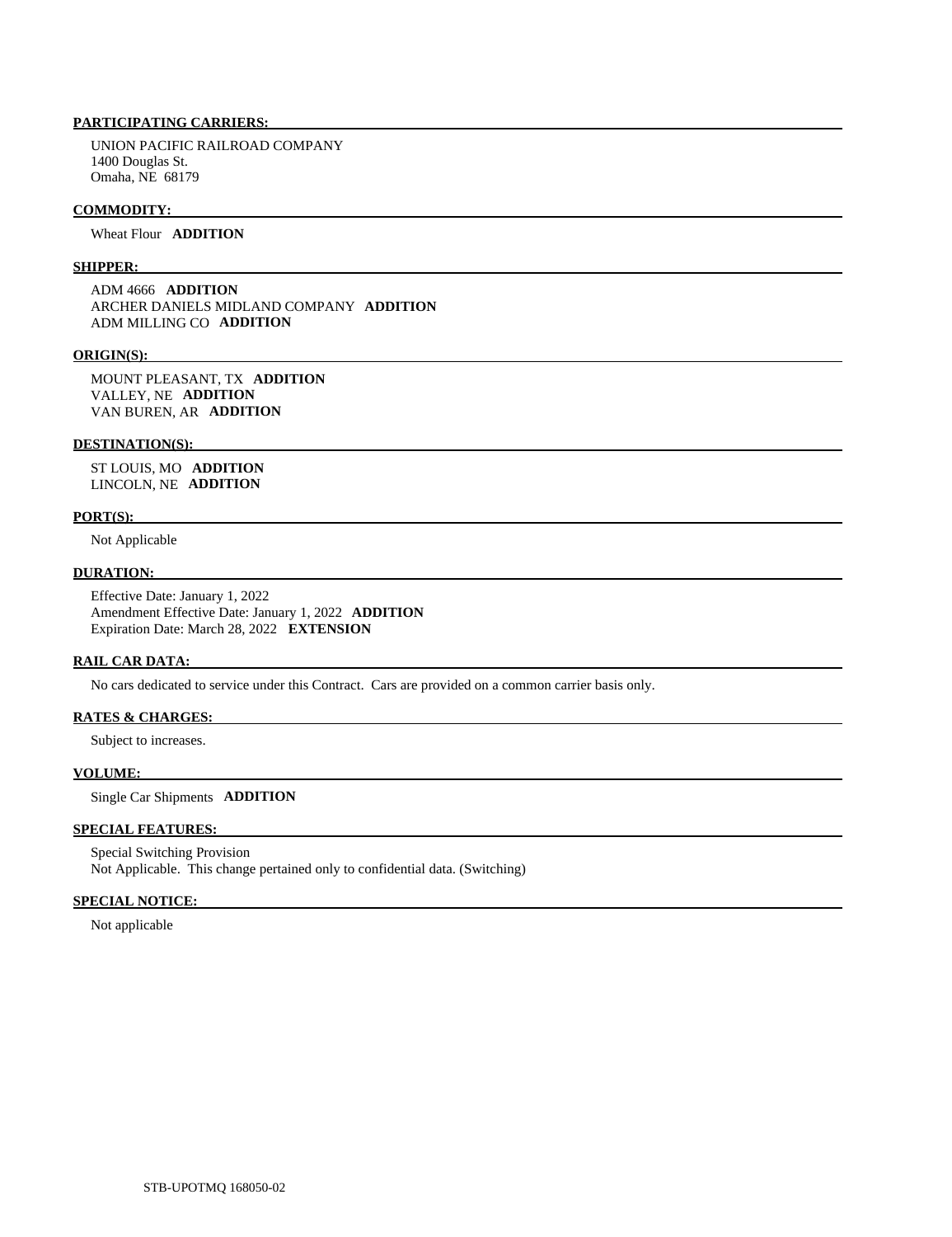

STB-UPOTMQ 168055-A

# **UNION PACIFIC RAILROAD COMPANY**

# **AMENDED CONTRACT SUMMARY**

**Issued:**  February 11, 2022

**Effective:** January 1, 2022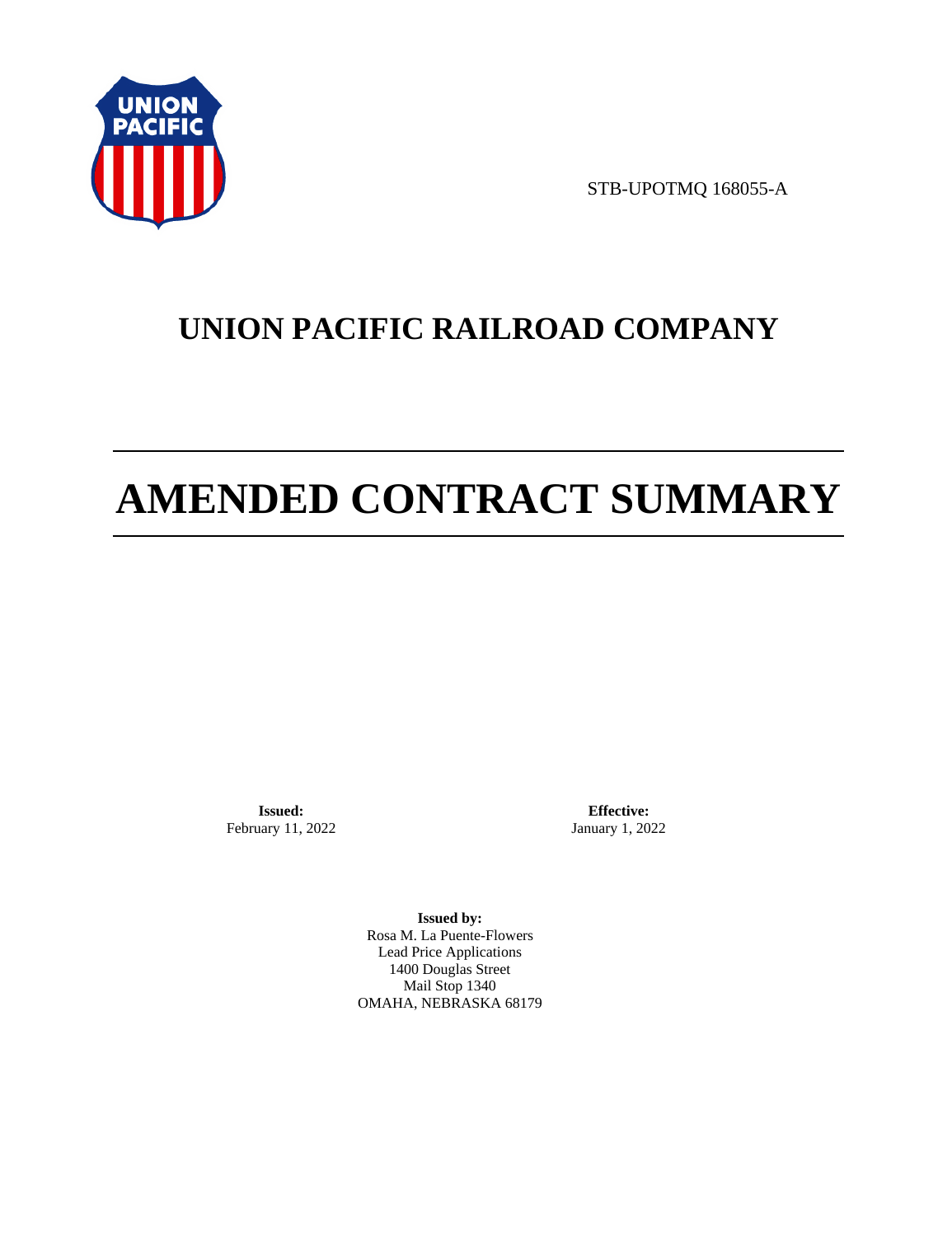UNION PACIFIC RAILROAD COMPANY 1400 Douglas St. Omaha, NE 68179

### **COMMODITY:**

Corn Exc.Popcorn See 01152 **ADDITION** 

### **SHIPPER:**

THE SCOULAR COMPANY **ADDITION** 

### **ORIGIN(S):**

 SEDAN, NE **ADDITION**  DOWNS, KS **ADDITION** 

### **DESTINATION(S):**

 PRATT, KS **ADDITION**  DOWNEY, CA **ADDITION** 

### **PORT(S):**

Not Applicable

### **DURATION:**

 Effective Date: January 1, 2022 Amendment Effective Date: January 1, 2022 **ADDITION**  Expiration Date: December 31, 2022 **EXTENSION** 

### **RAIL CAR DATA:**

No cars dedicated to service under this Contract. Cars are provided on a common carrier basis only.

### **RATES & CHARGES:**

Not applicable

### **VOLUME:**

 Minimum shipment of 107 carloads. **ADDITION**  Multiple Car Shipments **ADDITION** 

### **SPECIAL FEATURES:**

 Special Switching Provision Not Applicable. This change pertained only to confidential data. (Switching)

### **SPECIAL NOTICE:**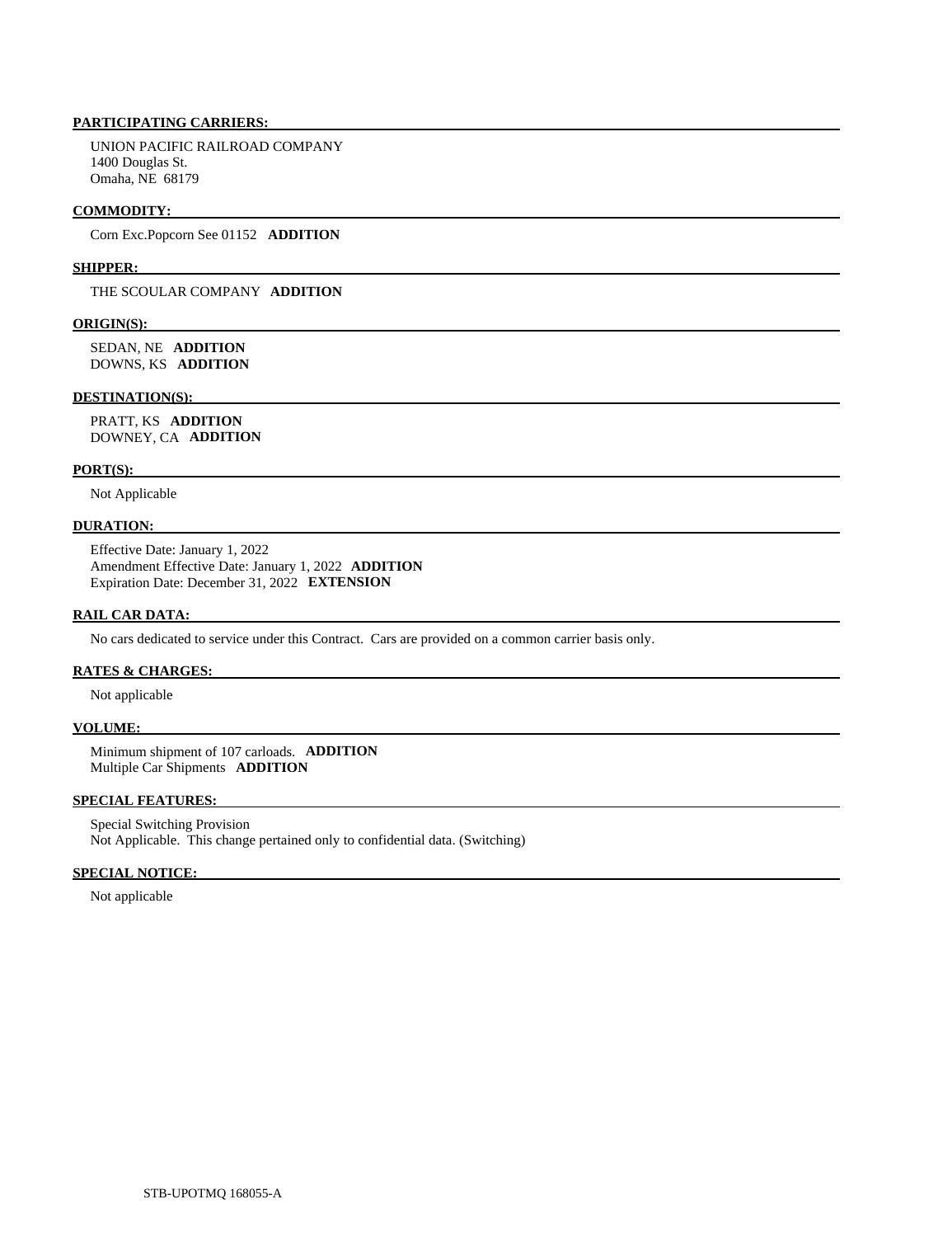

STB-UPOTMQ 168126

# **UNION PACIFIC RAILROAD COMPANY**

# **CONTRACT SUMMARY**

**Issued:**  February 11, 2022

**Effective:** January 1, 2022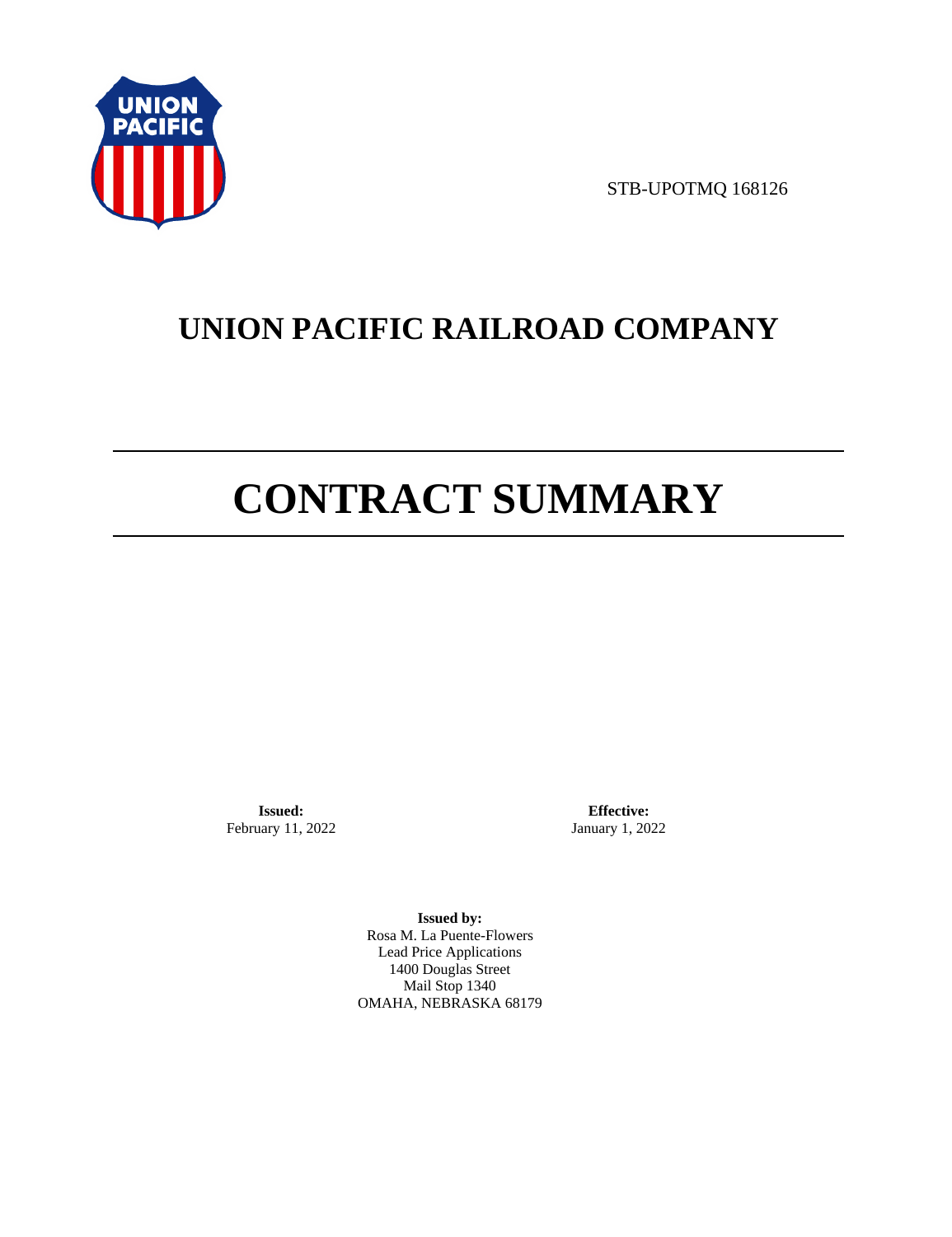UNION PACIFIC RAILROAD COMPANY 1400 Douglas St. Omaha, NE 68179

### **COMMODITY:**

Corn Exc.Popcorn See 01152

### **SHIPPER:**

TERRA INGREDIENTS LLC

### **ORIGIN(S):**

REDWOOD FALLS, MN

### **DESTINATION(S):**

 HATCH, CA PETALUMA, CA COOS BAY, OR

## **PORT(S):**

Not Applicable

# **DURATION:**

 Effective Date: January 1, 2022 Expiration Date: December 31, 2022

### **RAIL CAR DATA:**

No cars dedicated to service under this Contract. Cars are provided on a common carrier basis only.

### **RATES & CHARGES:**

Not applicable

# **VOLUME:**

Single Car Shipments

# **SPECIAL FEATURES:**

Special Switching Provision

### **SPECIAL NOTICE:**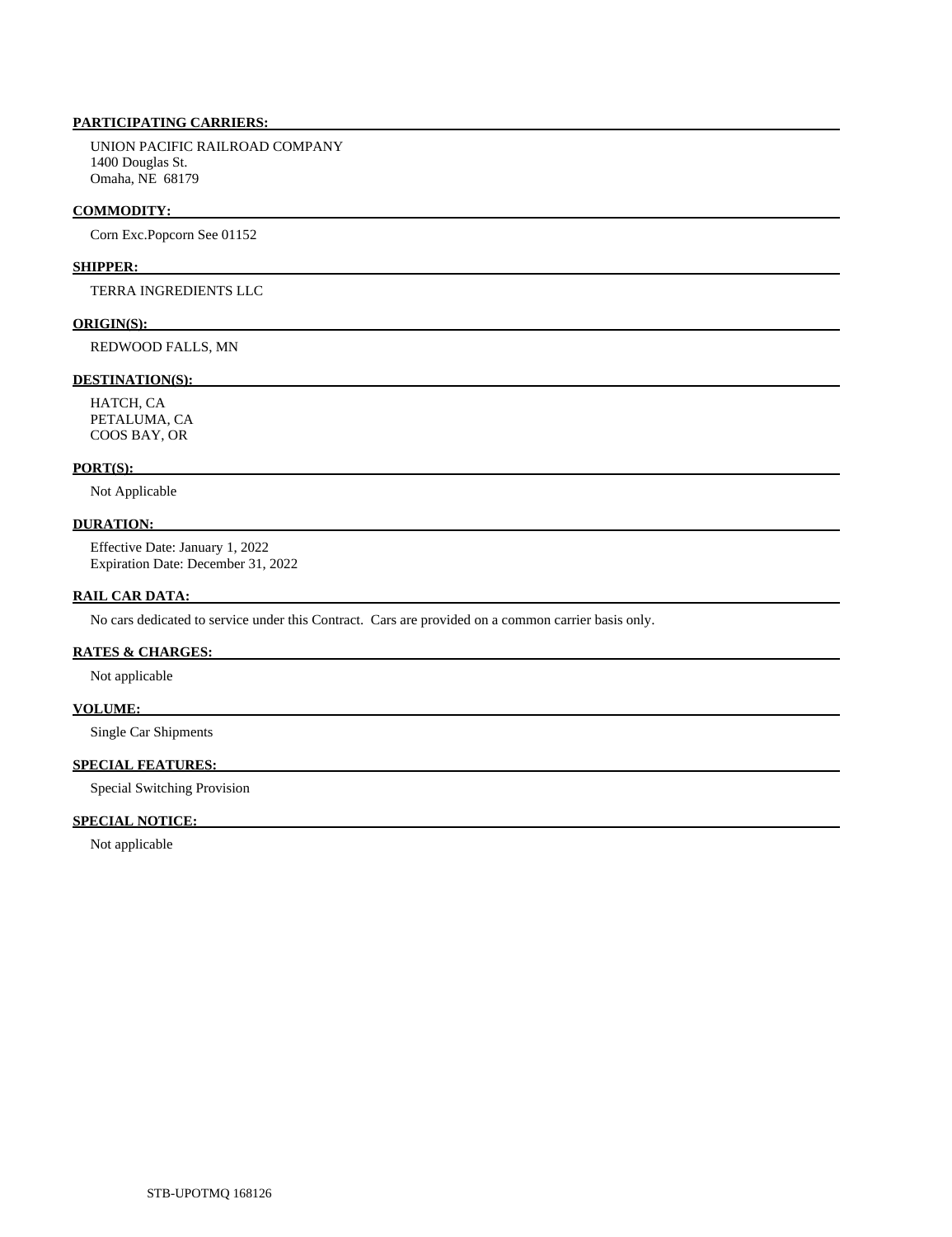

STB-UP-C-57536-02

# **UNION PACIFIC RAILROAD COMPANY**

# **AMENDED CONTRACT SUMMARY**

**Issued:**  February 9, 2022

**Effective:** July 1, 2021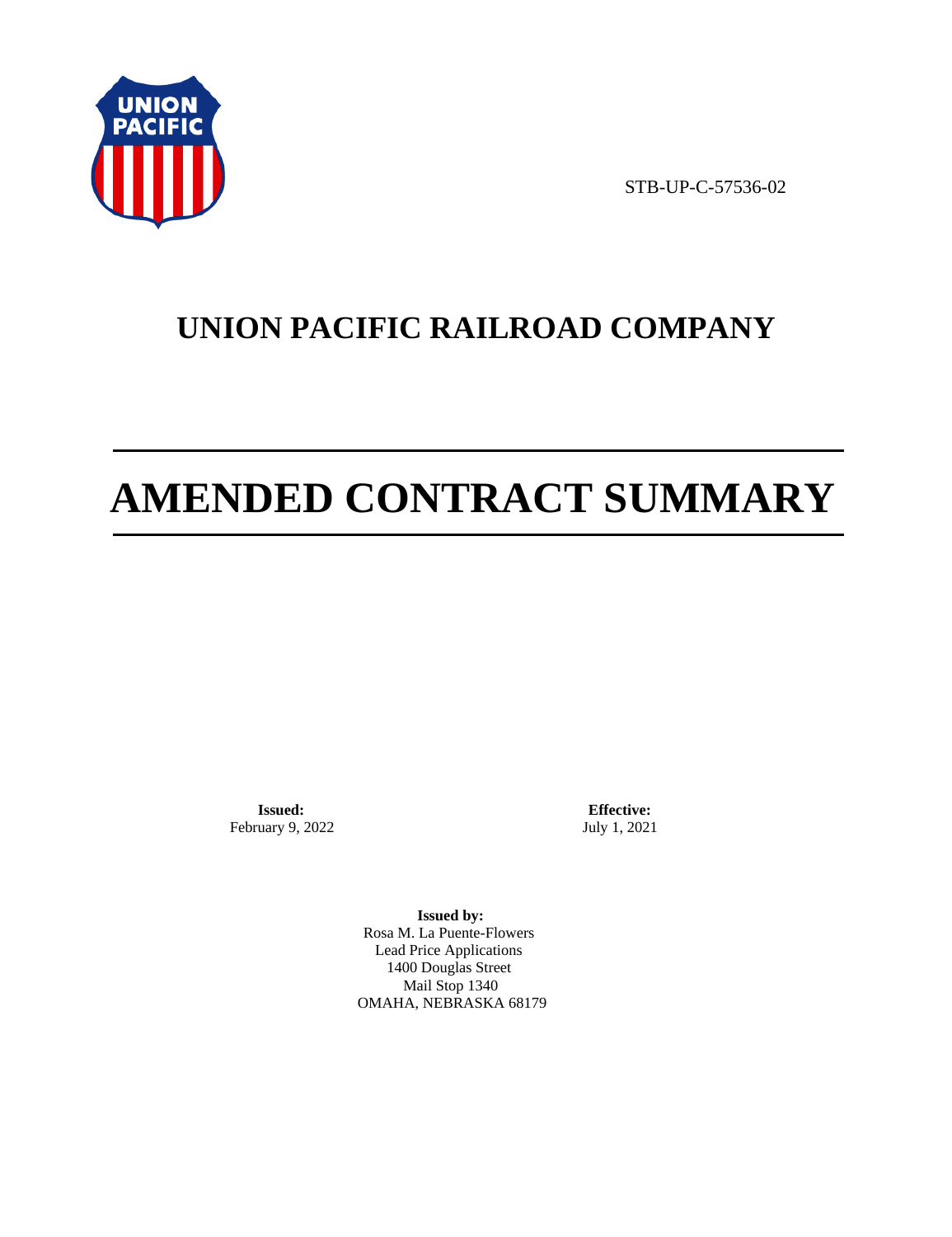UNION PACIFIC RAILROAD COMPANY 1400 Douglas St. Omaha, NE 68179

### **COMMODITY:**

Wheat Exc.Buckwheat See 01139

# **SHIPPER:**

GRUPO TRIMEX SA DE CV

### **ORIGIN(S):**

APPROVED SHUTTLE ORIGINS (See Exhibit Definition)

### **DESTINATION(S):**

 CUAUTITLAN, EM TULTEPEC, EM

### **PORT(S):**

Not Applicable

### **DURATION:**

 Effective Date: August 1, 2020 Amendment Effective Date: July 1, 2021 **ADDITION**  Expiration Date: December 31, 2021 **EXTENSION** 

### **RAIL CAR DATA:**

No cars dedicated to service under this Contract. Cars are provided on a common carrier basis only.

### **RATES & CHARGES:**

Not applicable

# **VOLUME:**

 Minimum shipment of 92 carloads. Multiple Car Shipments Single Car Shipments **DELETION** 

# **SPECIAL FEATURES:**

Not applicable

# **SPECIAL NOTICE:**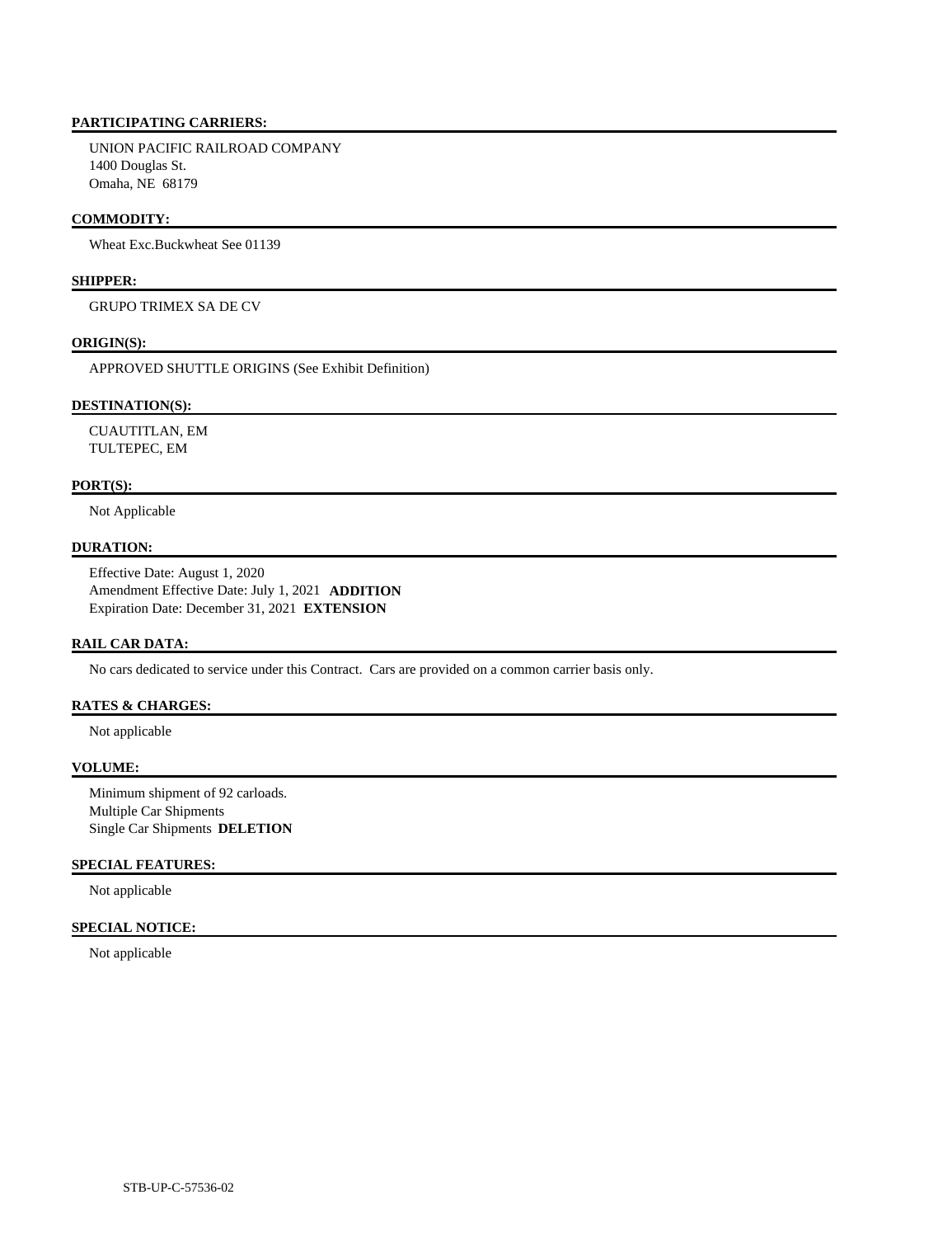### **EXHIBIT DEFINITIONS:**

 APPROVED SHUTTLE ORIGINS consist of: BYERS, CO CHEYENNE WELLS, CO ALBERT CITY, IA ALTON, IA ASHTON, IA AVON, IA BELMOND, IA BRADFORD, IA BURT, IA CHAPIN, IA CLARE, IA CLARION, IA COUNCIL BLUFFS, IA DOWS, IA EMMETSBURG, IA FARNHAMVILLE, IA GARDEN CITY, IA GOWRIE, IA GRUVER, IA HANCOCK, IA HARTLEY, IA HAVELOCK, IA HINTON, IA JEFFERSON, IA JOICE, IA JORDAN, IA MALLARD, IA MARATHON, IA NEVADA, IA NORTHWOOD, IA PICKERING, IA RAKE, IA RALSTON, IA ROELYN, IA ROLFE, IA SLOAN, IA SUPERIOR, IA VINCENT, IA WEST BEND, IA BLISS, ID ALLEN, IL BLOOMINGTON, IL ELKHART, IL HARVARD, IL PONTIAC, IL ROYAL, IL SOUTH BELOIT, IL STERLING, IL TUSCOLA, IL ABILENE, KS ATCHISON, KS CANTON, KS COLBY, KS DOWNS, KS FRANKFORT, KS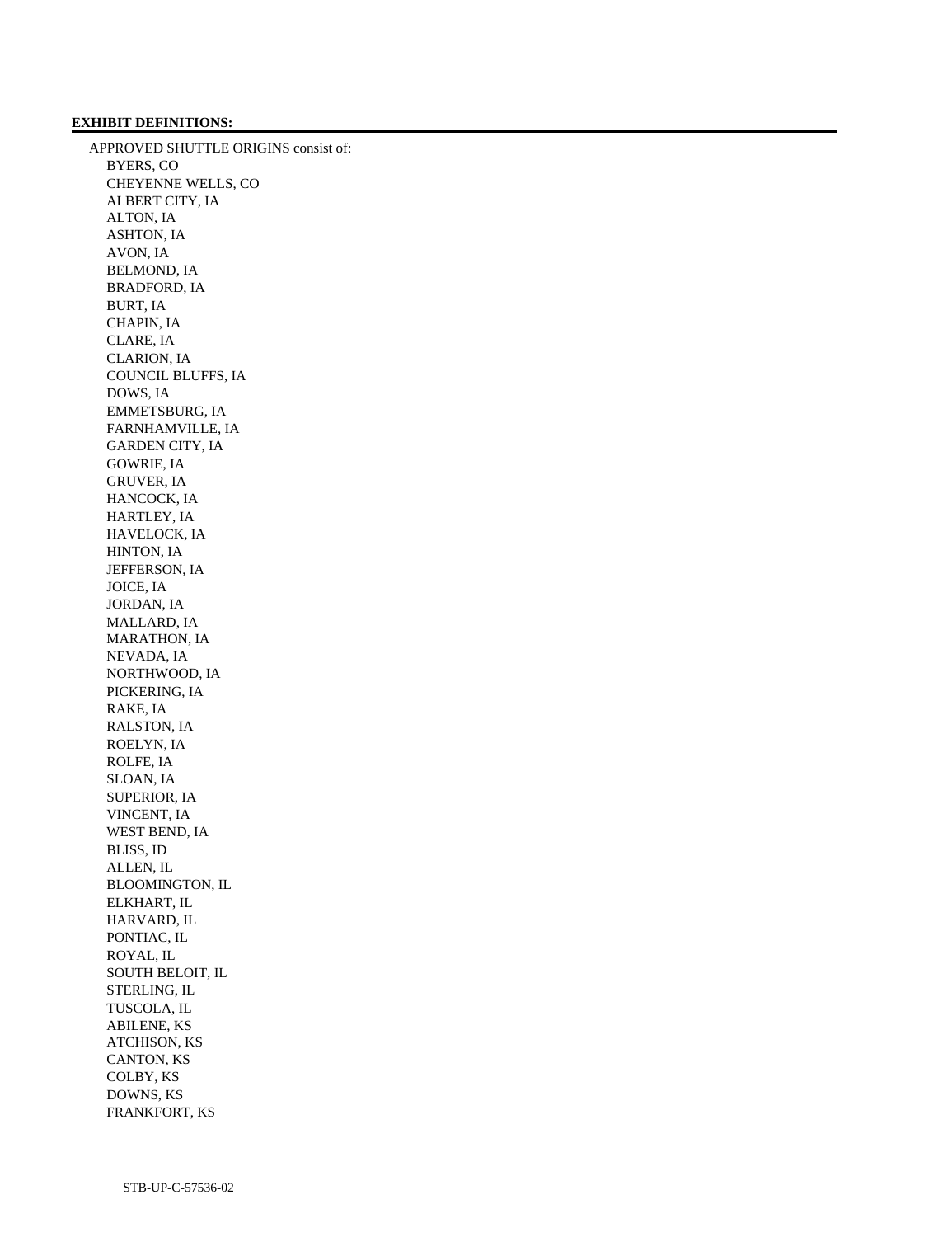GLEN ELDER, KS GREAT BEND, KS HANOVER, KS HAVILAND, KS HUTCHINSON, KS KANSAS CITY, KS LIBERAL, KS NEW CAMBRIA, KS OGALLAH, KS PLAINS, KS PRATT, KS SALINA, KS SHARON SPRINGS, KS TOPEKA, KS WAKEENEY, KS WICHITA, KS APPLETON, MN BREWSTER, MN BROWNTON, MN BUFFALO LAKE, MN DANUBE, MN DELAVAN, MN DULUTH, MN FAIRMONT, MN HERON LAKE, MN HOPE, MN LAMBERTON, MN MADELIA, MN MARNA, MN MILOMA, MN MONTEVIDEO, MN MOUNTAIN LAKE, MN NEW ULM, MN RANDOLPH, MN SAVAGE, MN SPRINGFIELD, MN ST JAMES, MN WALNUT GROVE, MN WELCOME, MN ADRIAN, MO ESSEX, MO SANDSTONE, MO ST JOSEPH, MO ALBION, NE BRAINARD, NE BROWNSON, NE CARLETON, NE CHAPPELL, NE COZAD, NE ELM CREEK, NE ENOLA, NE FREMONT, NE GIBBON, NE GOTHENBURG, NE GRAND ISLAND, NE HASTINGS, NE HAYLAND, NE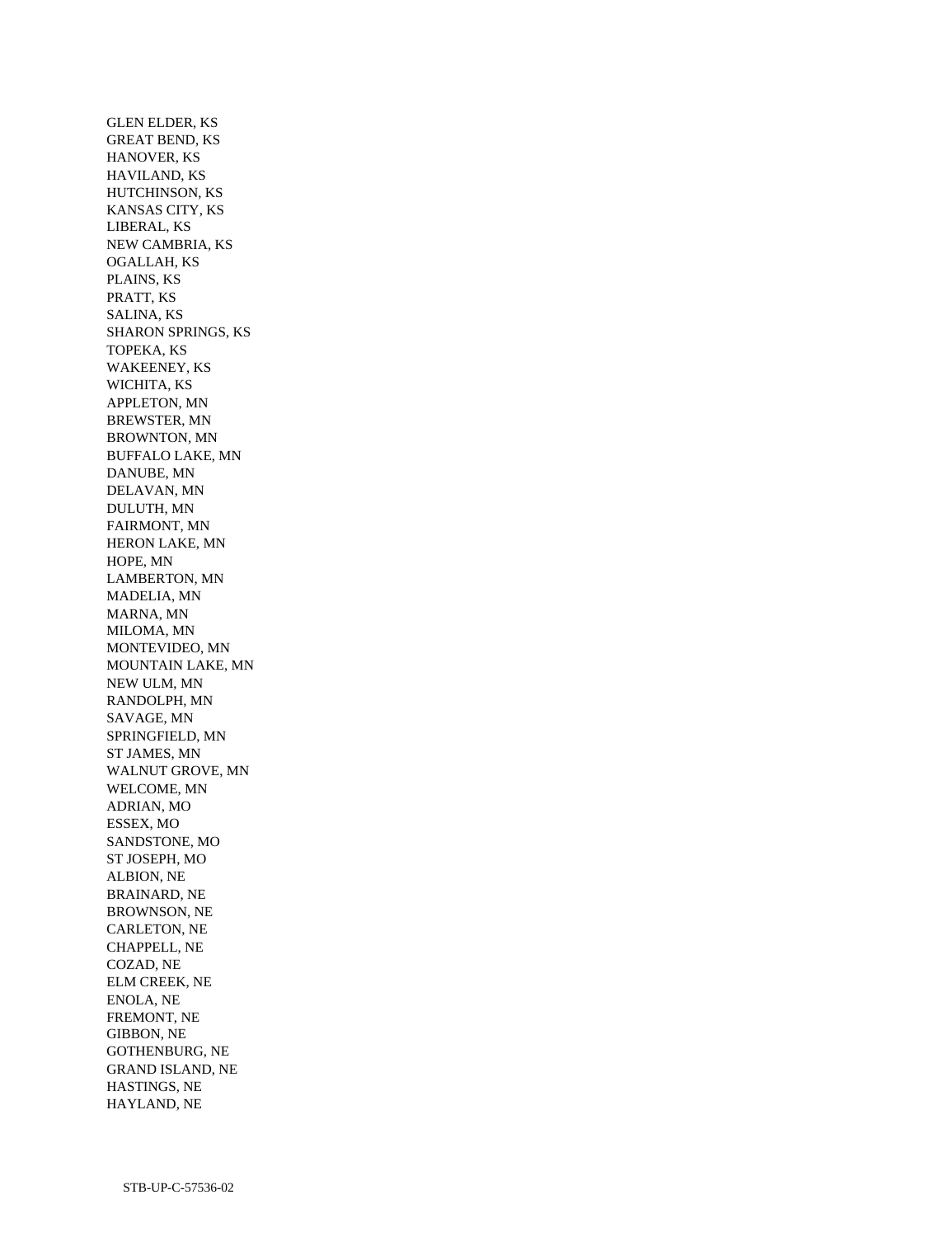JANSEN, NE KEARNEY, NE KIMBALL, NE LEXINGTON, NE LINCOLN, NE MEAD, NE MONROE, NE NEBRASKA CITY, NE NORTH BEND, NE NORTH PLATTE, NE ORD, NE OVERTON, NE PLYMOUTH, NE POLK, NE SCHAFER, NE SEDAN, NE SHELBY, NE SHELTON, NE ST EDWARD, NE STROMSBURG, NE SUPERIOR, NE SYRACUSE, NE THUMEL, NE WOOD RIVER, NE YANKA, NE KINGFISHER, OK MEDFORD, OK OPTIMA, OK AMARILLO, TX AVALON, WI EVANSVILLE, WI SUPERIOR, WI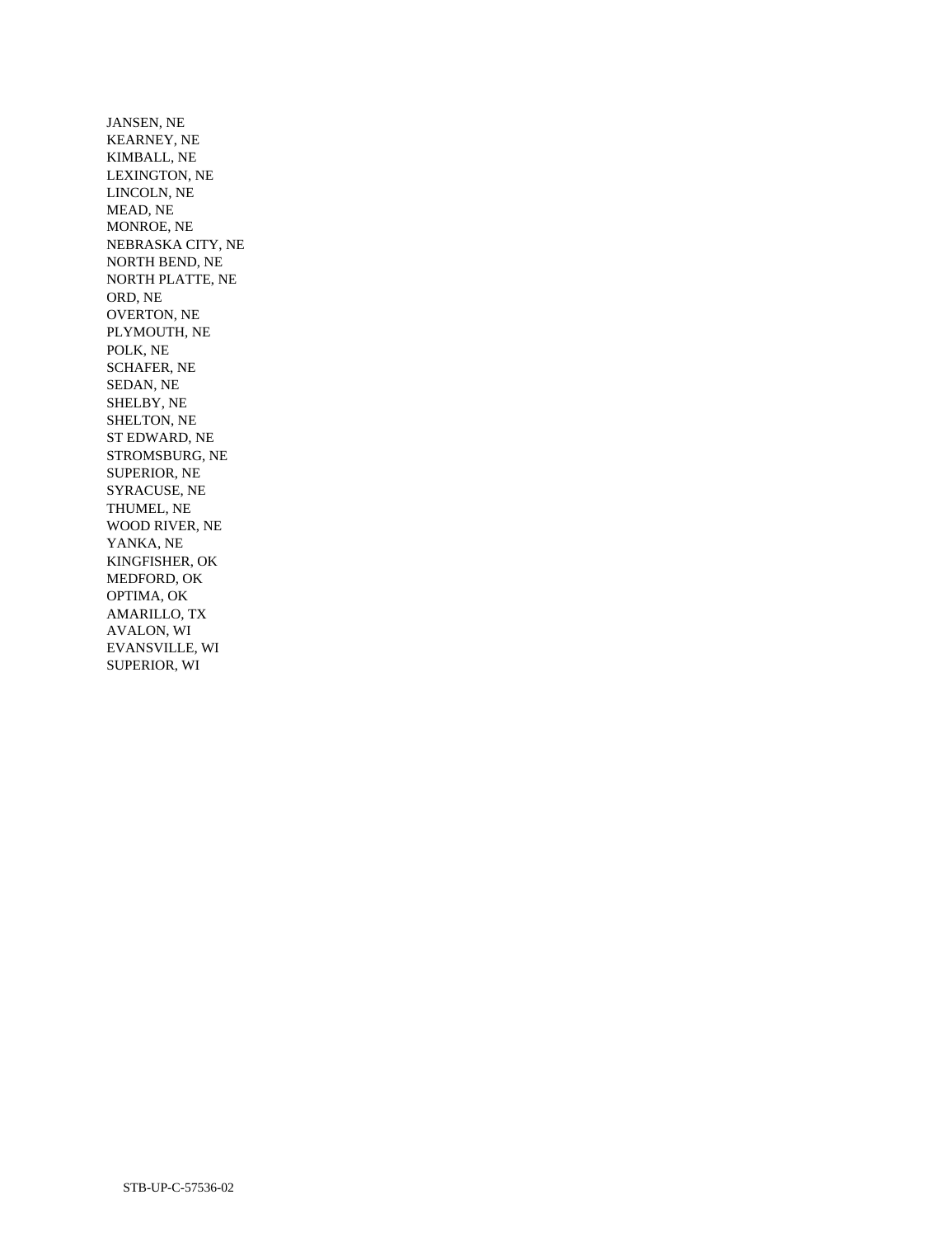

STB-UPUPCQ 100719-CJ

# **UNION PACIFIC RAILROAD COMPANY**

# **AMENDED CONTRACT SUMMARY**

**Issued:**  February 11, 2022

**Effective:** June 1, 2021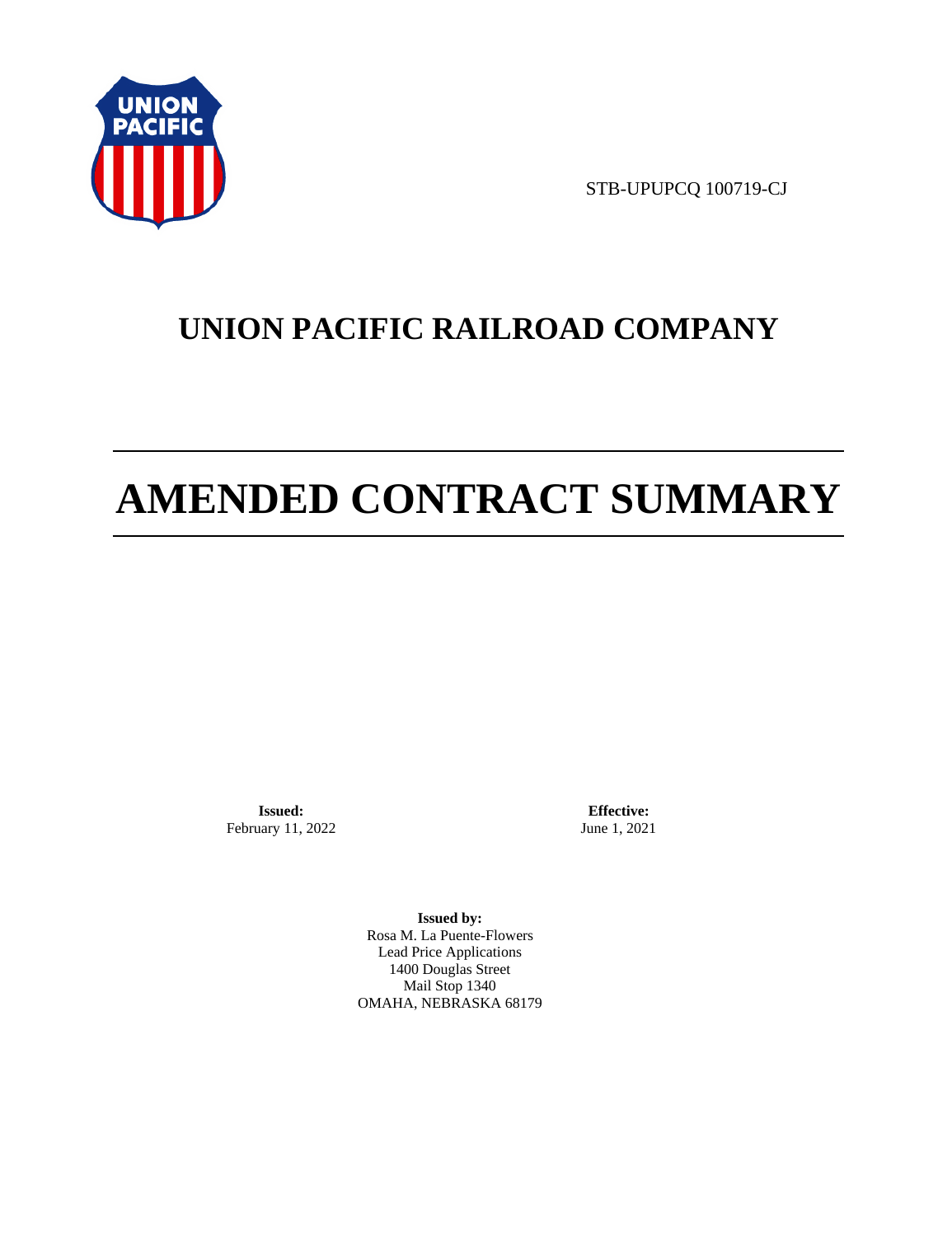#### **PARTICIPATING CARRIERS:**

 SAN LUIS CENTRAL RAILROAD COMPANY 9501 West Devon Ave Suite 505 Rosemont, IL 60018

 UNION PACIFIC RAILROAD COMPANY 1400 Douglas St. Omaha, NE 68179

#### **COMMODITY:**

 Wheat Exc.Buckwheat See 01139 Wheat, Not Organically Grown Free Of Fertilizer And Or Pesticide Applications Grain,Nec **ADDITION**  Corn Exc.Popcorn See 01152 **ADDITION**  Barley **ADDITION** 

#### **SHIPPER:**

ARDENT MILLS HDQRS

#### **ORIGIN(S):**

 SOUTH BEAVER DAM, WI WORDEN, OR BLOOMINGTON, IL CAPTAIN MINE, IL MILWAUKEE, WI LEWISTON, ID EVANSVILLE, WI COMMERCE CITY, CO DENVER, CO GRANVILLE, WI **ADDITION**  NEWDALE, ID PINE BLUFFS, WY **ADDITION**  CHAPPELL, NE KIMBALL, NE **ADDITION**  MEMPHIS, TN NORTH PLATTE, NE **ADDITION**  ID - POCATELLO AGS (See Exhibit Definition) CHICAGO, IL EAST ST LOUIS, IL KANSAS CITY, MO TYHEE, ID ID - IDAHO FALLS AGS (See Exhibit Definition) LAMAR, MO **ADDITION**  RIRIE, ID ST PAUL, MN ID - GOODING AGS (See Exhibit Definition) LINDBERGH, WY **ADDITION**  BRULE, NE **ADDITION**  KS - KYLE WEST AGS (See Exhibit Definition) COLBY, KS **ADDITION**  DOWNS, KS **ADDITION**  SALINA, KS **ADDITION**  SHARON SPRINGS, KS **ADDITION**  WAKEENEY, KS **ADDITION**  ESSEX, MO **ADDITION**  WATKINS, CO **ADDITION**  FRUITA, CO SAGINAW, TX **ADDITION**  SIDNEY, NE **ADDITION**  BIG SPRINGS, NE **ADDITION**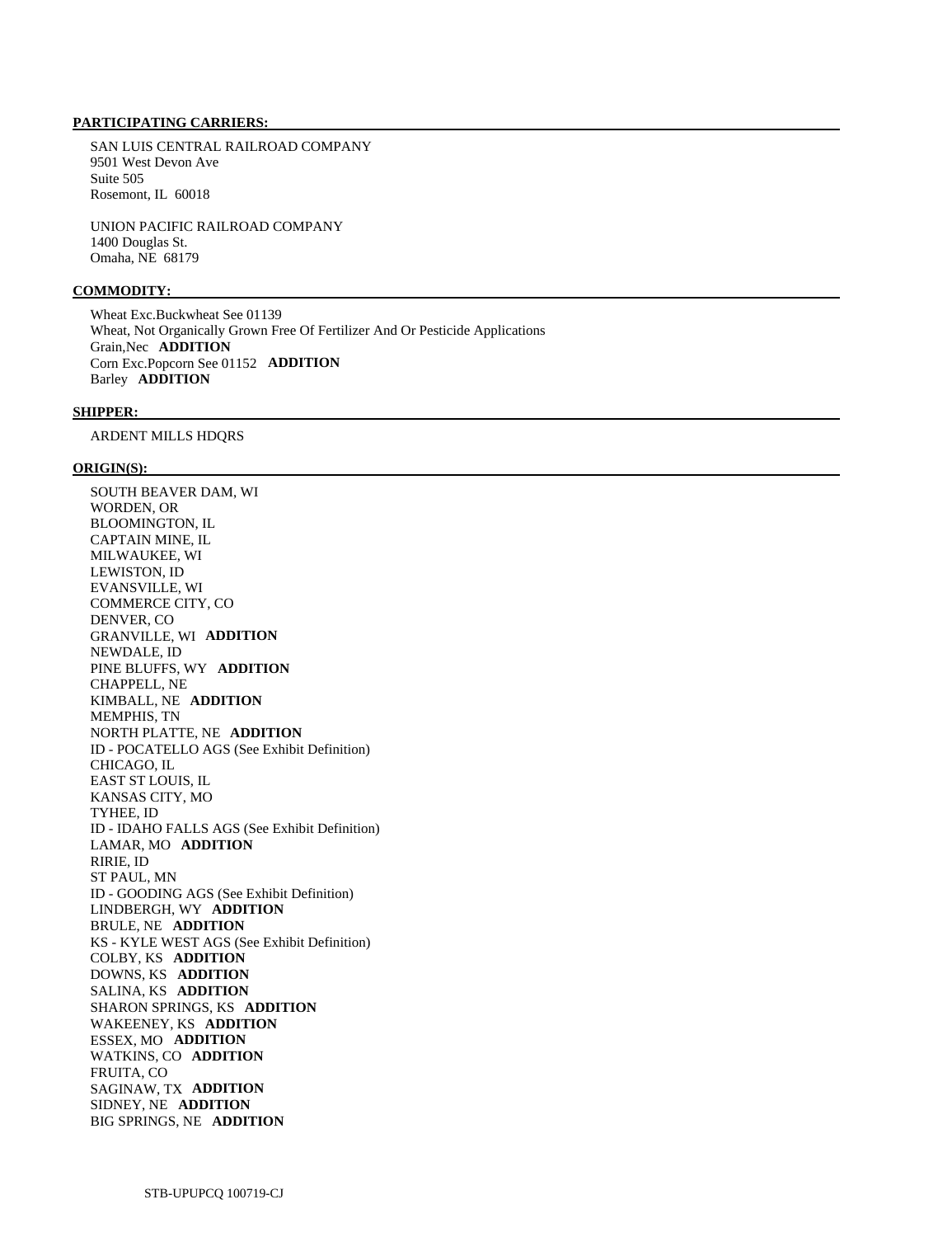#### **DESTINATION(S):**

 CHESTER, IL DENVER, CO STOCKTON, CA ALTON, IL EAST ST LOUIS, IL COMMERCE CITY, CO OGDEN, UT MANKATO, MN VERDEMONT, CA WORDEN, OR COLTON, CA MEMPHIS, TN CHICAGO, IL OMAHA, NE **ADDITION**  EDEN, ID MORELAND, ID **ADDITION**  MONTE VISTA, CO VANCOUVER, WA SAGINAW, TX PETALUMA, CA PORT ALLEN, LA BAIN, WI **ADDITION**  KENOSHA, WI CENTER, CO SUGAR FACTORY, CO VASTINE, CO

#### **PORT(S):**

Not Applicable

#### **DURATION:**

 Effective Date: April 1, 2016 Amendment Effective Date: June 1, 2021 **ADDITION**  Expiration Date: May 31, 2022 **EXTENSION** 

#### **RAIL CAR DATA:**

No cars dedicated to service under this Contract. Cars are provided on a common carrier basis only.

#### **RATES & CHARGES:**

 As published in Tariff(s) 4052 Subject to increases.

#### **VOLUME:**

Single Car Shipments

#### **SPECIAL FEATURES:**

Special Switching Provision

#### **SPECIAL NOTICE:**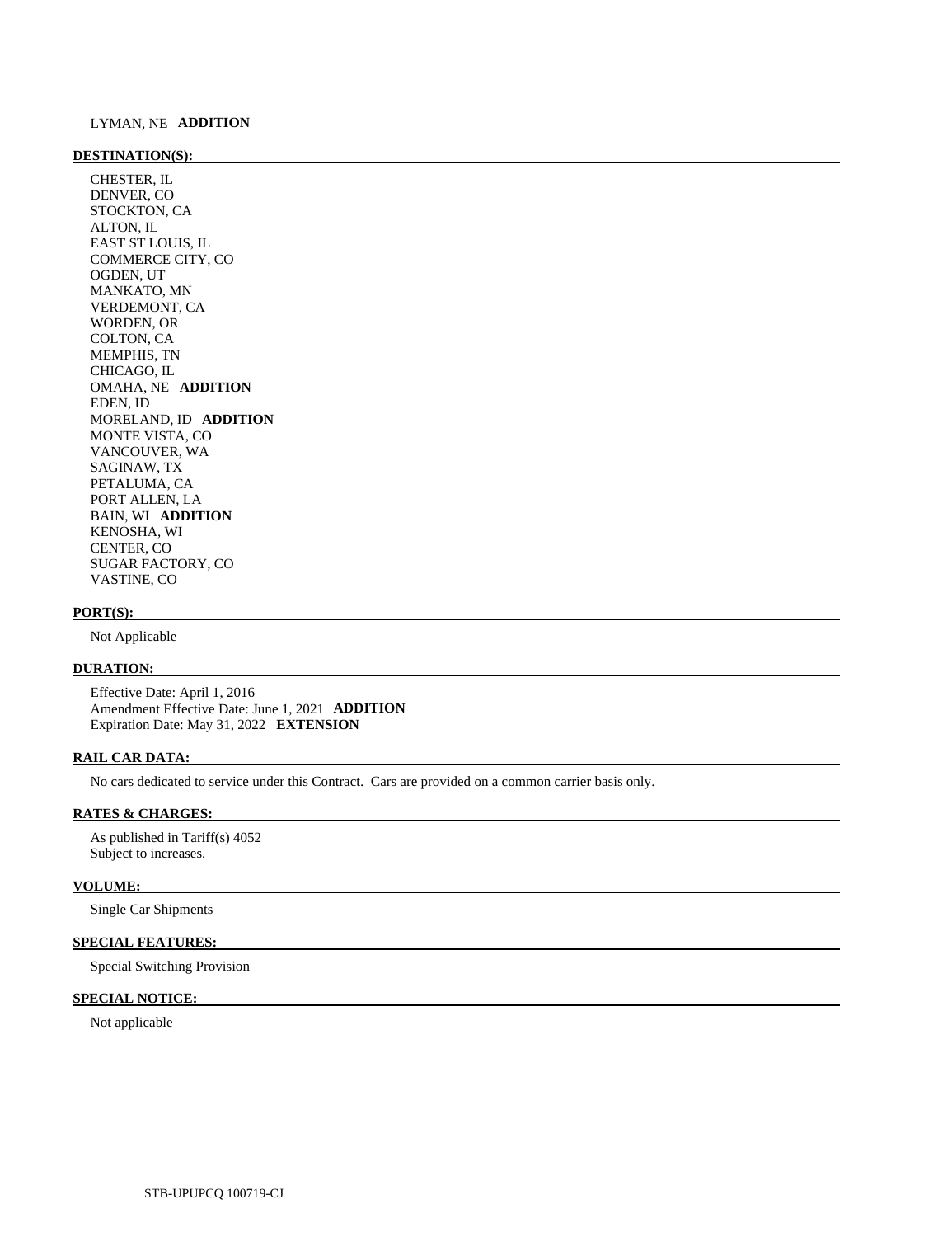#### **EXHIBIT DEFINITIONS:**

 ID - POCATELLO AGS consist of: ACEQUIA, ID ADELAIDE, ID ALEXANDER, ID AMERICAN FALLS, ID ARIMO, ID BANCROFT, ID BANNOCK, ID BEETVILLE, ID BEETVILLE, ID BLASER, ID BORAH, ID BURLEY, ID CHAUSSEE, ID CHUBBUCK, ID CONDA, ID COULAM, ID CRIPPEN, ID CRIPPEN, ID DAYTON, ID DECLO, ID DEWOFF, ID DINGLE, ID DON, ID DOWNEY, ID DRY VALLEY, ID ELCOCK, ID ELCOCK, ID EPCO, ID EVANS, ID EVANS, ID FRANKLIN, ID GEORGETOWN, ID HARER, ID HATCH, ID HATCH, ID HAWLEY, ID HEYBURN, ID HOBSON, ID HOBSON, ID HYNES, ID INKOM, ID KENYON, ID KENYON, ID KIMAMA, ID LAVA HOT SPRINGS, ID LIBERTY, ID MALAD, ID MANSON, ID MARTIN, ID MARTIN, ID MAX, ID MCCAMMON, ID MICHAUD, ID MILNER, ID MINIDOKA, ID MONSANTO, ID MONTANA JCT, ID MONTPELIER, ID MYERS, ID MYERS, ID NORTH KENYON, ID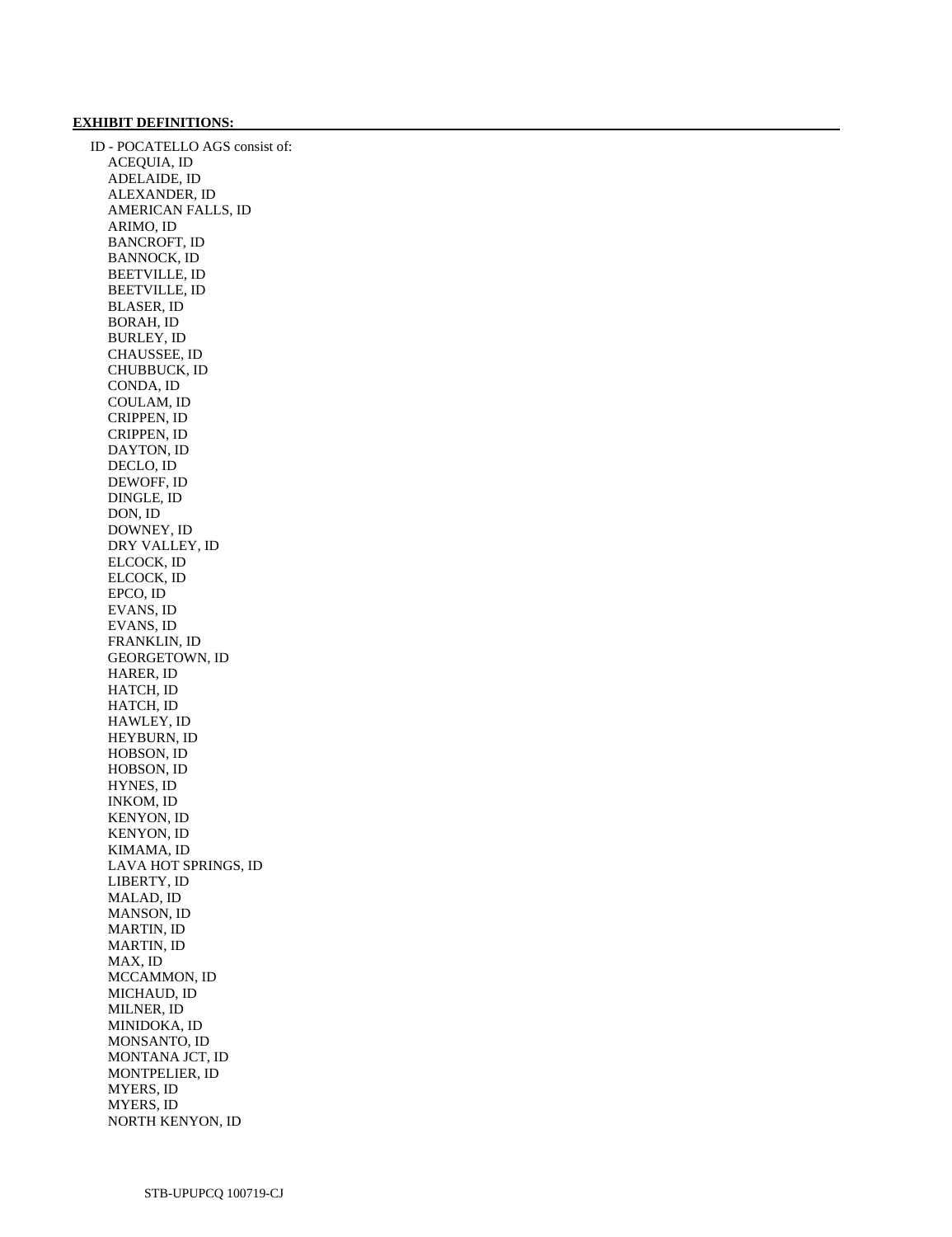NORTH KENYON, ID OWINZA, ID PAUL, ID PEBBLE, ID PEGRAM, ID PELLA, ID PELLA, ID PESCADERO, ID POCATELLO, ID PRESTON, ID QUIGLEY, ID RUBY, ID RUBY, ID RUPERT, ID SCHILLER, ID SCHOW, ID SCHOW, ID SENTER, ID SODA SPRINGS, ID SPRINGDALE, ID SPRINGDALE, ID STARRHS FERRY, ID STARRHS FERRY, ID SWAN LAKE, ID TALMAGE, ID TRAVERS, ID TRAVERS, ID TYHEE, ID UNITY, ID UNITY, ID VIRGINIA, ID WAPI, ID WASCO, ID WESTON, ID WHITNEY, ID WOODRUFF, ID WOOLEY VALLEY, ID ID - IDAHO FALLS AGS consist of: ABERDEEN, ID ABERDEEN JCT, ID AIKEN, ID AMMON, ID ASHTON, ID BASSETT, ID BLACKFOOT, ID BONDED SIDING, ID BYRNE, ID BYRNE, ID CAMAS, ID CHESTER, ID CLARKSON, ID COLLINS, ID COLTMAN, ID COLTMAN, ID COTTON, ID DUBOIS, ID EGIN, ID EGIN, ID FIBRE, ID FIRTH, ID FT HALL, ID FULLMER, ID GALE, ID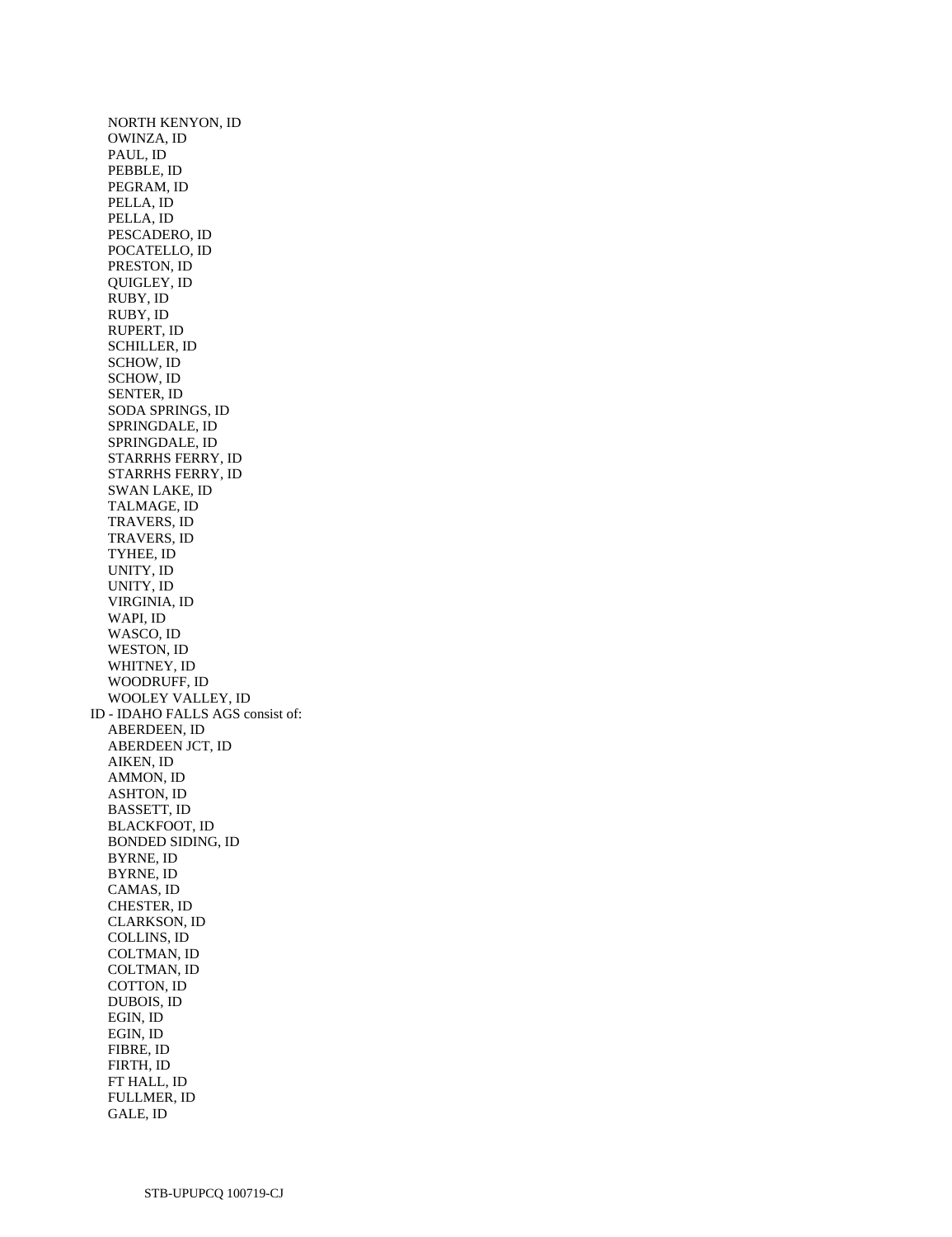GARRY, ID GARRY, ID GIBSON, ID GOLDEN VALLEY, ID GRANT, ID GRANT, ID HAMER, ID HART, ID HART, ID HUMPHREY, ID IDAHO FALLS, ID IONA, ID JENSON, ID JENSON, ID JOLLEY, ID JOLLEY, ID KEN, ID KEN, ID LEWISVILLE, ID LINCOLN, ID LINCOLN, ID LINCOLN JCT, ID LINCOLN JCT, ID LORENZO, ID LORENZO, ID MENAN, ID MIDWAY, ID MIDWAY, ID MITCHELL, ID MOODY, ID MOODY, ID MORELAND, ID NEWDALE, ID OLSEN, ID ORVIN, ID ORVIN, ID OSGOOD, ID PARKER, ID PARKINSON, ID PARKINSON, ID PAYNE, ID PINGREE, ID REXBURG, ID RIGBY, ID RIRIE, ID ROBERTS, ID ROCKFORD, ID ROUSE, ID SCOVILLE, ID SHELLEY, ID SPENCER, ID SPUD, ID ST ANTHONY, ID ST LEON, ID ST LEON, ID SUGAR CITY, ID TABER, ID THORNTON, ID THORNTON, ID UCON, ID WACO, ID WADA, ID WALKER, ID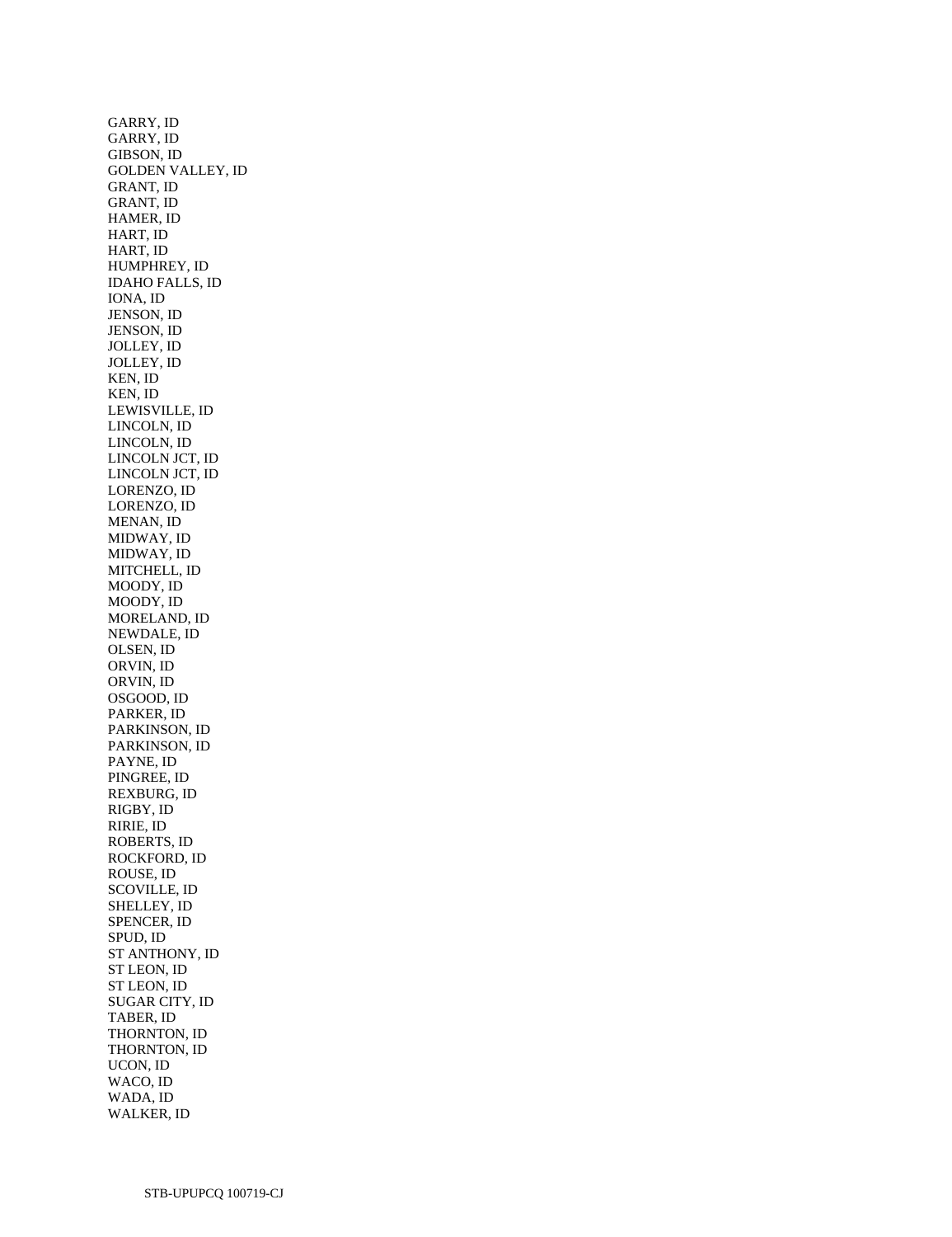WALKER, ID WAMAR, ID WAMAR, ID WAPELLO, ID ID - GOODING AGS consist of: BARRYMORE, ID BARRYMORE, ID BICKEL, ID BICKEL, ID BILLS, ID BILLS, ID BLISS, ID BUHL, ID CEDAR, ID CEDAR, ID CURRY, ID CURRY, ID DIETRICH, ID EDEN, ID FALLS CITY, ID FALLS CITY, ID FILER, ID FULLER, ID GLENNS FERRY, ID GOODING, ID HAMMETT, ID HANSEN, ID HAZELTON, ID HYDRA, ID HYDRA, ID JEROME, ID KIMBERLY, ID KING HILL, ID MCMILLAN, ID MCMILLAN, ID MOUNTAIN HOME, ID MURTAUGH, ID PEAVEY, ID PEAVEY, ID REVERSE, ID SHOSHONE, ID TICESKA, ID TUNUPA, ID TWIN FALLS, ID WENDELL, ID KS - KYLE WEST AGS consist of: ARRIBA, CO **ADDITION**  BETHUNE, CO **ADDITION**  BURLINGTON, CO **ADDITION**  FLAGLER, CO **ADDITION**  GENOA, CO **ADDITION**  LIMON, CO **ADDITION**  PECONIC, CO **ADDITION**  SEIBERT, CO **ADDITION**  STRATTON, CO **ADDITION**  VONA, CO **ADDITION**  BREWSTER, KS **ADDITION**  CARUSO, KS **ADDITION**  EDSON, KS **ADDITION**  GOODLAND, KS **ADDITION**  KANORADO, KS **ADDITION**  LEVANT, KS **ADDITION**  RULETON, KS **ADDITION**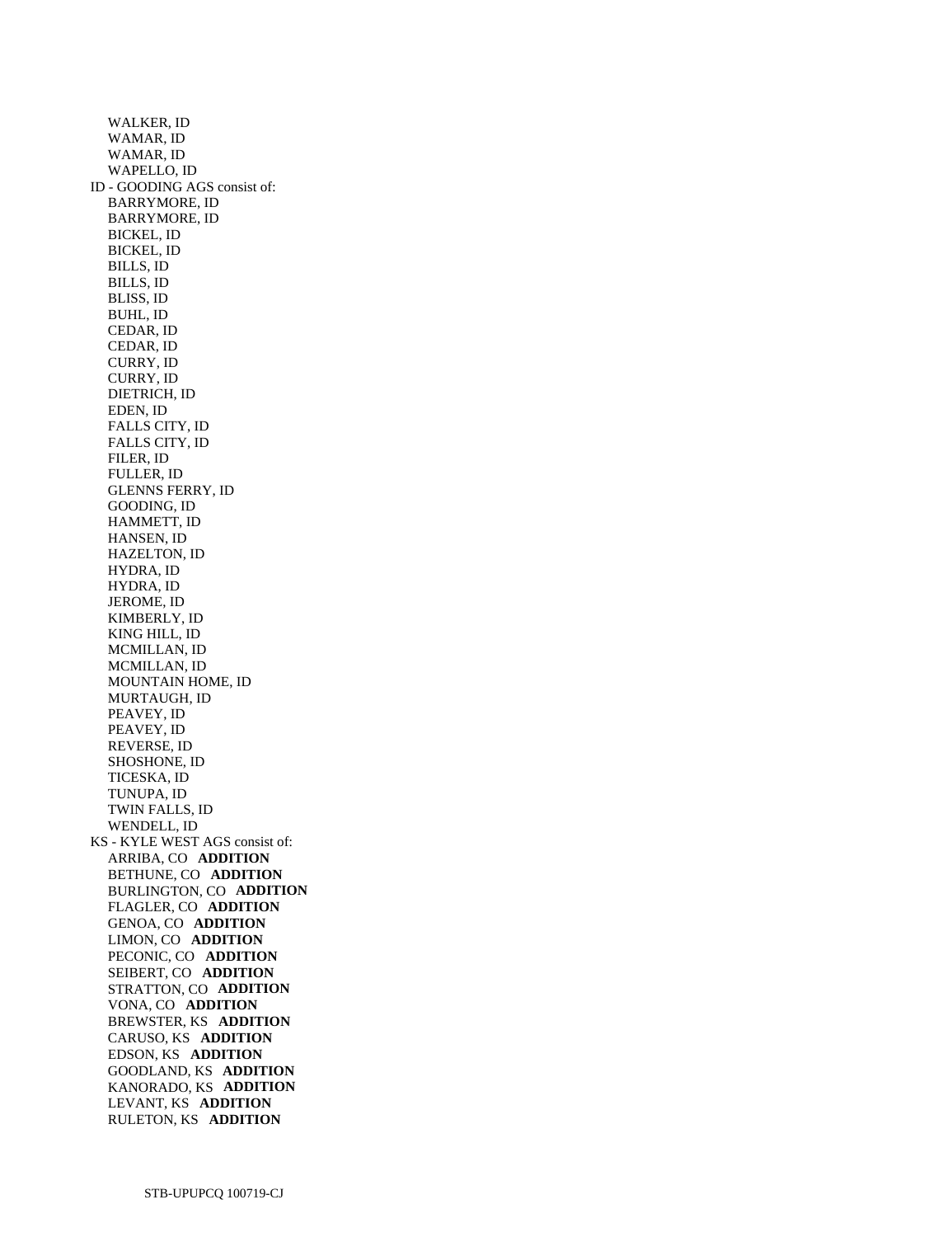

STB-UPUPCQ 101030-AU

## **UNION PACIFIC RAILROAD COMPANY**

# **AMENDED CONTRACT SUMMARY**

**Issued:**  February 10, 2022

**Effective:** June 1, 2021

**Issued by:**  Rosa M. La Puente-Flowers Lead Price Applications 1400 Douglas Street Mail Stop 1340 OMAHA, NEBRASKA 68179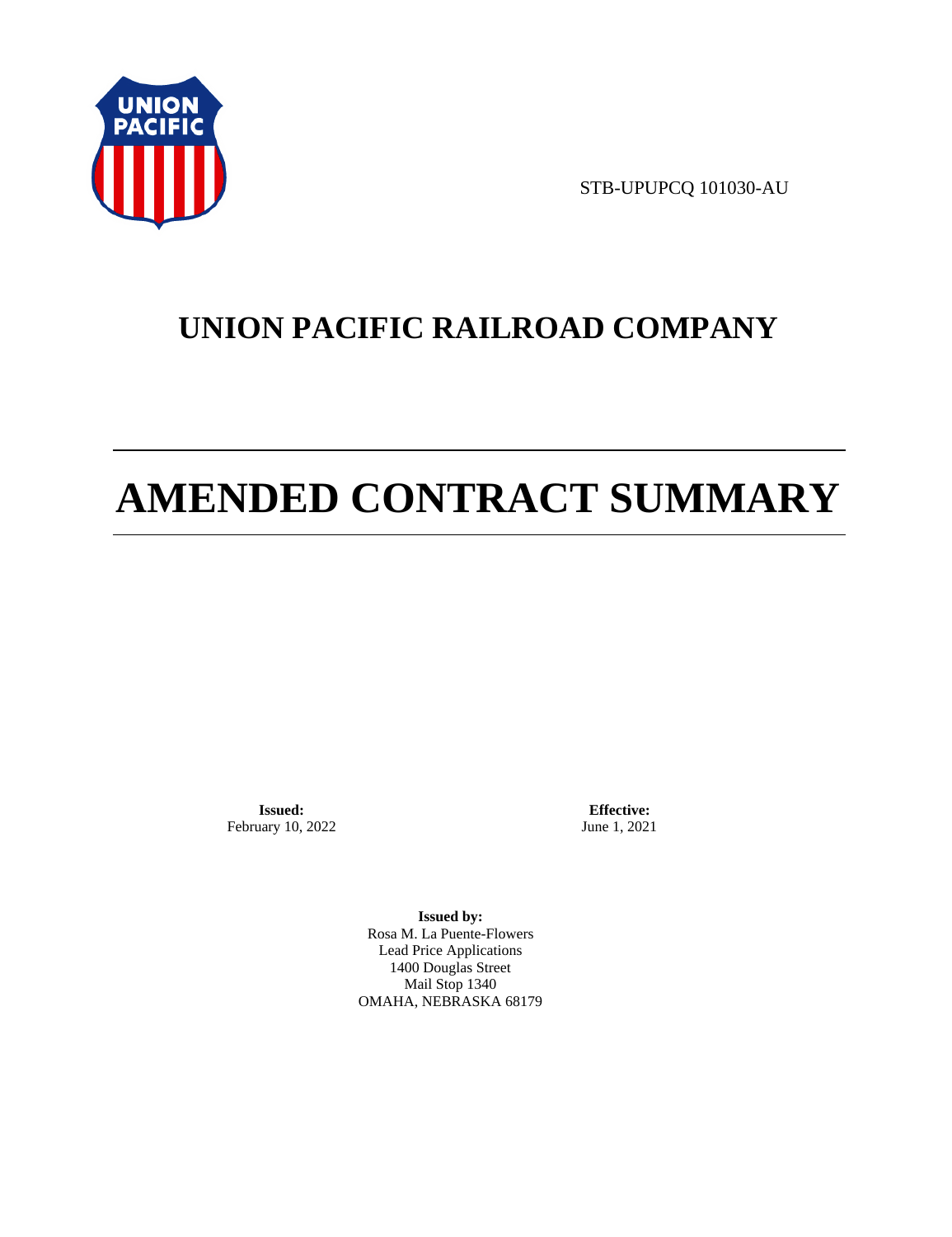#### **PARTICIPATING CARRIERS:**

 UNION PACIFIC RAILROAD COMPANY 1400 Douglas St. Omaha, NE 68179

#### **COMMODITY:**

 Wheat Flour Exc.Blended Or Prepared See 20451- 20452 Wheat Flour Clears, Not A Cereal Preparation, Not For Human Consumption Wheat Middlings Or Shorts,Pelletized Wheat Middlings Or Shorts,Non- Pelletized

#### **SHIPPER:**

ITALGRANI USA INC

#### **ORIGIN(S):**

 ST LOUIS, MO LEES SUMMIT, MO IVORY, MO

#### **DESTINATION(S):**

 GORMAN, TX CHICAGO, IL OKLAHOMA CITY, OK OGDEN, UT KANSAS CITY, MO KANSAS CITY, KS LEES SUMMIT, MO ST LOUIS, MO CALEXICO, CA GOODING, ID ARROWHEAD, NV ALTUS, OK CHICKASHA, OK SAGINAW, TX MFC SPUR, LA LINCOLN, NE PARIS, TX EL PASO, TX VAN BUREN, AR NACOGDOCHES, TX DURANT, OK VALLA, CA AMES, IA SANTA FE SPRINGS, CA LE COMPTE, LA ABILENE, TX GIDDINGS, TX SEGUIN, TX TEMPLE, TX VANCOUVER, WA GONZALES, TX COMMERCE CITY, CO SECO, AZ SHREVEPORT, LA

#### **PORT(S):**

Not Applicable

#### **DURATION:**

Effective Date: October 1, 2016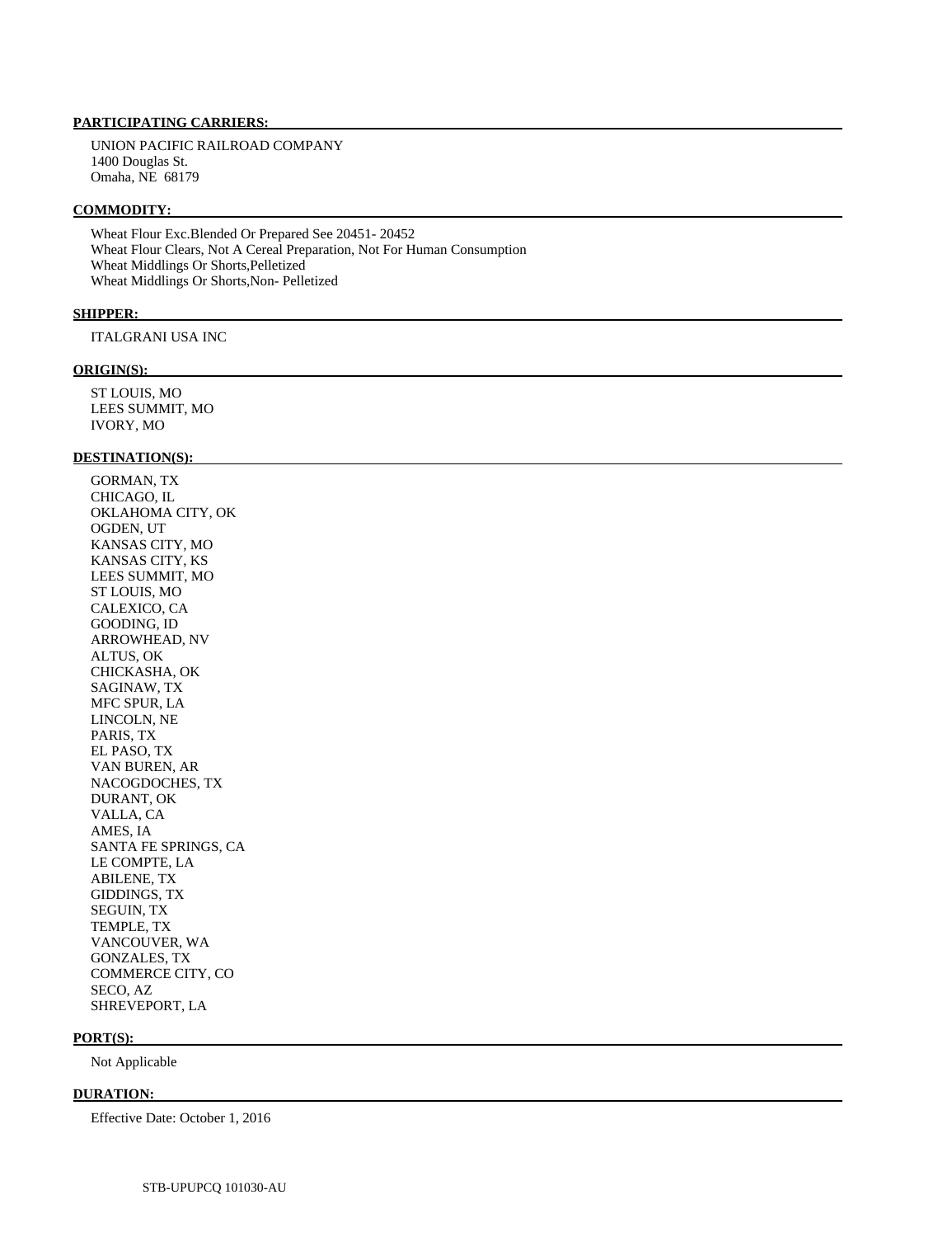#### **RAIL CAR DATA:**

No cars dedicated to service under this Contract. Cars are provided on a common carrier basis only.

#### **RATES & CHARGES:**

 As published in Tariff(s) 4050 Subject to increases.

#### **VOLUME:**

Single Car Shipments

#### **SPECIAL FEATURES:**

Special Switching Provision

#### **SPECIAL NOTICE:**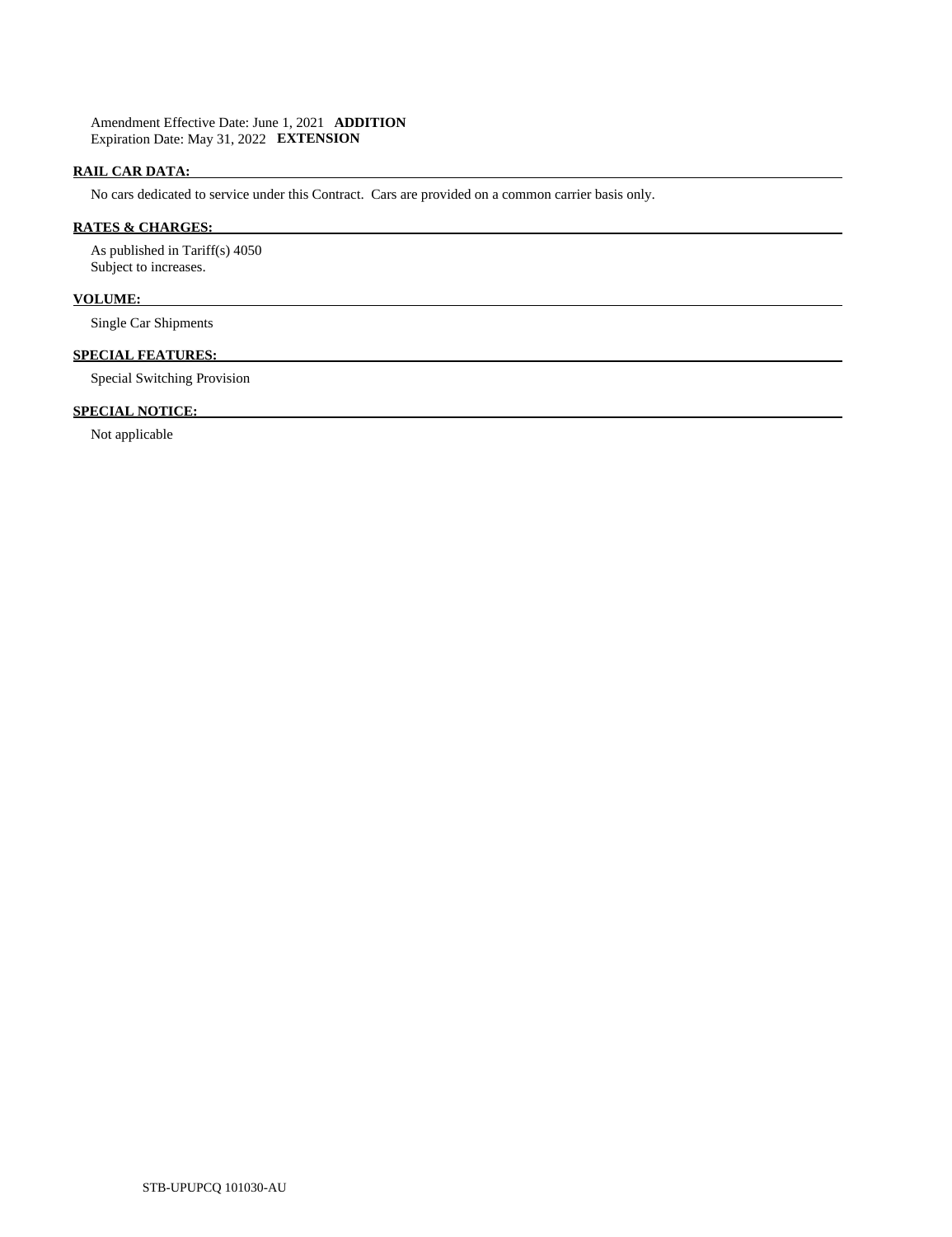

STB-UPUPCQ 101813-DC

# **UNION PACIFIC RAILROAD COMPANY**

# **AMENDED CONTRACT SUMMARY**

**Issued:**  February 9, 2022

**Effective:** June 1, 2021

**Issued by:**  Rosa M. La Puente-Flowers Lead Price Applications 1400 Douglas Street Mail Stop 1340 OMAHA, NEBRASKA 68179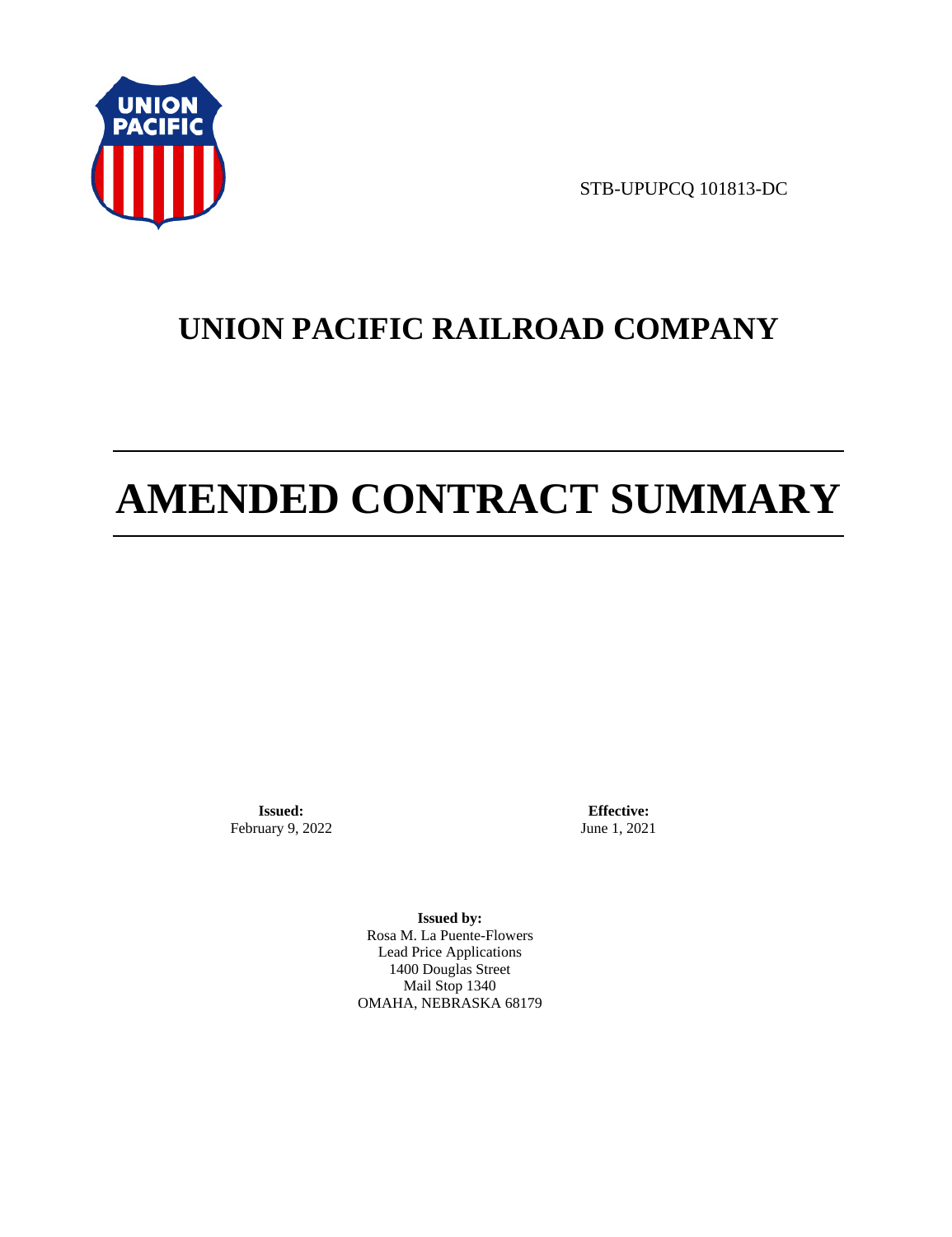#### **PARTICIPATING CARRIERS:**

 UNION PACIFIC RAILROAD COMPANY 1400 Douglas St. Omaha, NE 68179

#### **COMMODITY:**

 Wheat Exc.Buckwheat See 01139 Barley **ADDITION** 

#### **SHIPPER:**

THE SCOULAR COMPANY

#### **ORIGIN(S):**

 DOWNS, KS GOODLAND, KS SIDNEY, NE GRAINFIELD, KS BUFFALO PARK, KS GORHAM, KS HAYS, KS HOISINGTON, KS TOULON, KS VICTORIA, KS WALKER, KS YOCEMENTO, KS DENMARK, KS LINCOLN, KS WINONA, KS BUCKLIN, KS PRATT, KS FREMONT, NE BROWNSON, NE SALINA, KS LEVANT, KS PITTSBURG, KS ADRIAN, MO SEIBERT, CO BAZINE, KS **ADDITION**  BISON, KS ALBERT, KS **ADDITION**  AMY, KS **ADDITION**  DIGHTON, KS **ADDITION**  BEELER, KS **ADDITION**  HANSTON, KS **ADDITION**  MARIENTHAL, KS **ADDITION**  JEROME, ID **ADDITION**  HERSHEY, NE PINE BLUFFS, WY LINDBERGH, WY HOOKER, OK TEXHOMA, OK **ADDITION**  TYHEE, ID BANCROFT, ID MICHAUD, ID RIRIE, ID REXBURG, ID OGDEN, UT LINCOLN, ID **ADDITION**  KANSAS CITY, MO **ADDITION**  STRATTON, CO **ADDITION**  FREDERICK, OK **ADDITION**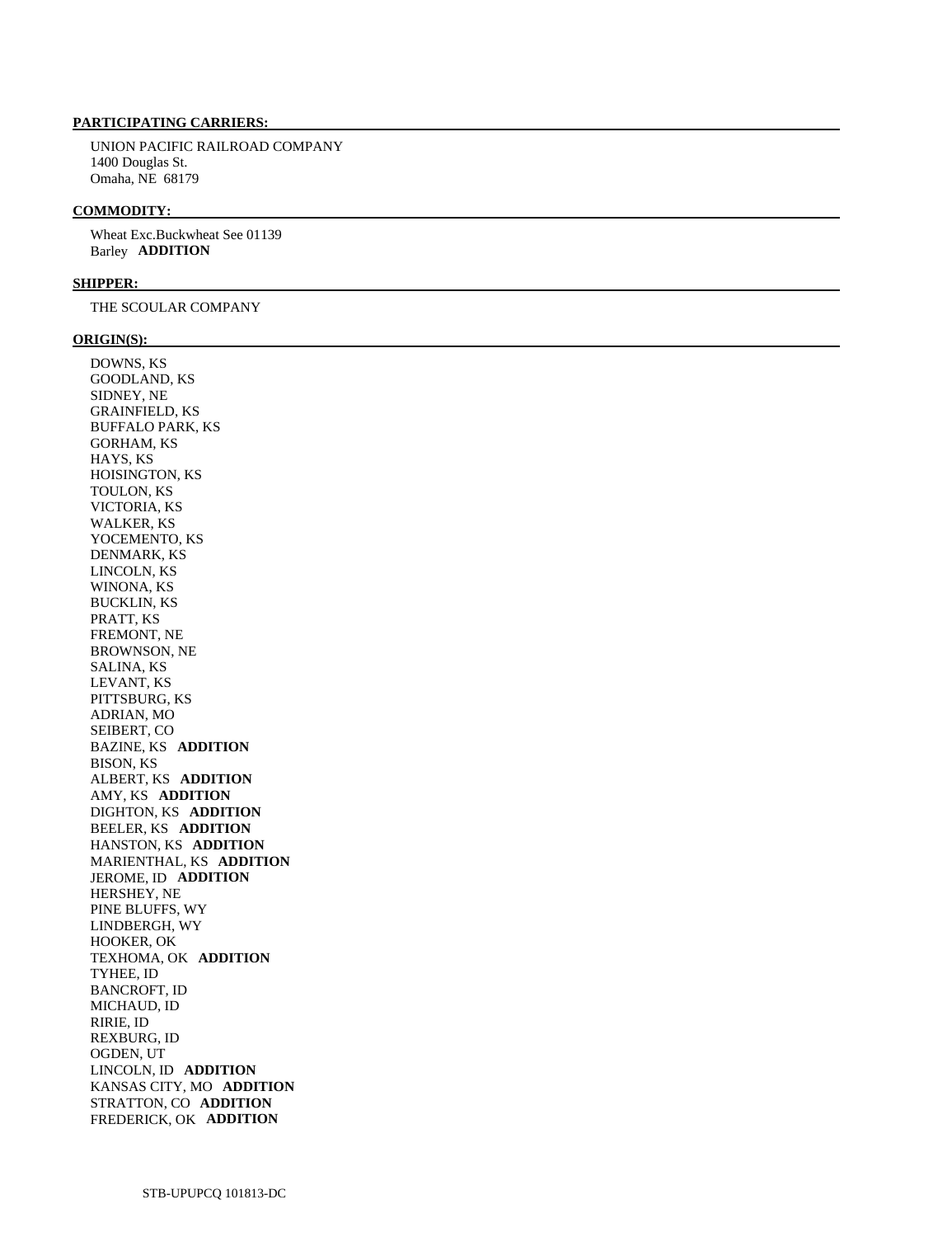#### **DESTINATION(S):**

 CHICAGO, IL DENVER, CO STOCKTON, CA AVON, IA KANSAS CITY, MO ALTON, IL EAST ST LOUIS, IL MT VERNON, IL ST LOUIS, MO MEMPHIS, TN KENOSHA, WI PENDLETON, OR PORT ALLEN, LA TRAVER, CA MODESTO, CA PETALUMA, CA TOLLESON, AZ COLTON, CA LOS ANGELES, CA SAN BERNARDINO, CA FAMOSO, CA FRESNO, CA GOSHEN JCT, CA OAKLAND, CA TAGUS, CA CITY OF COMMERCE, CA PHOENIX, AZ **ADDITION**  PNW GROUP (See Exhibit Definition) EAGLE PASS, TX EL PASO, TX LAREDO, TX NOGALES, AZ CARLISLE, IA KEARNEY, CA WINONA, MN MILFORD, UT **ADDITION**  MANKATO, MN **ADDITION**  MINNEAPOLIS, MN **ADDITION**  WA - SEATTLE AGS (See Exhibit Definition) OR - PORTLAND AGS (See Exhibit Definition) HATCH, CA PORTLAND, OR SEATTLE, WA WILLIAMS, CA BUCKEYE, AZ VERDEMONT, CA ADRIAN, MO **ADDITION**  NEW BRAUNFELS, TX SAN ANTONIO, TX TURLOCK, CA

#### **PORT(S):**

Not Applicable

#### **DURATION:**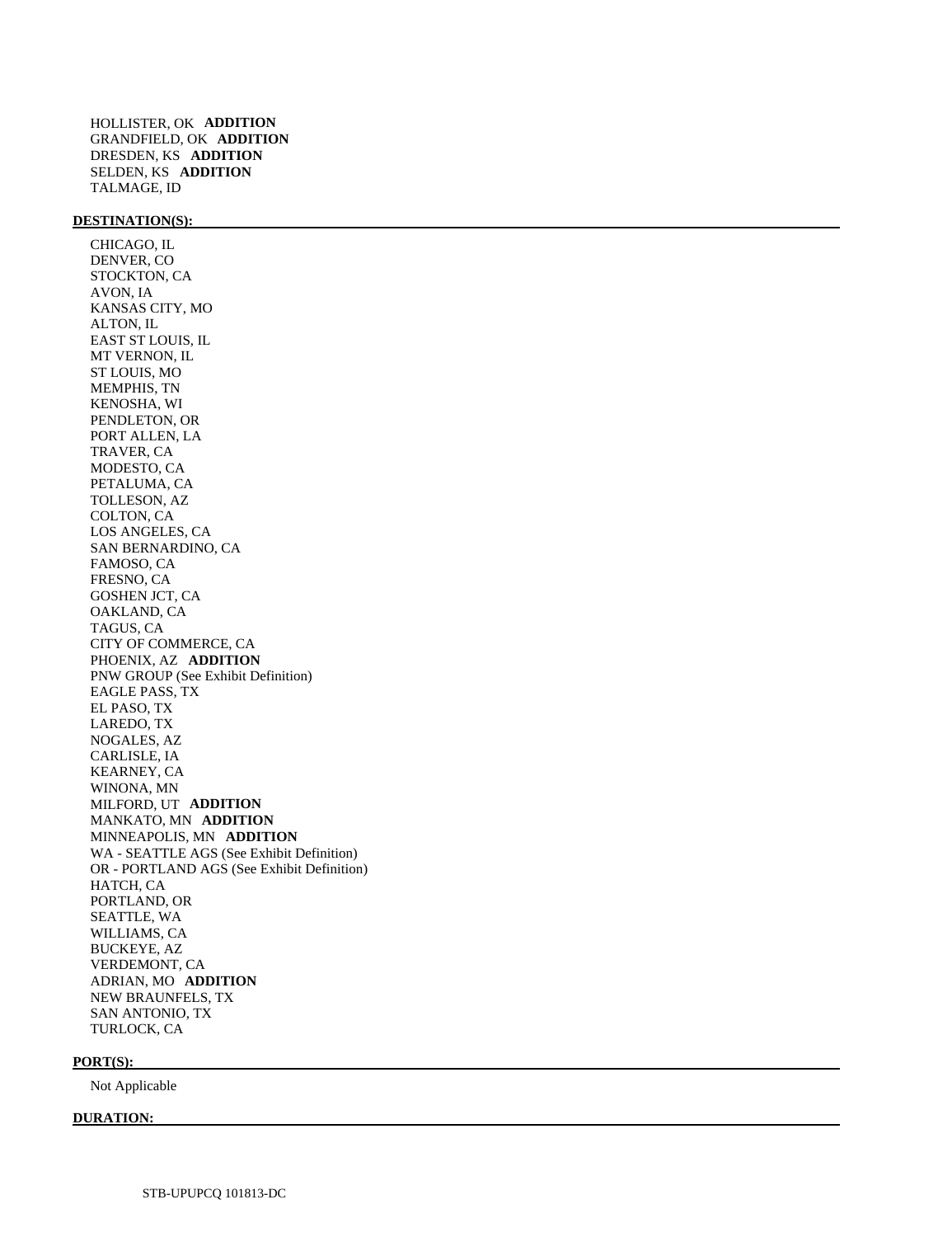Effective Date: January 1, 2018 Amendment Effective Date: June 1, 2021 **ADDITION**  Expiration Date: May 31, 2022 **EXTENSION** 

#### **RAIL CAR DATA:**

Carrier Equipment not involved.

#### **RATES & CHARGES:**

Not applicable

#### **VOLUME:**

 Minimum shipment of 107 carloads. Multiple Car Shipments Single Car Shipments **DELETION** 

#### **SPECIAL FEATURES:**

Special Switching Provision

### **SPECIAL NOTICE:**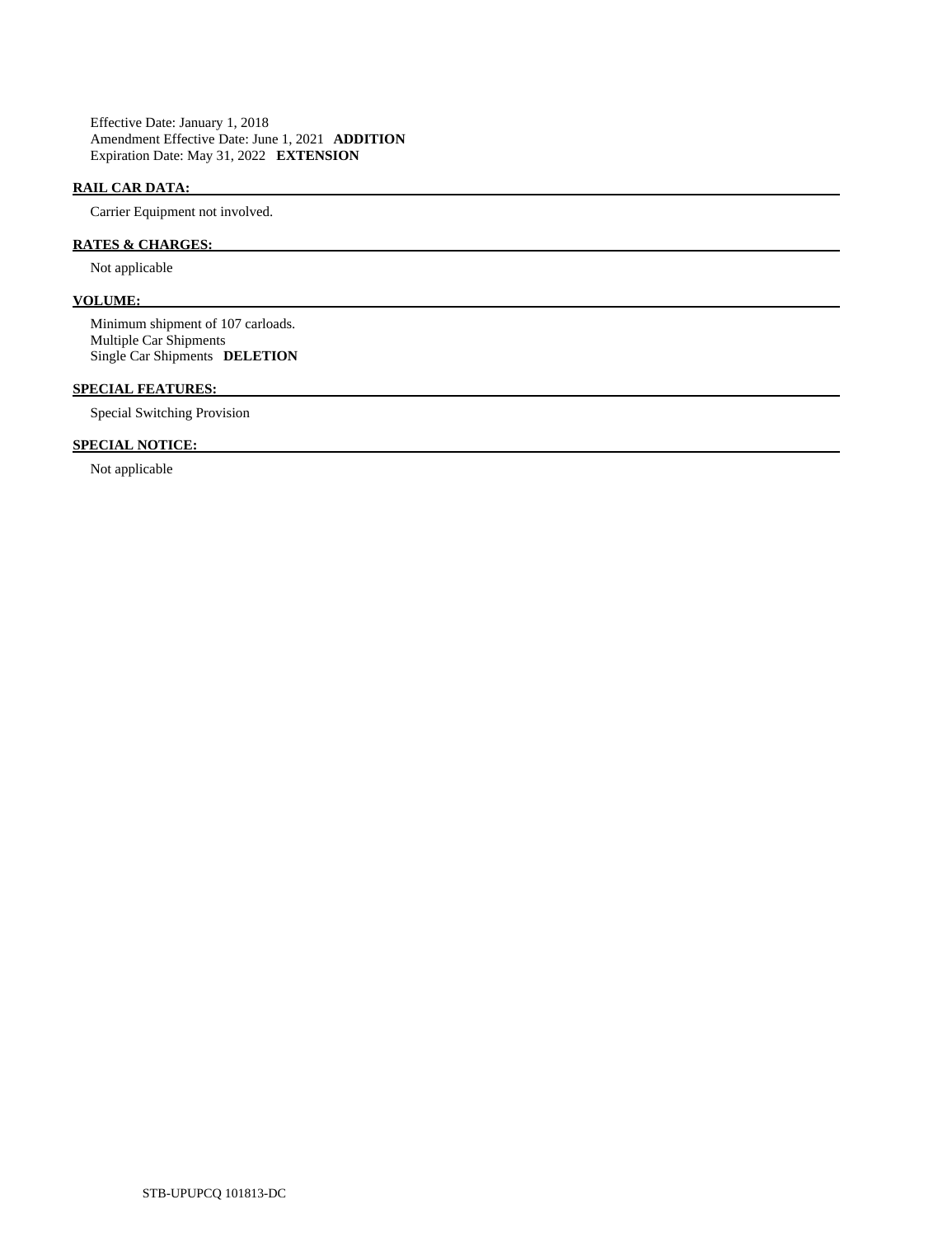PNW GROUP consist of: PORTLAND, OR RIVER GATE, OR KALAMA, WA LONGVIEW, WA WA - SEATTLE AGS consist of: ABERDEEN, WA ABERDEEN JCT, WA ALDERTON, WA ALLISON, WA ANDOVER, WA ARGO, WA AUBURN, WA BALLARD, WA BALLARD JCT, WA BANGOR, WA BAY SHORE, WA BELFAIR, WA BELLINGHAM, WA BELMORE, WA BLACK RIVER, WA BLAJCT, WA BLAKESLEE JCT, WA BREMERTON, WA BRIARWOOD, WA BUCODA, WA BURLINGTON, WA CAMP MURRAY, WA CAPITOL, WA CENPARK, WA CENTRALIA, WA CHEHALIS, WA CLAY CITY, WA CONCORA, WA DIVIDE, WA DUPONT, WA EAST OLYMPIA, WA EAST PUYALLUP, WA EATONVILLE JCT, WA EDMOND, WA EDMONDS, WA ELBE, WA ELMA, WA ESSEX, WA EVERETT, WA EVERETT, WA FERNDALE, WA FIFE, WA FREDERICKSON, WA FT LEWIS, WA GATE, WA GLOBAL GATEWAY NO, WA GRAHAM, WA GRAND MOUND, WA GREENDALE, WA HARBOR ISLAND, WA HILLSDALE, WA HOQUIAM, WA INTERBAY, WA JUNCTION CITY, WA KAPOWSIN, WA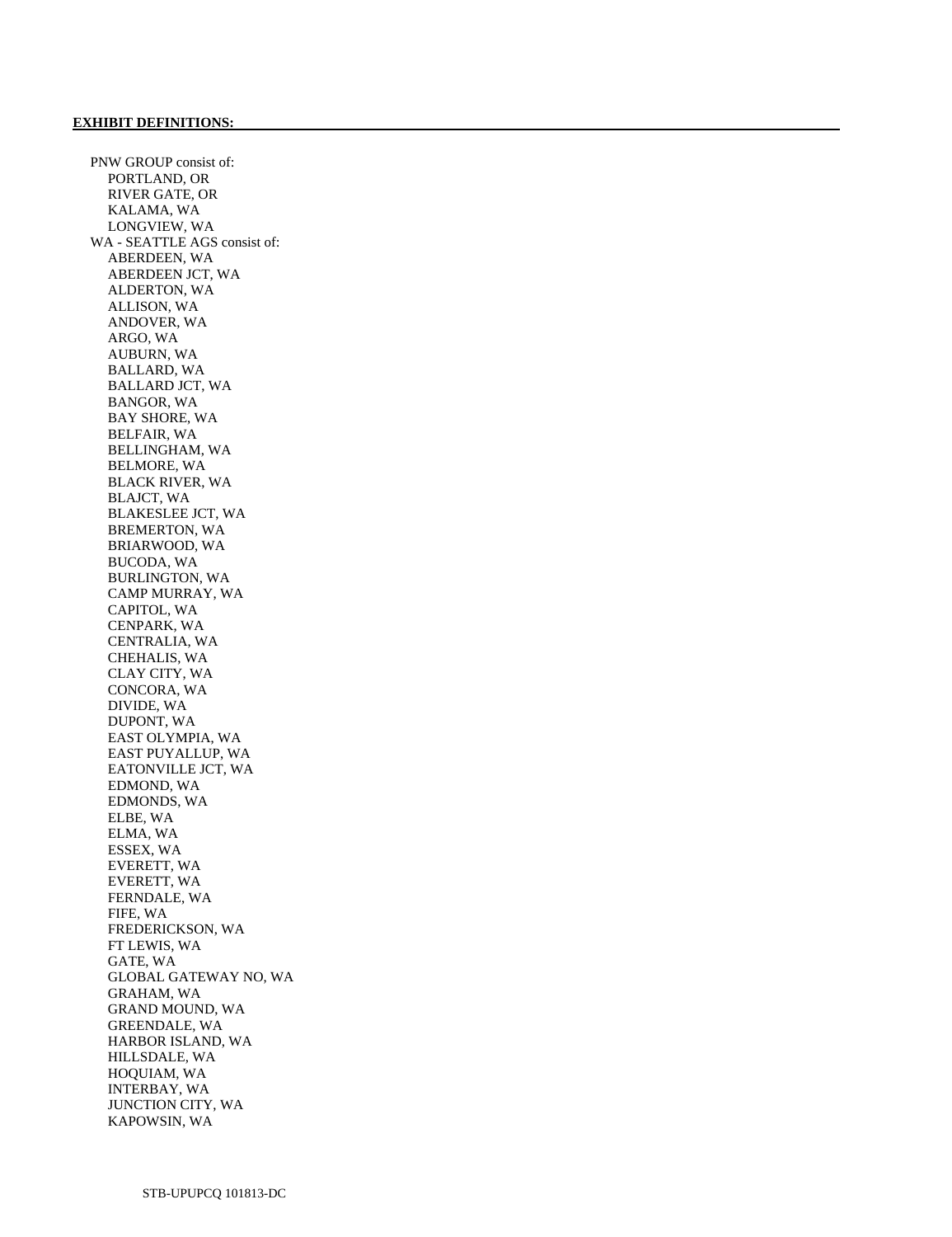KENT, WA KETRON, WA KYRO, WA LAKESIDE, WA LAKEVIEW, WA LOVELAND, WA LYNCH CREEK, WA LYNDEN, WA MALTBY, WA MARMAC, WA MAYTOWN, WA MCCLEARY, WA MCKENNA, WA MCMILLIN, WA MEEKER, WA MIDLAND, WA MINERAL, WA MONROE, WA MONTESANO, WA MORTON, WA MOUNT VERNON, WA MT VERNON, WA NAD JCT, WA NAPAVINE, WA NEW RELIANCE, WA NISQUALLY, WA NORTH PUYALLUP, WA OAKVILLE, WA OFFLAKE, WA OFFUTT LAKE, WA OHOP, WA OLYMPIA, WA PARK JCT, WA PIONEER, WA PORT TOWNSEND, WA PUYALLUP, WA RAINIER, WA RAISH, WA RESERVATION, WA ROCHESTER, WA ROY, WA SEATTLE, WA SEATTLE PIER, WA SHELTON, WA SILVERDALE, WA SKOOKUMCH, WA SKOOKUMCHUCK, WA SOUTH BELFAIR, WA SOUTH TACOMA, WA ST CLAIR, WA STEILACOOM, WA STIMSON, WA SUMNER, WA TACOMA, WA TACOMA EXP, WA TACOMA EXPORT, WA TACOMA JCT, WA TACOMA PCT, WA TAYLOR WAY, WA TENINO, WA THRIFT, WA TITLOW, WA TUKWILA, WA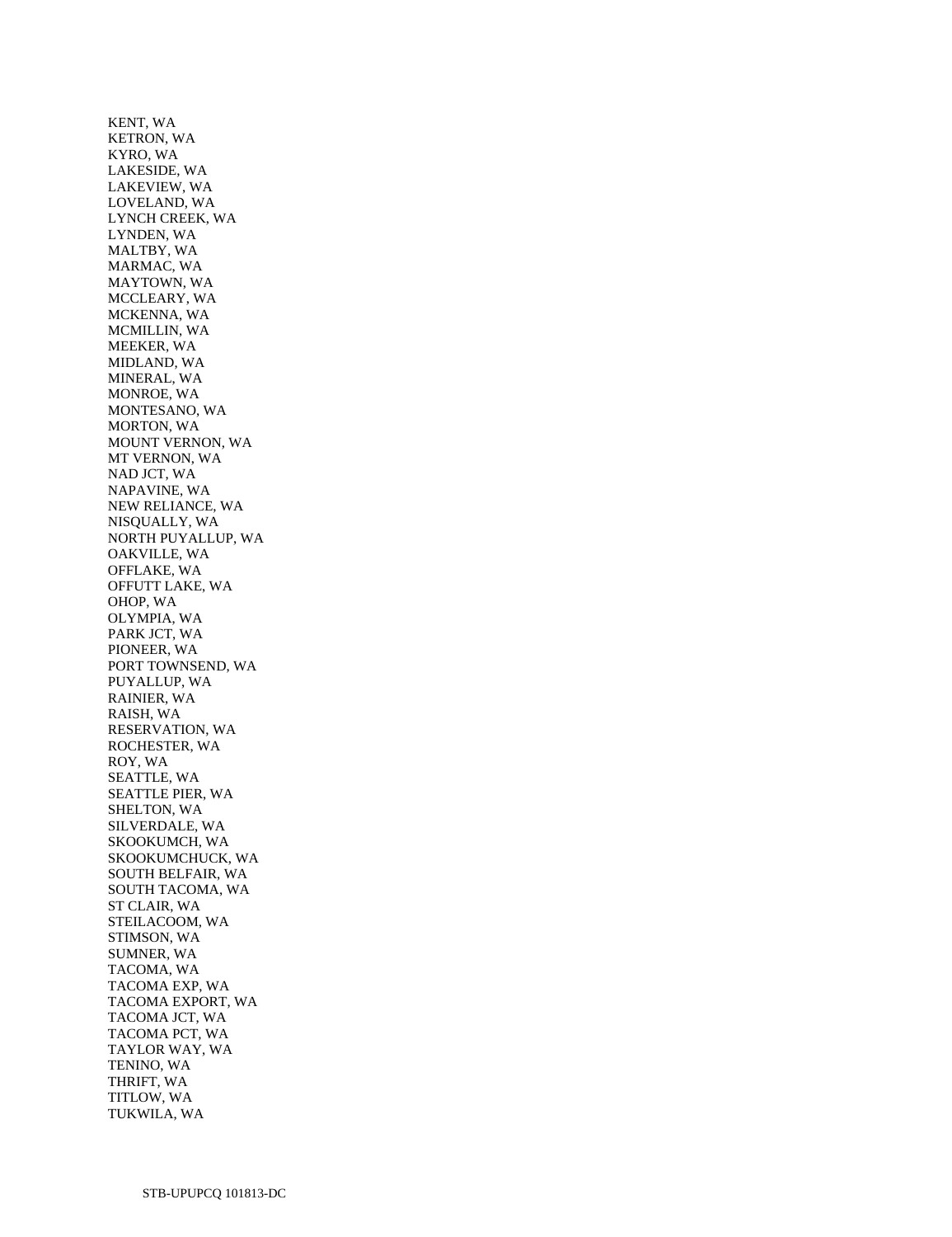TUMWATER, WA VADER, WA WABASH, WA WESCO, WA WEST BLAIR, WA WEST HILLSDALE, WA WEST TACOMA, WA WESTERN JCT, WA WHITES, WA WINLOCK, WA WJCT, WA WOODINVILLE, WA YELM, WA OR - PORTLAND AGS consist of: ALBINA, OR ASTORIA, OR AUMSVILLE, OR AURORA, OR BARNES YARD, OR BATTERSON, OR BONNEVILLE, OR BRIDAL VEIL, OR BROOKS, OR BUXTON, OR CANBY, OR CLACKAMAS, OR COALCA, OR COCHRAN, OR DODSON, OR EAST MILWAUKIE, OR EAST PORTLAND, OR FIR, OR GARBALDI, OR GARIBALDI, OR GEER, OR GERVAIS, OR HEMLOCK, OR HITO, OR HUBBARD, OR KENTON, OR LAKE YARD, OR LIBERAL, OR MILWAUKIE, OR MOHLER, OR MT ANGEL, OR NORTH PORTLAND, OR OREGON CITY, OR OSWEGO, OR PORTLAND, OR PRATUM, OR PULP, OR RENARD, OR RIVER GATE, OR ROCKWOOD, OR SHAW, OR SILVERTON, OR ST JOHNS, OR STAYTON, OR TILLAMOOK, OR TROUTDALE, OR WARRENTON, OR WEST LINN, OR WHEELER, OR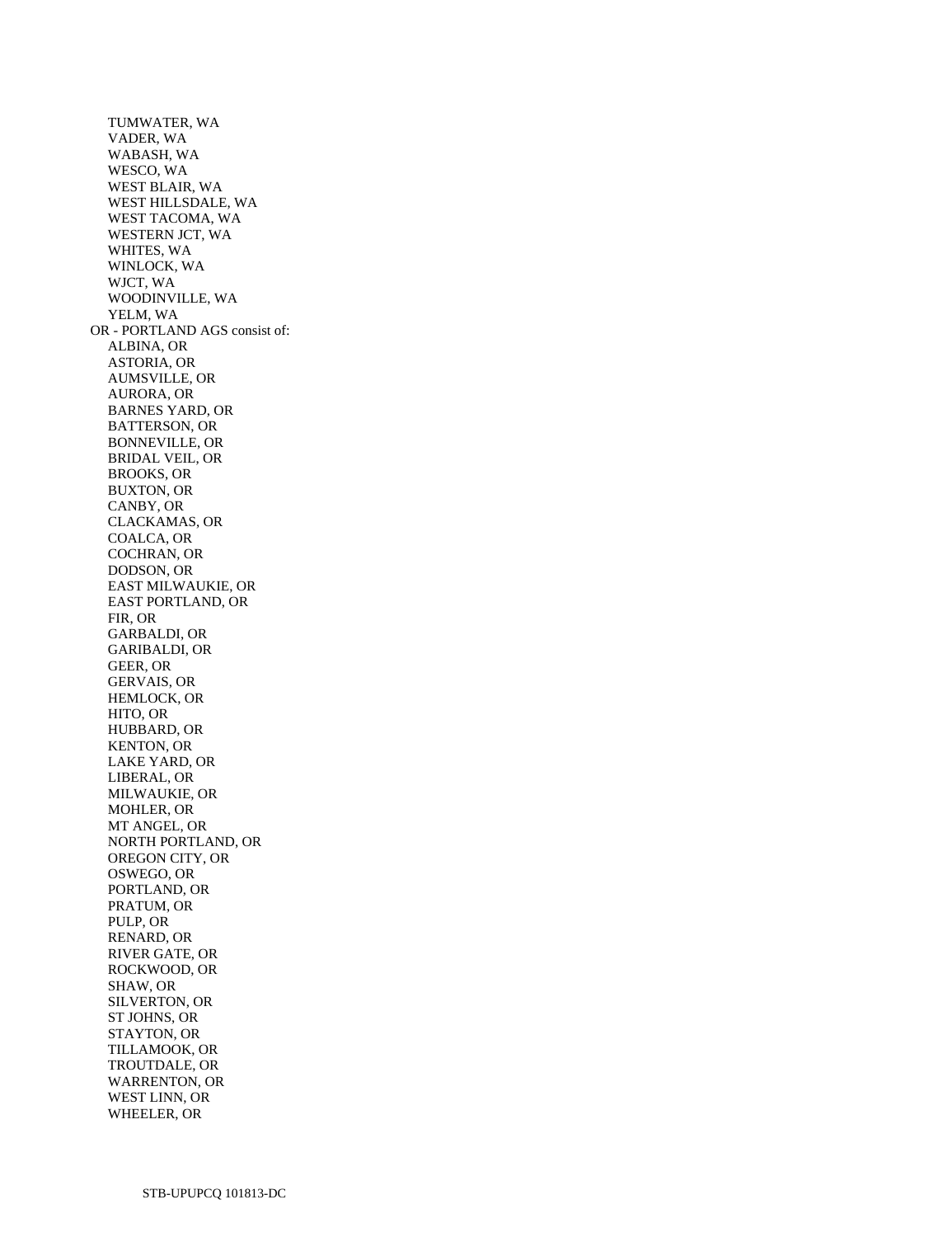WOODBURN, OR AMPERE, WA BARBERTON, WA BATTLE GROUND, WA BRUSH PRAIRIE, WA CAMAS, WA CASTLE ROCK, WA CATHLAMET, WA CHELATCHIE, WA COLUMBIA JCT, WA HEISON, WA HOMAN, WA KALAMA, WA KELSO, WA LONGVIEW, WA OSTRANDER, WA RIDGEFIELD, WA ROCKY POINT, WA RYE JCT, WA VANCOUVER, WA VANCOUVER JCT, WA WASHOUGAL, WA WOODLAND, WA YACOLT, WA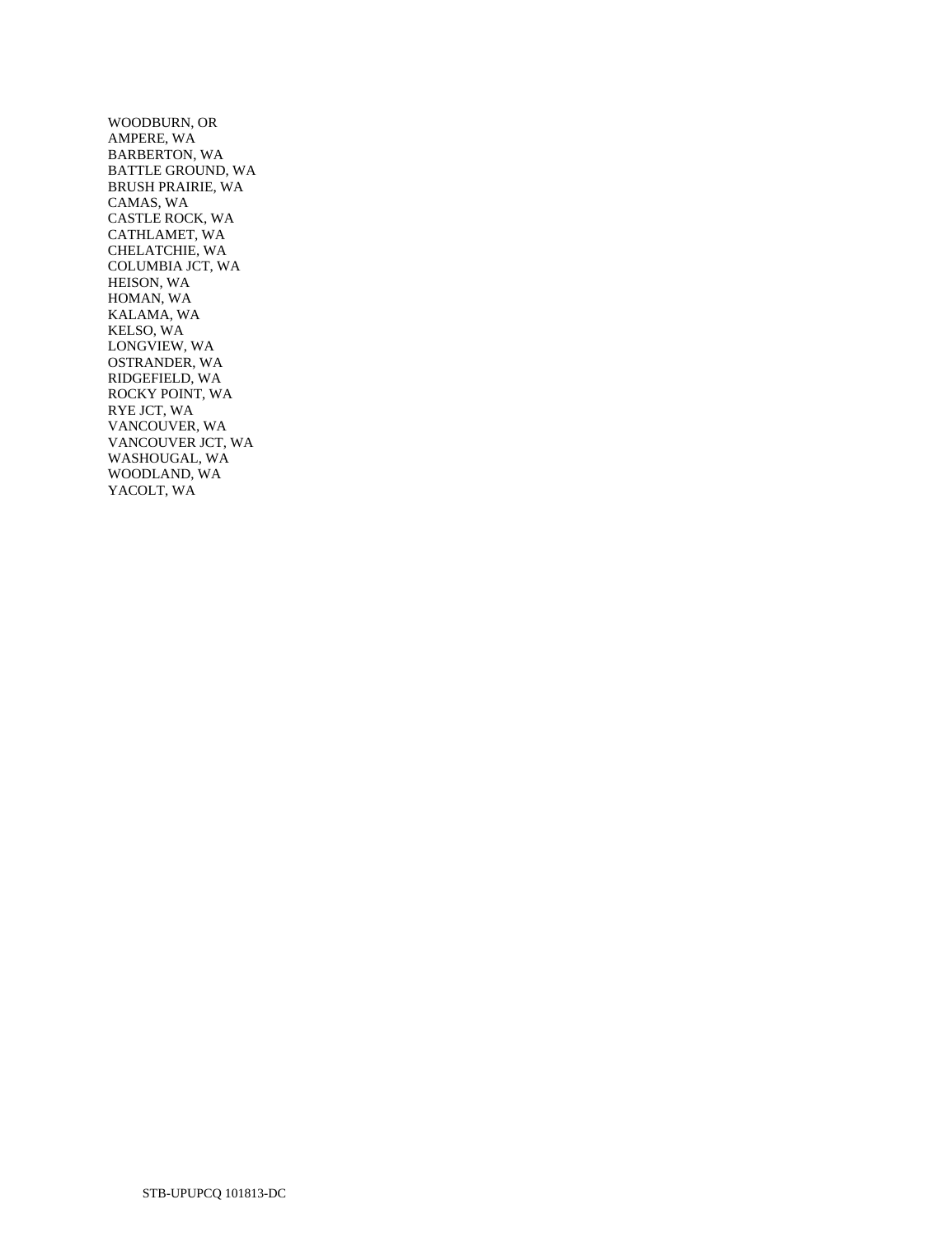

STB-UPUPCQ 101947-D

## **UNION PACIFIC RAILROAD COMPANY**

# **AMENDED CONTRACT SUMMARY**

**Issued:**  February 11, 2022

**Effective:** February 1, 2022

**Issued by:**  Rosa M. La Puente-Flowers Lead Price Applications 1400 Douglas Street Mail Stop 1340 OMAHA, NEBRASKA 68179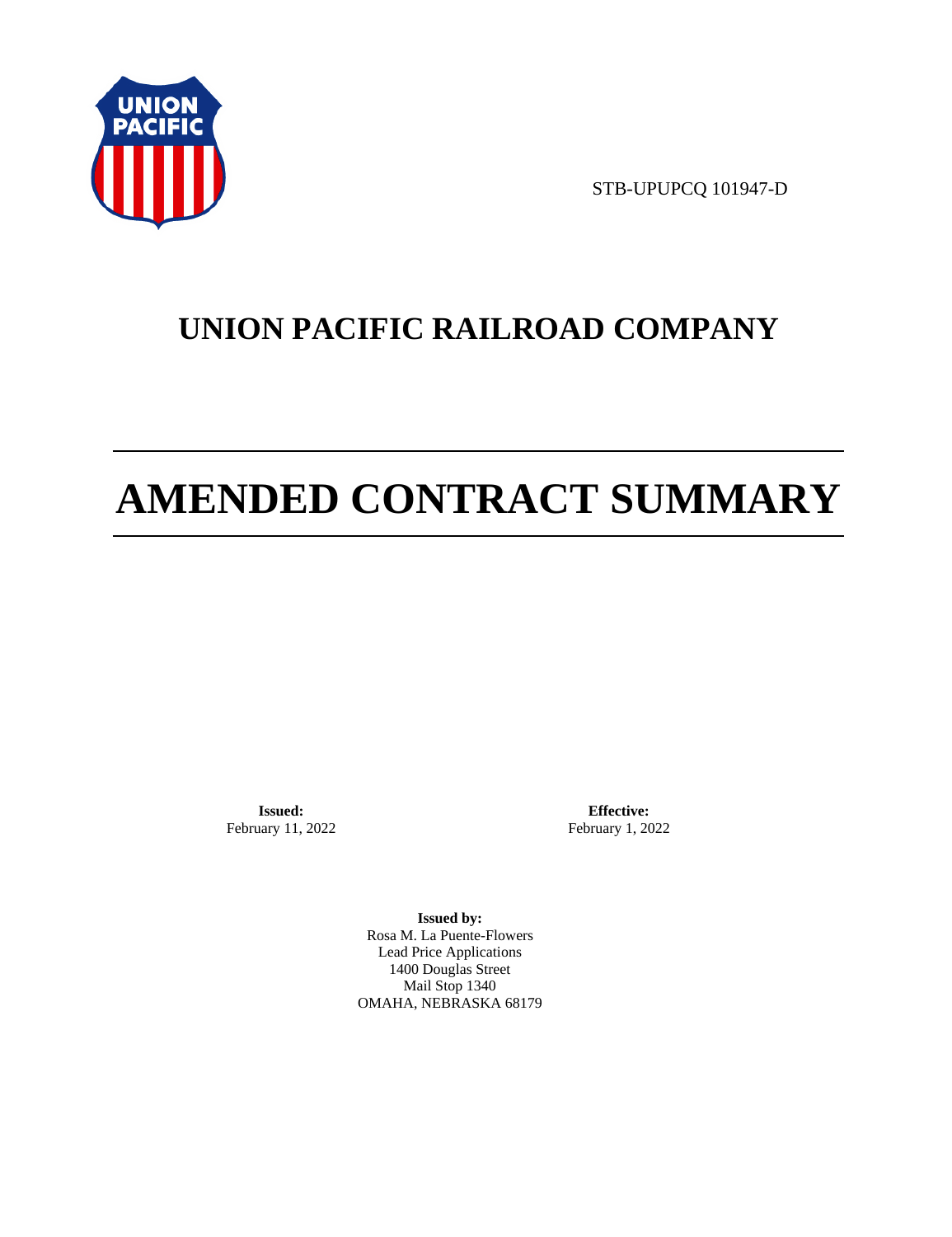#### **PARTICIPATING CARRIERS:**

 UNION PACIFIC RAILROAD COMPANY 1400 Douglas St. Omaha, NE 68179

#### **COMMODITY:**

 Distillers Mash, Spent, F Eed, Protein Content >=40% **ADDITION**  Spent Grain Mash, Feed **ADDITION**  Distillers Mash, Spent, Not Wholly From Grain Or Grain Products, Feed **ADDITION**  By-Products Of Liquor Distilling **DELETION** 

#### **SHIPPER:**

NOVITA AURORA LLC

#### **ORIGIN(S):**

MANKATO, MN

#### **DESTINATION(S):**

 CASA GRANDE, AZ ARLINGTON, AZ **DELETION**  BUCKEYE, AZ **DELETION**  CAMPO, AZ **DELETION**  PHOENIX, AZ **DELETION**  PIPEOLA, AZ **DELETION**  TOLLESON, AZ **DELETION** 

#### **PORT(S):**

Not Applicable

#### **DURATION:**

 Effective Date: April 1, 2018 Amendment Effective Date: February 1, 2022 **ADDITION**  Expiration Date: September 30, 2022 **EXTENSION** 

#### **RAIL CAR DATA:**

Carrier Equipment not involved.

#### **RATES & CHARGES:**

Not applicable

#### **VOLUME:**

Single Car Shipments

#### **SPECIAL FEATURES:**

Special Switching Provision

#### **SPECIAL NOTICE:**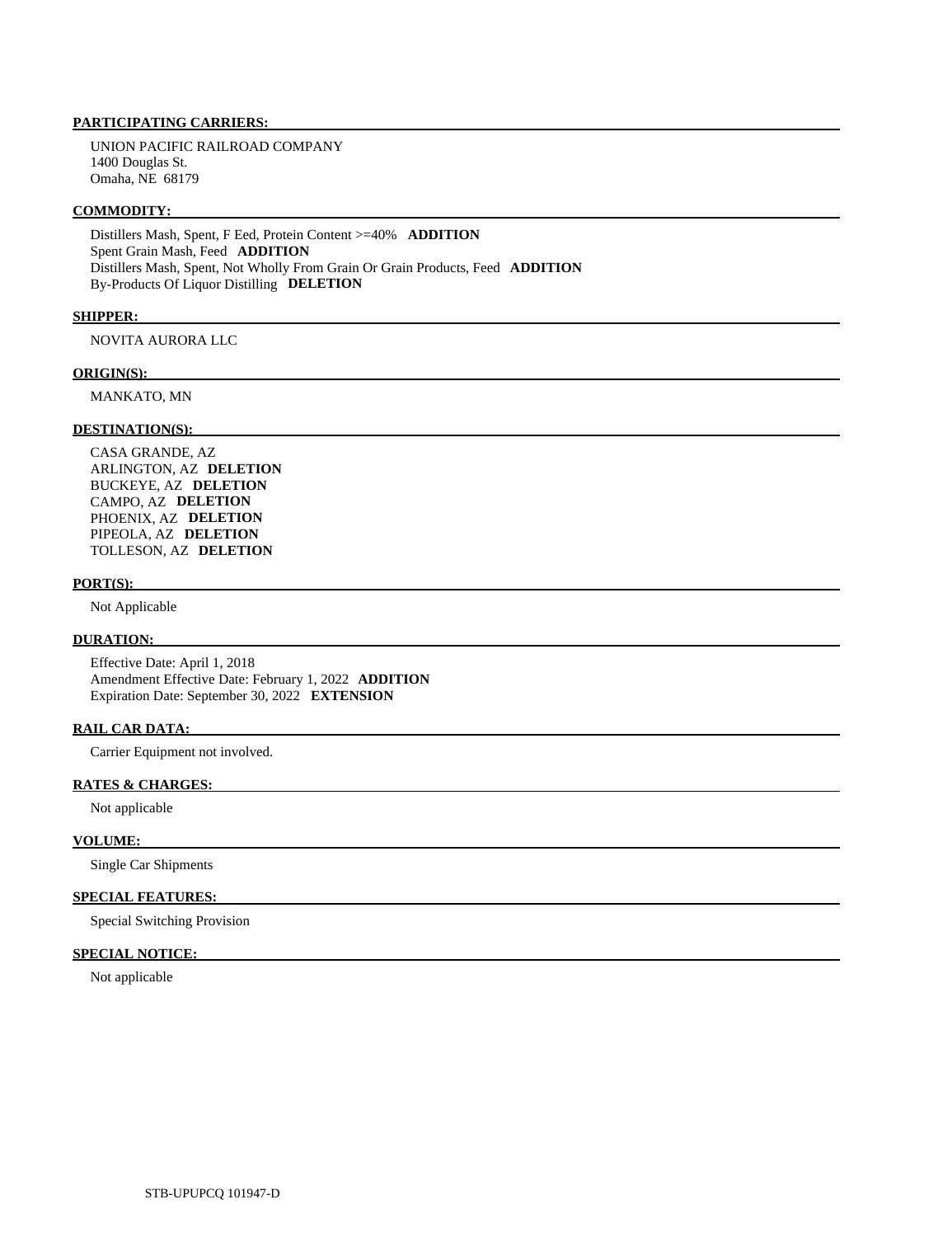

STB-UPUPCQ 102124-U

# **UNION PACIFIC RAILROAD COMPANY**

# **AMENDED CONTRACT SUMMARY**

**Issued:**  February 11, 2022

**Effective:** September 1, 2021

**Issued by:**  Rosa M. La Puente-Flowers Lead Price Applications 1400 Douglas Street Mail Stop 1340 OMAHA, NEBRASKA 68179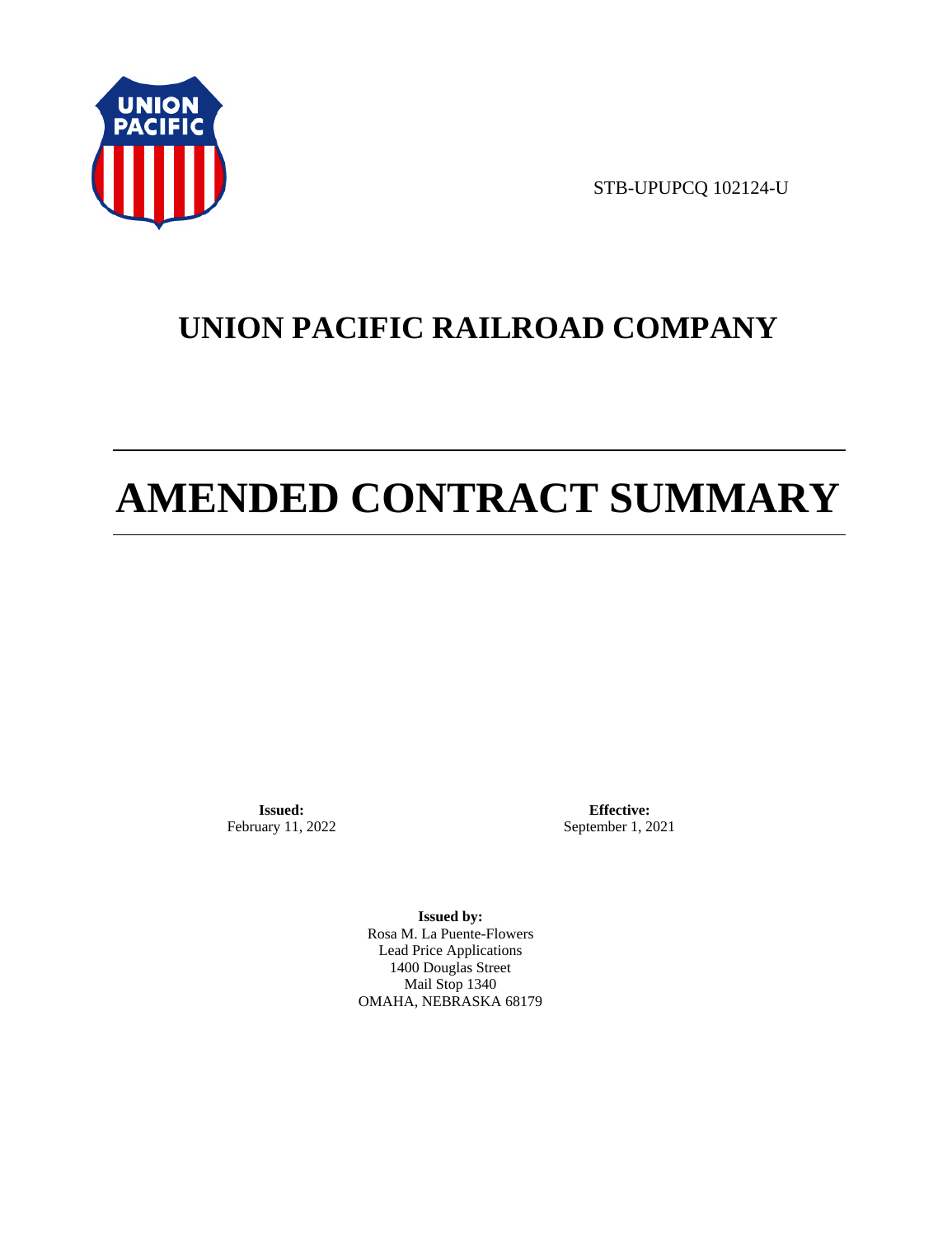#### **PARTICIPATING CARRIERS:**

 UNION PACIFIC RAILROAD COMPANY 1400 Douglas St. Omaha, NE 68179

#### **COMMODITY:**

 Soybeans,Dried, Organically Grown Free Of Fertilizer & Or Pesticide Applications Barley Corn Exc.Popcorn See 01152 Wheat Exc.Buckwheat See 01139 Corn,Organically Grown Free Of Fertilizer & Or Pesticide Applications **ADDITION**  Wheat,Organically Grown Free Of Fertilizer & Or Pesticide Applications **ADDITION** 

#### **SHIPPER:**

SUNRISE FOODS INTERNATIONAL INC

#### **ORIGIN(S):**

 ASHTON, ID REDWOOD FALLS, MN LITTLE ROCK, AR EASTPORT, ID COZAD, NE GRANITE CITY, IL **ADDITION**  HERCULANEUM, MO NORTH LITTLE ROCK, AR **ADDITION** 

#### **DESTINATION(S):**

 WINONA, MN CENTRAL POINT, OR PETALUMA, CA WILLIAMS, CA HATCH, CA EAST ST LOUIS, IL CHICAGO, IL MODESTO, CA EAST MODESTO, CA COLLINSTON, UT WORDEN, OR **ADDITION**  CHINESE CAMP, CA STOCKTON, CA WARNERVILLE, CA **ADDITION**  TRAVER, CA CA - FRESNO AGS (See Exhibit Definition) CA - SACRAMENTO AGS (See Exhibit Definition)

#### **PORT(S):**

Not Applicable

#### **DURATION:**

 Effective Date: September 1, 2018 Amendment Effective Date: September 1, 2021 **ADDITION**  Expiration Date: August 31, 2022 **EXTENSION** 

#### **RAIL CAR DATA:**

No cars dedicated to service under this Contract. Cars are provided on a common carrier basis only.

#### **RATES & CHARGES:**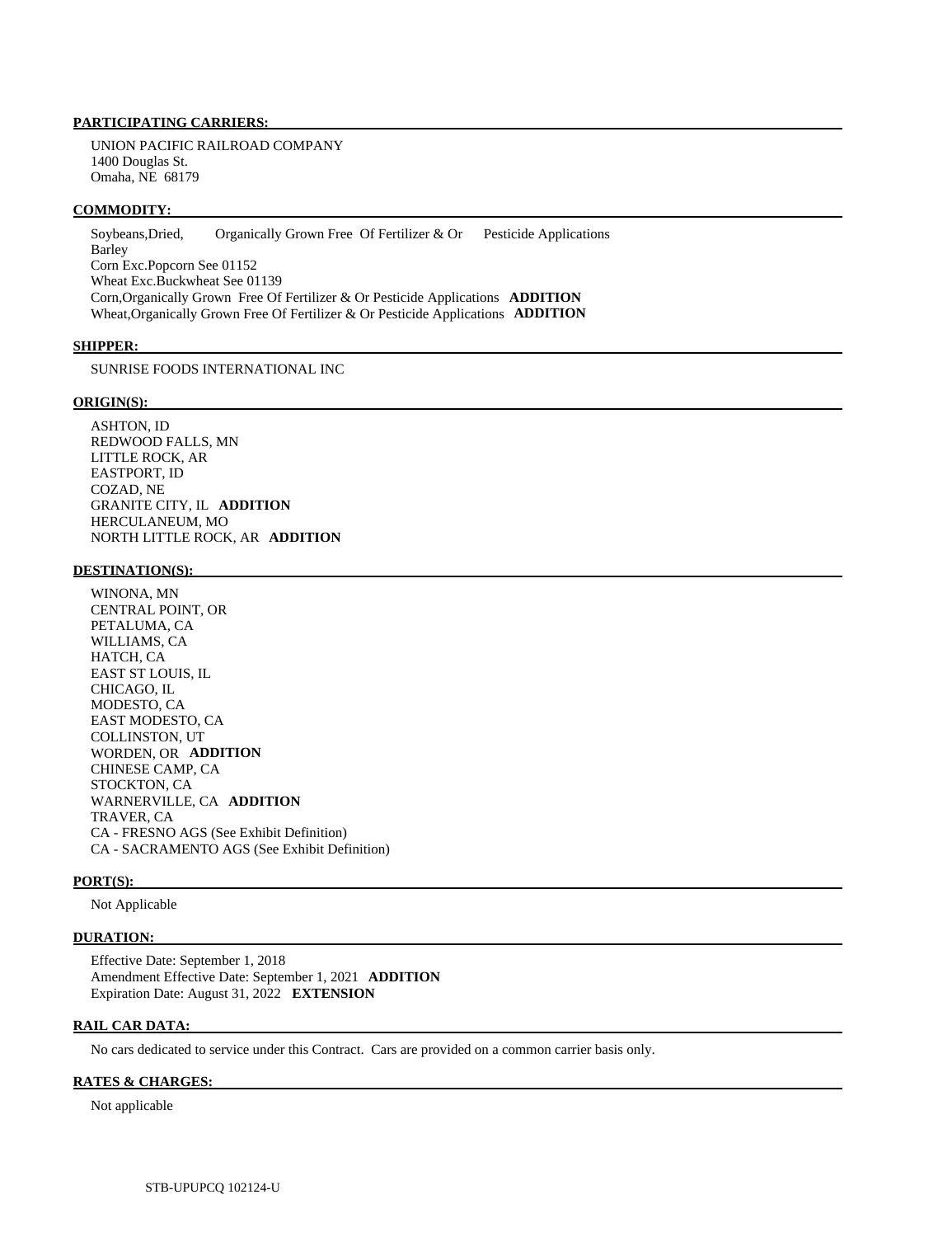### **VOLUME:**

Single Car Shipments

### **SPECIAL FEATURES:**

Special Switching Provision

## **SPECIAL NOTICE:**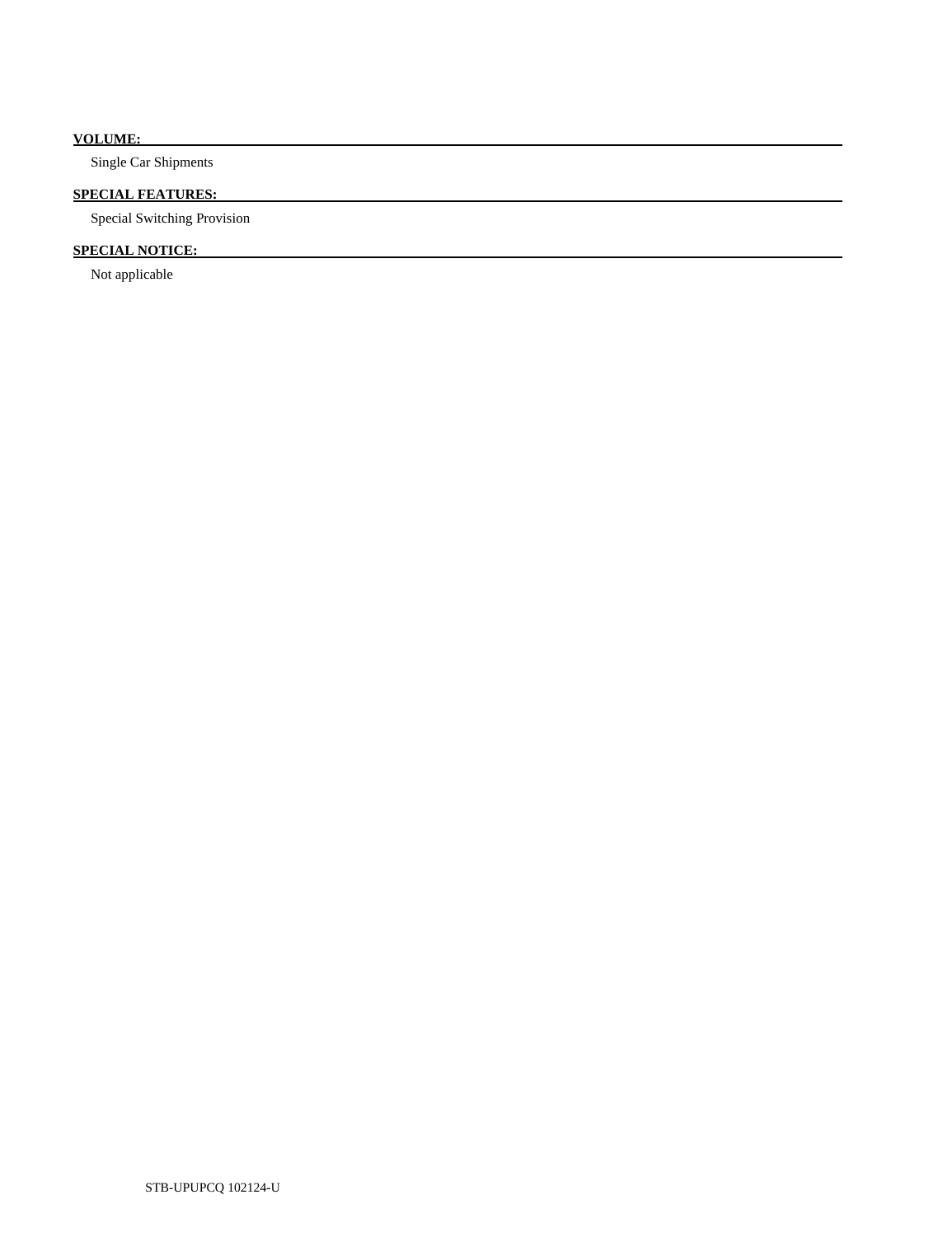CA - FRESNO AGS consist of: AGNEW, CA **ADDITION**  ALPAUGH, CA **ADDITION**  AROMAS, CA **ADDITION**  ATASCADERO, CA **ADDITION**  BAHIA, CA **ADDITION**  BEALVILLE, CA **ADDITION**  BENA, CA **ADDITION**  BERENDA, CA **ADDITION**  BERRYESSA, CA **ADDITION**  BETTERAVIA JUNCTION, CA **ADDITION**  BIOLA JUNCTION, CA **ADDITION**  BOLSA, CA **ADDITION**  BORDEN, CA **ADDITION**  BRADLEY, CA **ADDITION**  BROMELA, CA **ADDITION**  CABERNET, CA **ADDITION**  CABLE, CA **ADDITION**  CALIENTE, CA **ADDITION**  CALLENDER, CA **ADDITION**  CALWA, CA **ADDITION**  CAMERON, CA **ADDITION**  CAMPBELL, CA **ADDITION**  CAMPHORA, CA **ADDITION**  CANTIL, CA **ADDITION**  CARNADERO, CA **ADDITION**  CASTRO, CA **ADDITION**  CASTROVILLE, CA **ADDITION**  CAWELO, CA **ADDITION**  CHAFFEE, CA **ADDITION**  CHORRO, CA **ADDITION**  CHOWCHILLA, CA **ADDITION**  CLIFF, CA **ADDITION**  COOPER, CA **ADDITION**  CORCORAN, CA **ADDITION**  CORPORAL, CA **ADDITION**  COYOTE, CA **ADDITION**  CREAL, CA **ADDITION**  CREEGAN, CA **ADDITION**  CUESTA, CA **ADDITION**  DELANO, CA **ADDITION**  DEVON, CA **ADDITION**  DOUGHERTY, CA **ADDITION**  EARLIMART, CA **ADDITION**  EAST SAN LUIS OBIS, CA **ADDITION**  EDISON, CA **ADDITION**  FAMOSO, CA **ADDITION**  FELTON, CA **ADDITION**  FLETA, CA **ADDITION**  FOWLER, CA **ADDITION**  FRESNO, CA **ADDITION**  GIANT, CA **ADDITION**  GILROY, CA **ADDITION**  GOBLE, CA **ADDITION**  GONZALES, CA **ADDITION**  SPLC CA, GOSHEN (SPLC as described in OPSL 6000 series.) **ADDITION**  GOSHEN JCT, CA **ADDITION**  GUADALUPE, CA **ADDITION**  HIGBY, CA **ADDITION**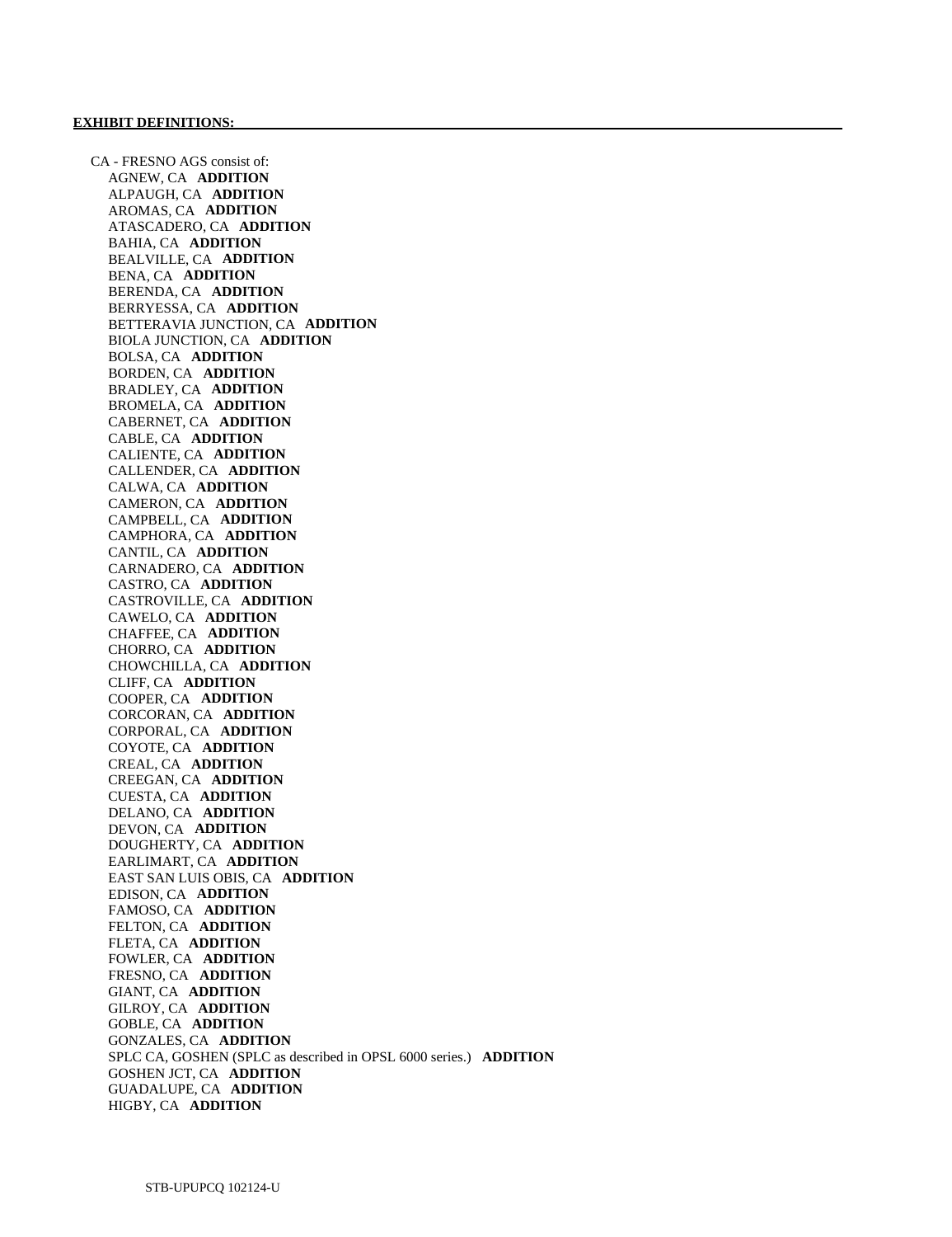HOLLISTER, CA **ADDITION**  IRRIGOSA, CA **ADDITION**  JASTRO, CA **ADDITION**  KERN JCT, CA **ADDITION**  KING CITY, CA **ADDITION**  KINGSBURG, CA **ADDITION**  KRUG, CA **ADDITION**  LERDO, CA **ADDITION**  LICK, CA **ADDITION**  LINGARD, CA **ADDITION**  LOGAN, CA **ADDITION**  LUTHER, CA **ADDITION**  MADERA, CA **ADDITION**  MALAGA, CA **ADDITION**  MARCEL, CA **ADDITION**  MCFARLAND, CA **ADDITION**  MCKAY, CA **ADDITION**  MOJAVE, CA **ADDITION**  MOLUS, CA **ADDITION**  MONOLITH, CA **ADDITION**  MONTA VISTA, CA **ADDITION**  MORGAN HILL, CA **ADDITION**  MOSS LANDING, CA **ADDITION**  MOUNTAIN VIEW, CA **ADDITION**  NAPA, CA **ADDITION**  NEIL, CA **ADDITION**  NORTH SAN JOSE, CA **ADDITION**  NOTARB, CA **ADDITION**  OAK GROVE, CA **ADDITION**  OAK KNOLL, CA **ADDITION**  OAKVILLE, CA **ADDITION**  OCEANO, CA **ADDITION**  OLYMPIA, CA **ADDITION**  PASO ROBLES, CA **ADDITION**  PENTLAND, CA **ADDITION**  PERMANENTE, CA **ADDITION**  PERRY, CA **ADDITION**  PISMO, CA **ADDITION**  PIXLEY, CA **ADDITION**  ROSAMOND, CA **ADDITION**  ROWEN, CA **ADDITION**  RUCKER, CA **ADDITION**  RUTHERFORD, CA **ADDITION**  SACO, CA **ADDITION**  SALINAS, CA **ADDITION**  SALTDALE, CA **ADDITION**  SAN ARDO, CA **ADDITION**  SAN JOSE, CA **ADDITION**  SAN LUCAS, CA **ADDITION**  SAN LUIS OBISPO, CA **ADDITION**  SAN MARTIN, CA **ADDITION**  SAN MIGUEL, CA **ADDITION**  SAN PABLO, CA **ADDITION**  SANBORN, CA **ADDITION**  SANTA CLARA, CA **ADDITION**  SANTA MARGARITA, CA **ADDITION**  SARGENT, CA **ADDITION**  SEARLES, CA **ADDITION**  SEBASTIANA, CA **ADDITION**  SELMA, CA **ADDITION**  SERRANO, CA **ADDITION**  SLATER, CA **ADDITION**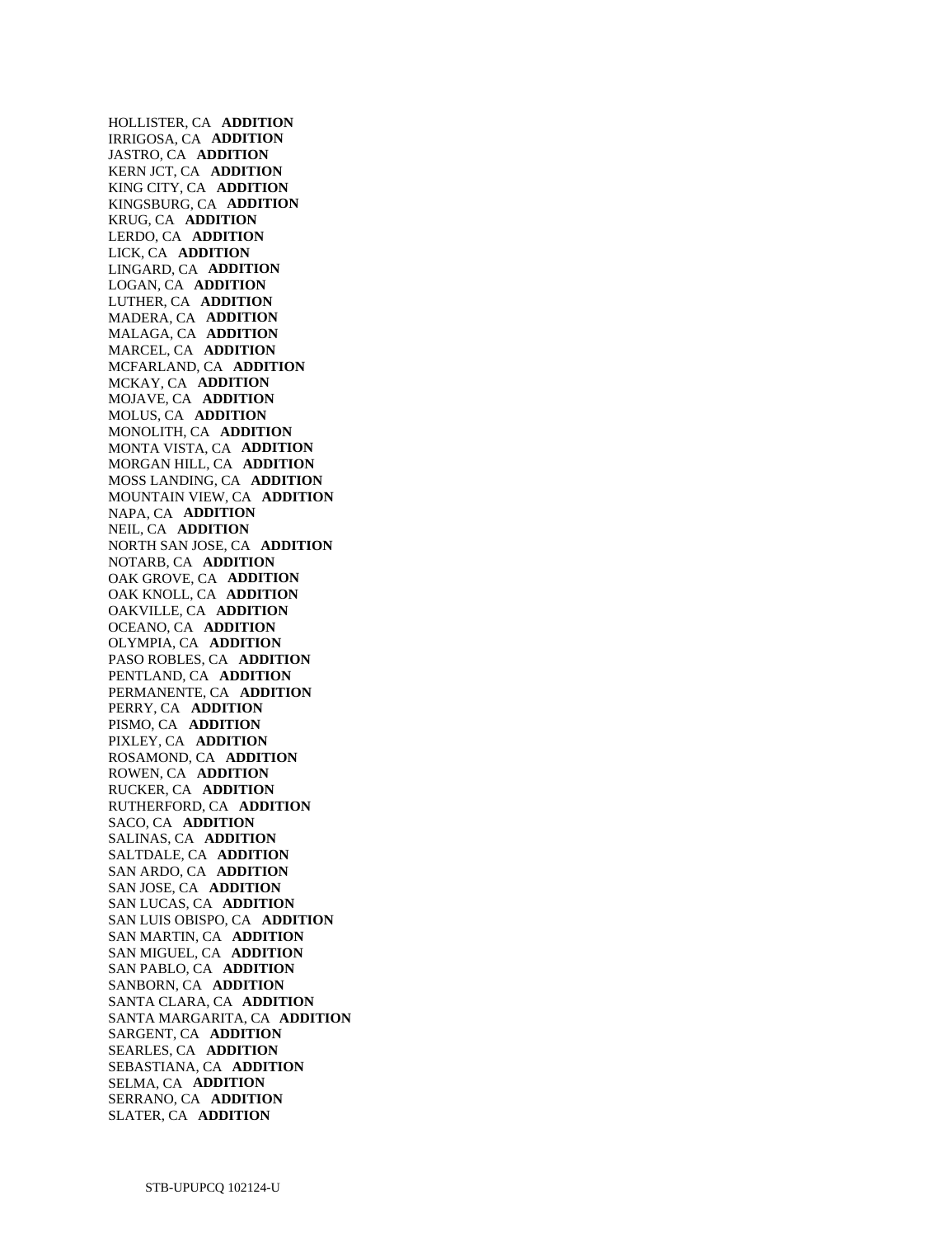SOLEDAD, CA **ADDITION**  SPANGLER, CA **ADDITION**  SPENCE, CA **ADDITION**  SPRECKELS JCT, CA **ADDITION**  ST HELENA, CA **ADDITION**  SUMMIT SWITCH, CA **ADDITION**  SUN MAID, CA **ADDITION**  SUNNYVALE, CA **ADDITION**  TAFT, CA **ADDITION**  TAGUS, CA **ADDITION**  TEHACHAPI, CA **ADDITION**  TEMPLETON, CA **ADDITION**  THOMANN, CA **ADDITION**  TIPTON, CA **ADDITION**  TOLENAS, CA **ADDITION**  TRAVER, CA TRONA, CA **ADDITION**  TULARE, CA **ADDITION**  UNION, CA **ADDITION**  VASONA, CA **ADDITION**  VINLAND, CA **ADDITION**  W SANTA BARBARA, CA **ADDITION**  WALDORF, CA **ADDITION**  WALONG, CA **ADDITION**  WAYNE, CA **ADDITION**  WESTEND, CA **ADDITION**  WOODFORD, CA **ADDITION**  WOODLAKE, CA **ADDITION**  WUNPOST, CA **ADDITION**  YOUNTVILLE, CA **ADDITION**  CA - SACRAMENTO AGS consist of: ALAMEDA, CA **ADDITION**  ALBA, CA **ADDITION**  ALBRAE, CA **ADDITION**  ALICIA, CA **ADDITION**  ALTAMONT, CA **ADDITION**  ALVARADO, CA **ADDITION**  ALVISO, CA **ADDITION**  ANTELOPE, CA **ADDITION**  ANTIOCH, CA **ADDITION**  APPLEGATE, CA **ADDITION**  ATHERTON, CA **ADDITION**  ATLANTA, CA **ADDITION**  ATWATER, CA **ADDITION**  AUBURN, CA **ADDITION**  AVON, CA **ADDITION**  BAUMBERG, CA **ADDITION**  BAYSHORE, CA **ADDITION**  BEAR CREEK, CA **ADDITION**  BELLE HAVEN, CA **ADDITION**  BELMONT, CA **ADDITION**  BENALI, CA **ADDITION**  BENICIA, CA **ADDITION**  BERKELEY, CA **ADDITION**  BIXLER, CA **ADDITION**  BLACKLANDS, CA **ADDITION**  BLUE CANON, CA **ADDITION**  BOMBAY, CA **ADDITION**  BOWMAN, CA **ADDITION**  BOYD, CA **ADDITION**  BRENTWOOD, CA **ADDITION**  BRISBANE, CA **ADDITION**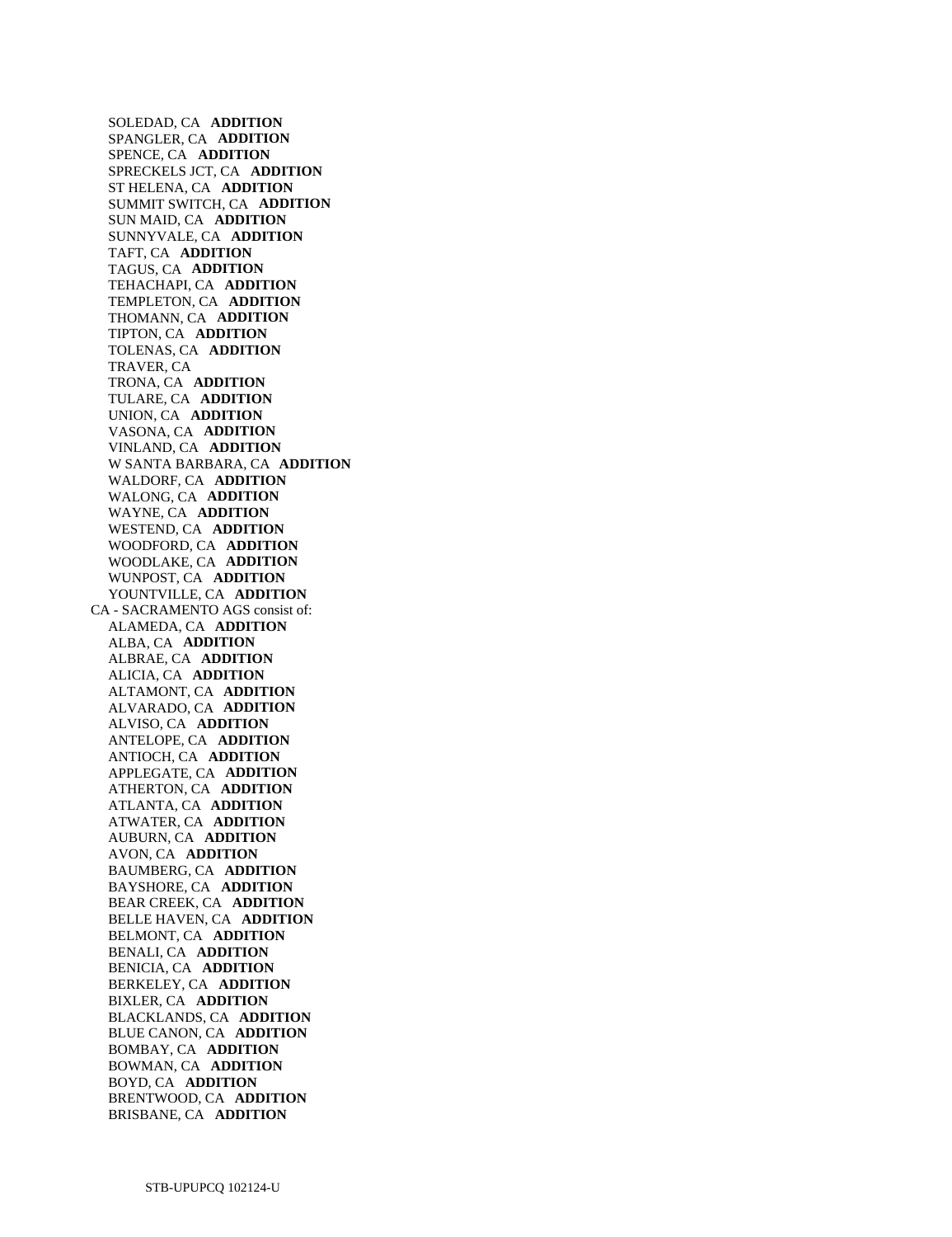BROCK, CA **ADDITION**  BRONCO, CA **ADDITION**  BURLINGAME, CA **ADDITION**  BYRON, CA **ADDITION**  CALLA, CA **ADDITION**  CANNON, CA **ADDITION**  CAPE HORN, CA **ADDITION**  CARBONDALE, CA **ADDITION**  CARPENTER, CA **ADDITION**  CASTLE, CA **ADDITION**  CENTRALIA, CA **ADDITION**  CERES, CA **ADDITION**  CHEMURGIC, CA **ADDITION**  CHEROKEE, CA **ADDITION**  CISCO, CA **ADDITION**  CITRUS, CA **ADDITION**  CLAY, CA **ADDITION**  CLIPPER GAP, CA **ADDITION**  COCHRAN, CA **ADDITION**  COLFAX, CA **ADDITION**  CONCORD, CA **ADDITION**  CORDOVA, CA **ADDITION**  CROCKETT, CA **ADDITION**  DANTONI JUNCTION, CA **ADDITION**  DECOTO, CA **ADDITION**  DEL PASO, CA **ADDITION**  DELHI, CA **ADDITION**  DETOUR, CA **ADDITION**  DIXON, CA **ADDITION**  DRAWBRIDGE, CA **ADDITION**  DU PONT, CA **ADDITION**  EAST ANTIOCH, CA **ADDITION**  EAST APPLEGATE, CA **ADDITION**  EAST OAKLAND, CA **ADDITION**  EAST SIDE, CA **ADDITION**  EAST STOCKTON, CA **ADDITION**  EL PINAL, CA **ADDITION**  ELK GROVE, CA **ADDITION**  ELMHURST, CA **ADDITION**  ELMIRA, CA **ADDITION**  ELVAS, CA **ADDITION**  EMERYVILLE, CA **ADDITION**  EMIGRANT GAP, CA **ADDITION**  ERLE, CA **ADDITION**  ESCALON, CA **ADDITION**  ESTUDILLO, CA **ADDITION**  EWING, CA **ADDITION**  FERGUS, CA **ADDITION**  FLORIN, CA **ADDITION**  FLORIN RD, CA **ADDITION**  FLORIN ROAD, CA **ADDITION**  FOOTHILL, CA **ADDITION**  FRANKLIN, CA **ADDITION**  FREMONT, CA **ADDITION**  FRENCH CAMP, CA **ADDITION**  FRUITRIDGE, CA **ADDITION**  FRUITVALE, CA **ADDITION**  GALT, CA **ADDITION**  GILLIS, CA **ADDITION**  GLOBE, CA **ADDITION**  GOLD RUN, CA **ADDITION**  GUILD, CA **ADDITION**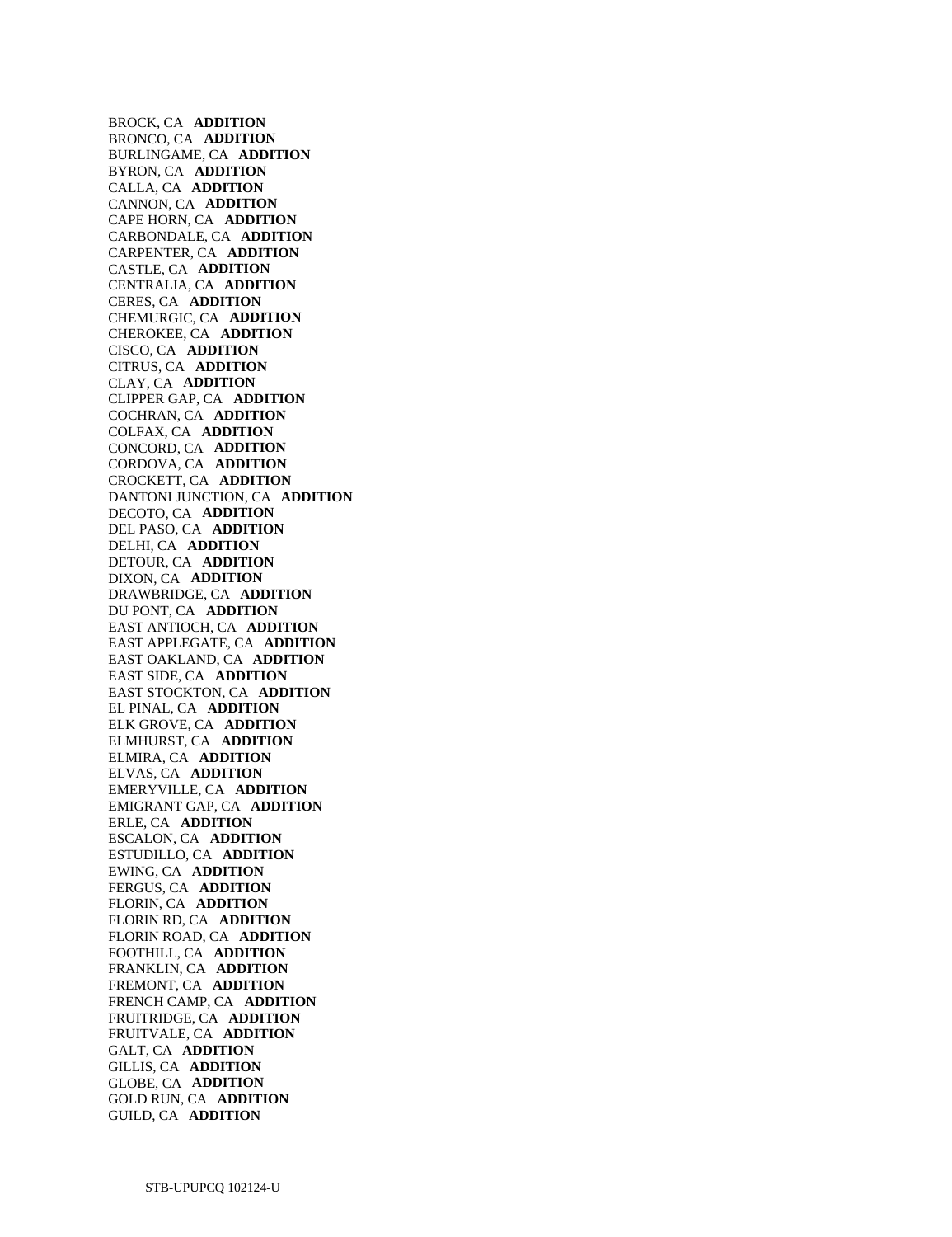HATCH, CA HAYWARD, CA **ADDITION**  HEARST, CA **ADDITION**  HENDERSON, CA **ADDITION**  HERCULES, CA **ADDITION**  HERSHEY, CA **ADDITION**  HOLT, CA **ADDITION**  INDIAN HILL, CA **ADDITION**  IONE, CA **ADDITION**  IRVINGTON, CA **ADDITION**  JANNEY, CA **ADDITION**  JOHNSTON, CA **ADDITION**  KEARNEY, CA **ADDITION**  KENWOOD, CA **ADDITION**  KETTLEMAN, CA **ADDITION**  KEYES, CA **ADDITION**  KINGDON, CA **ADDITION**  KNIGHTSEN, CA **ADDITION**  KOHLER, CA **ADDITION**  LAGUNA, CA **ADDITION**  LAGUNA CREEK, CA **ADDITION**  LANE, CA **ADDITION**  LATHROP, CA **ADDITION**  LINCOLN, CA **ADDITION**  LINDEN, CA **ADDITION**  LIVERMORE, CA **ADDITION**  LIVINGSTON, CA **ADDITION**  LODI, CA **ADDITION**  LODI JCT, CA **ADDITION**  LOOMIS, CA **ADDITION**  LOS MEDANOS, CA **ADDITION**  MAGRA, CA **ADDITION**  MANTECA, CA **ADDITION**  MANTECA JCT, CA **ADDITION**  MARTELL, CA **ADDITION**  MARTINEZ, CA **ADDITION**  MAYHEW, CA **ADDITION**  MCAVOY, CA **ADDITION**  MELROSE, CA **ADDITION**  MENLO PARK, CA **ADDITION**  MERCED, CA **ADDITION**  MIDAS, CA **ADDITION**  MIDDLE RIVER, CA **ADDITION**  MIDWAY, CA **ADDITION**  MIKON, CA **ADDITION**  MILLBRAE, CA **ADDITION**  MILLS, CA **ADDITION**  MILPITAS, CA **ADDITION**  MOCOCO, CA **ADDITION**  MONSANTO, CA **ADDITION**  MOORE, CA **ADDITION**  MOUNKES, CA **ADDITION**  MT EDEN, CA **ADDITION**  MULFORD, CA **ADDITION**  NEED, CA **ADDITION**  NEW ENGLAND MILL, CA **ADDITION**  NEWARK, CA **ADDITION**  NEWCASTLE, CA **ADDITION**  NEWLOVE, CA **ADDITION**  NICHOLS, CA **ADDITION**  NILES, CA **ADDITION**  NIMBUS, CA **ADDITION**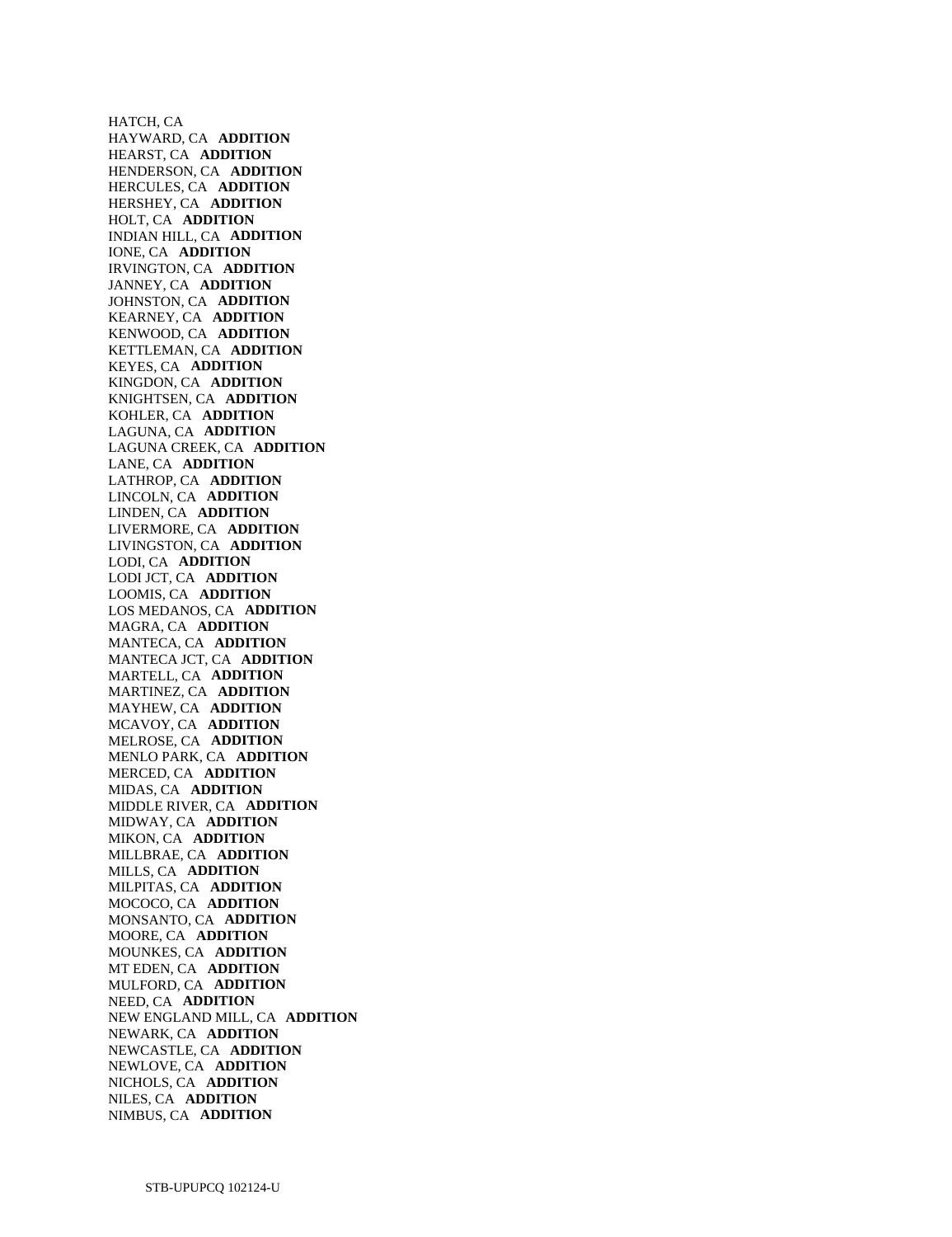NORTON, CA **ADDITION**  NUMMI, CA **ADDITION**  OAKLAND, CA **ADDITION**  OAKLAND INT GATEWAY, CA **ADDITION**  OAKLAND PIER 58, CA **ADDITION**  OAKLAND PIER 62, CA **ADDITION**  OAKLEY, CA **ADDITION**  OLEUM, CA **ADDITION**  ORTEGA, CA **ADDITION**  ORWOOD, CA **ADDITION**  OSTROM, CA **ADDITION**  OZOL, CA **ADDITION**  PABRICO, CA **ADDITION**  PALO ALTO, CA **ADDITION**  PEARSON, CA **ADDITION**  PERKINS, CA **ADDITION**  PINOLE, CA **ADDITION**  PITTSBURG, CA **ADDITION**  PLANEHAVEN, CA **ADDITION**  PLEASANT GROVE, CA **ADDITION**  PLEASANTON, CA **ADDITION**  POLK, CA **ADDITION**  PORT CHICAGO, CA **ADDITION**  PORT STOCKTON, CA **ADDITION**  RADUM, CA **ADDITION**  RANCHO SECO, CA **ADDITION**  RAVENSWOOD, CA **ADDITION**  REDWOOD CITY, CA **ADDITION**  REDWOOD HARBOR, CA **ADDITION**  REDWOOD JUNCTION, CA **ADDITION**  RIPON, CA **ADDITION**  RIVERVIEW, CA **ADDITION**  ROBERT, CA **ADDITION**  ROCKLIN, CA **ADDITION**  RODEO, CA **ADDITION**  ROGERS, CA **ADDITION**  ROSEVILLE, CA **ADDITION**  RUSSELL, CA **ADDITION**  SACRAMENTO, CA **ADDITION**  SALIDA, CA **ADDITION**  SAN CARLOS, CA **ADDITION**  SAN FRANCISCO, CA **ADDITION**  SAN LEANDRO, CA **ADDITION**  SAN LORENZO, CA **ADDITION**  SAN MATEO, CA **ADDITION**  SANDO, CA **ADDITION**  SANKEY, CA **ADDITION**  SELBY, CA **ADDITION**  SHARPS LANE, CA **ADDITION**  SHELDON, CA **ADDITION**  SHELL POINT, CA **ADDITION**  SHINN, CA **ADDITION**  SHOPS, CA **ADDITION**  SIMMS, CA **ADDITION**  SNOBOY, CA **ADDITION**  SOUTH SAN FRANCISCO, CA **ADDITION**  STEGE, CA **ADDITION**  STOCKTON, CA SUCRO, CA **ADDITION**  SUNSET WHITNEY RANC, CA **ADDITION**  SWANSTON, CA **ADDITION**  SWINGLE, CA **ADDITION**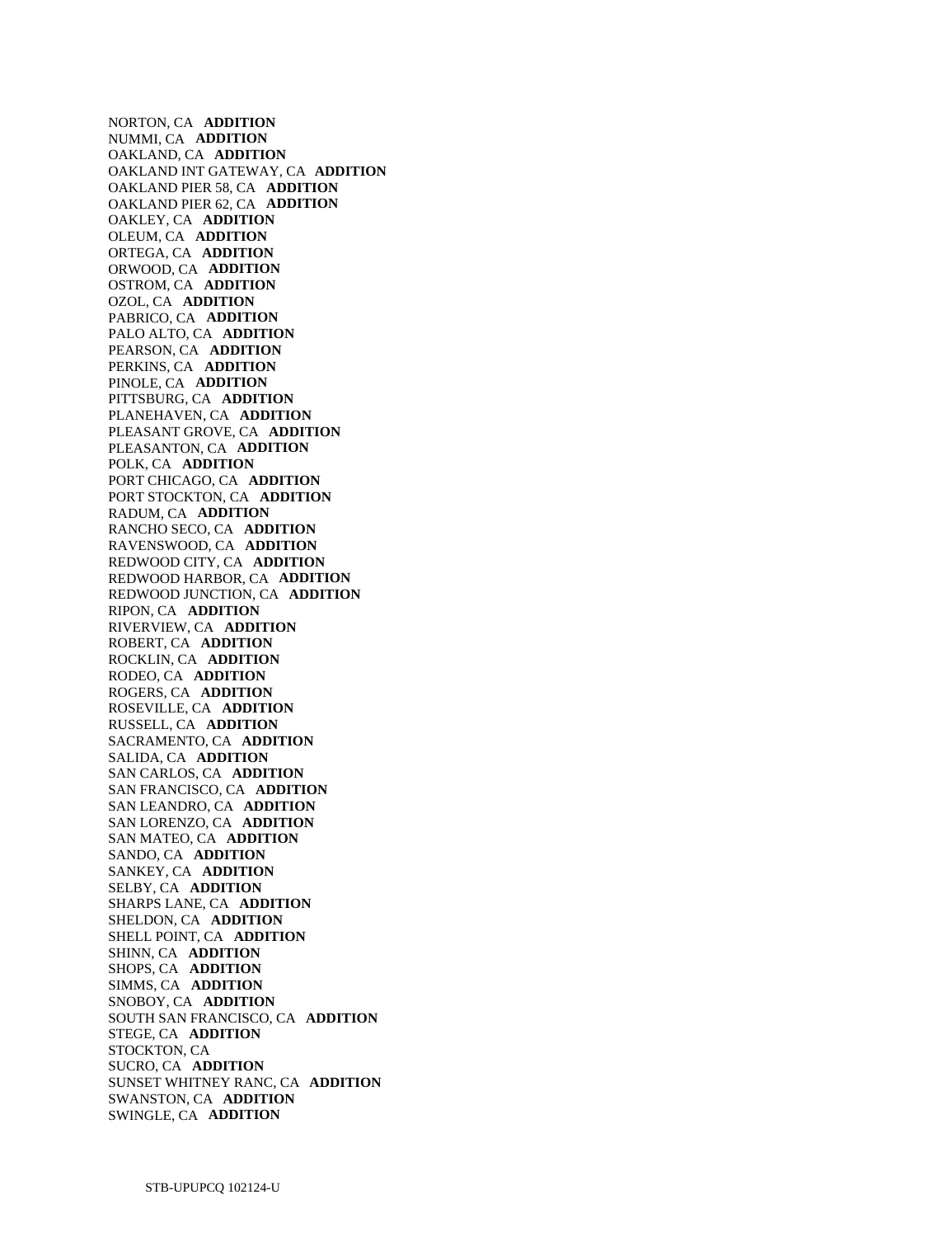TERMINOUS JCT, CA **ADDITION**  THORNTON, CA **ADDITION**  TOMSPUR, CA **ADDITION**  TORMEY, CA **ADDITION**  TOWLE, CA **ADDITION**  TREMONT, CA **ADDITION**  TREVARNO, CA **ADDITION**  TROY, CA **ADDITION**  TURLOCK, CA **ADDITION**  TURNER, CA **ADDITION**  UNION CITY, CA **ADDITION**  URGON, CA **ADDITION**  VALIMET, CA **ADDITION**  VILLINGER, CA **ADDITION**  WALERGA, CA **ADDITION**  WARM SPRINGS, CA **ADDITION**  WESTGATE, CA **ADDITION**  WILTON, CA **ADDITION**  WOODSBRO, CA **ADDITION**  YOLO PORT, CA **ADDITION**  YOUNGSTOWN, CA **ADDITION**  ZEE, CA **ADDITION**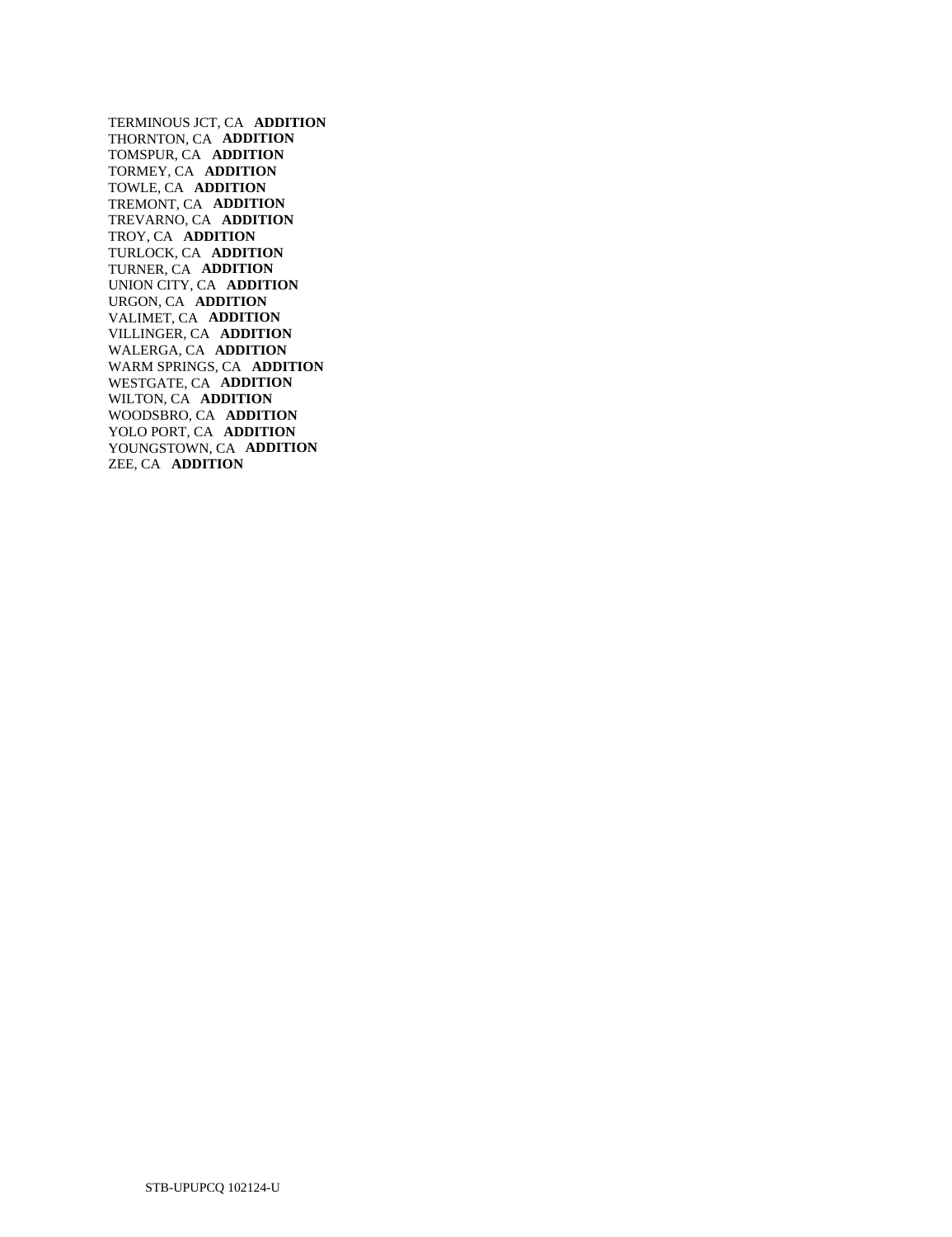

STB-UPUPCQ 102124-T

# **UNION PACIFIC RAILROAD COMPANY**

# **AMENDED CONTRACT SUMMARY**

**Issued:**  February 10, 2022

**Effective:** September 1, 2021

**Issued by:**  Rosa M. La Puente-Flowers Lead Price Applications 1400 Douglas Street Mail Stop 1340 OMAHA, NEBRASKA 68179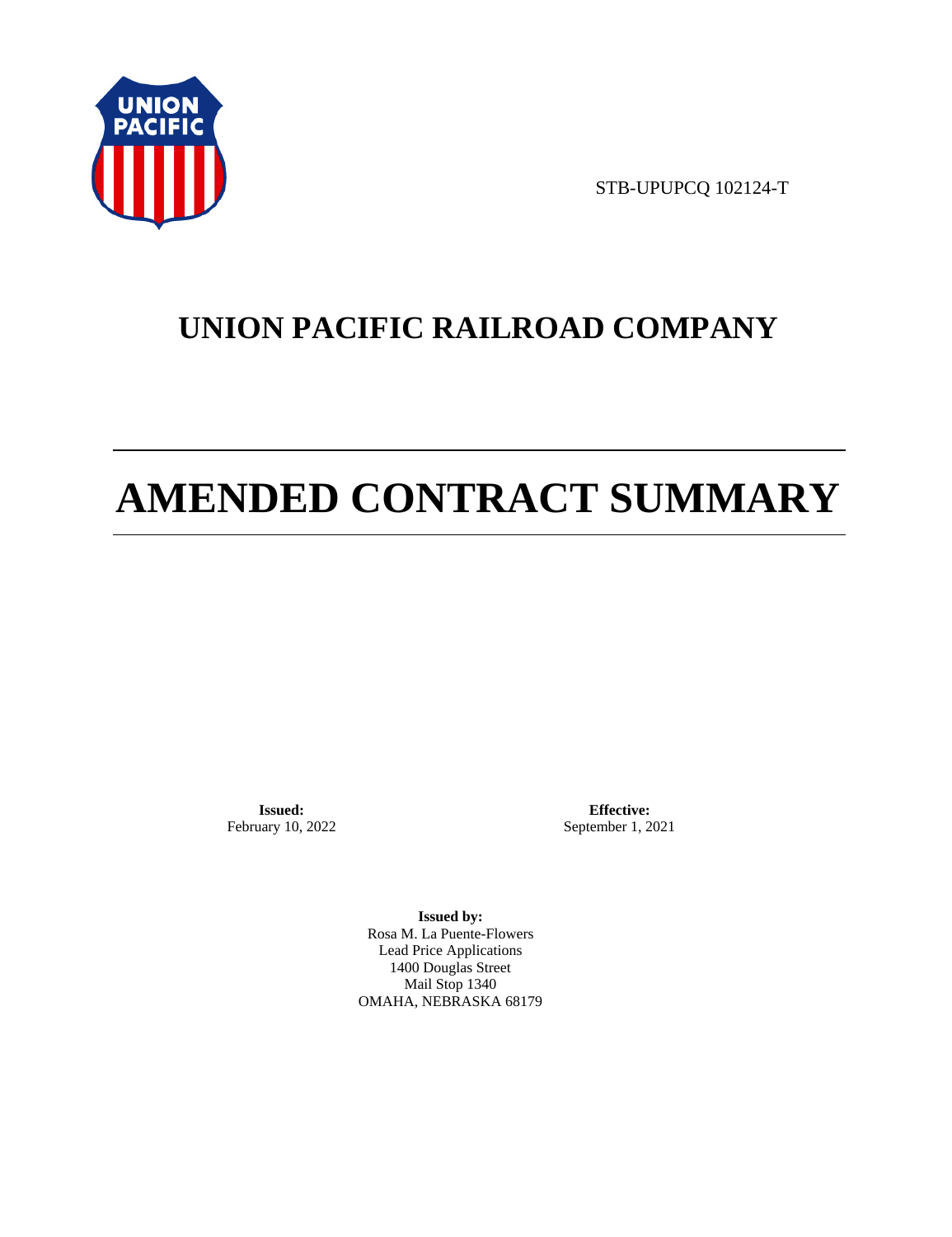#### **PARTICIPATING CARRIERS:**

 UNION PACIFIC RAILROAD COMPANY 1400 Douglas St. Omaha, NE 68179

#### **COMMODITY:**

 Soybeans,Dried, Organically Grown Free Of Fertilizer & Or Pesticide Applications Barley Corn Exc.Popcorn See 01152 Wheat Exc.Buckwheat See 01139 Corn,Organically Grown Free Of Fertilizer & Or Pesticide Applications Wheat,Organically Grown Free Of Fertilizer & Or Pesticide Applications **ADDITION** 

#### **SHIPPER:**

SUNRISE FOODS INTERNATIONAL INC

#### **ORIGIN(S):**

 ASHTON, ID REDWOOD FALLS, MN LITTLE ROCK, AR EASTPORT, ID COZAD, NE GRANITE CITY, IL **ADDITION**  HERCULANEUM, MO

#### **DESTINATION(S):**

 WINONA, MN CENTRAL POINT, OR PETALUMA, CA WILLIAMS, CA HATCH, CA EAST ST LOUIS, IL CHICAGO, IL MODESTO, CA EAST MODESTO, CA COLLINSTON, UT WORDEN, OR **ADDITION**  CHINESE CAMP, CA STOCKTON, CA WARNERVILLE, CA TRAVER, CA CA - FRESNO AGS (See Exhibit Definition) CA - SACRAMENTO AGS (See Exhibit Definition)

#### **PORT(S):**

Not Applicable

#### **DURATION:**

 Effective Date: September 1, 2018 Amendment Effective Date: September 1, 2021 **ADDITION**  Expiration Date: August 31, 2022 **EXTENSION** 

#### **RAIL CAR DATA:**

No cars dedicated to service under this Contract. Cars are provided on a common carrier basis only.

#### **RATES & CHARGES:**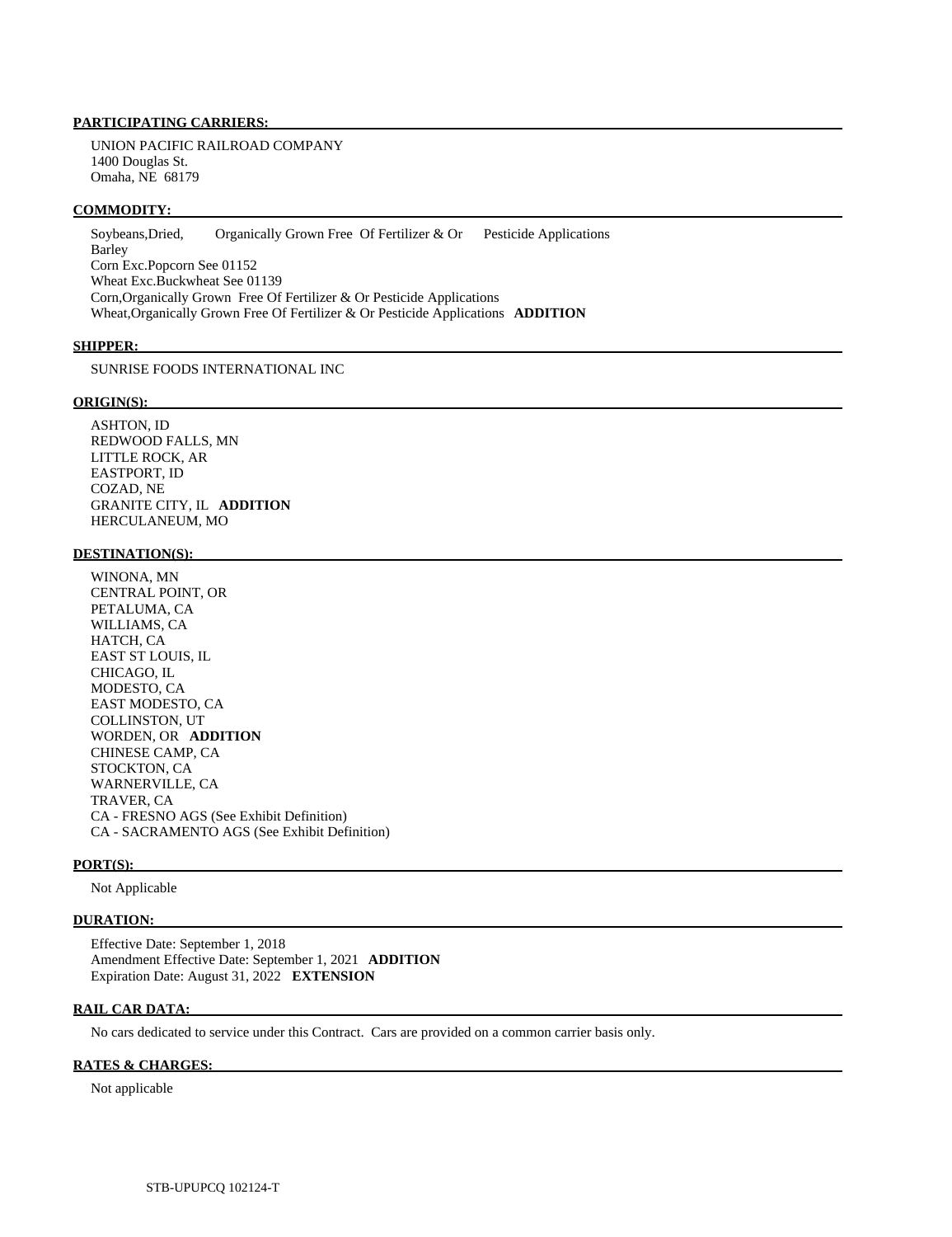### **VOLUME:**

Single Car Shipments

### **SPECIAL FEATURES:**

Special Switching Provision

## **SPECIAL NOTICE:**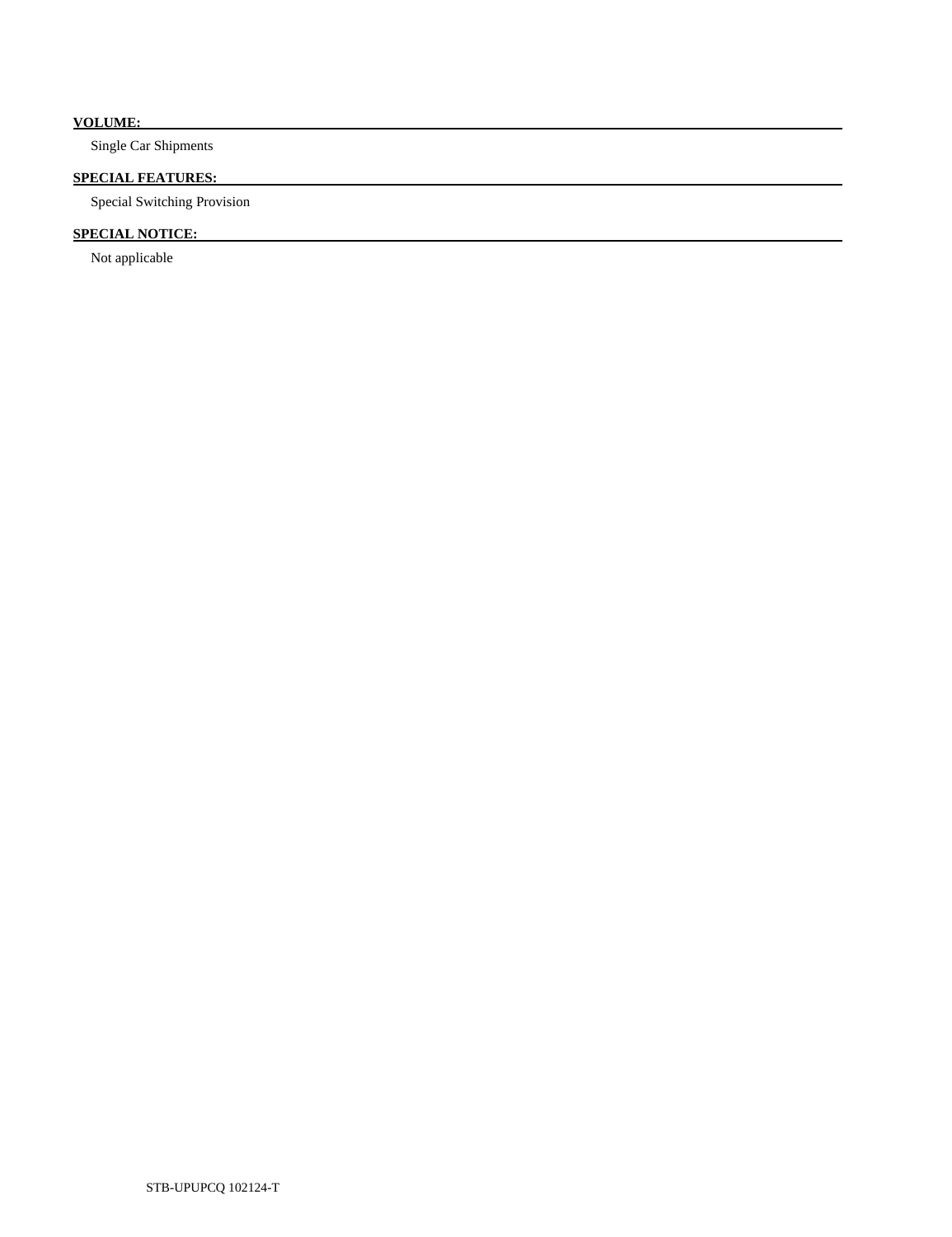CA - FRESNO AGS consist of: AGNEW, CA ALPAUGH, CA AROMAS, CA ATASCADERO, CA BAHIA, CA BEALVILLE, CA BENA, CA BERENDA, CA BERRYESSA, CA BETTERAVIA JUNCTION, CA BIOLA JUNCTION, CA BOLSA, CA BORDEN, CA BRADLEY, CA BROMELA, CA CABERNET, CA CABLE, CA CALIENTE, CA CALLENDER, CA CALWA, CA CAMERON, CA CAMPBELL, CA CAMPHORA, CA CANTIL, CA CARNADERO, CA CASTRO, CA CASTROVILLE, CA CAWELO, CA CHAFFEE, CA CHORRO, CA CHOWCHILLA, CA CLIFF, CA COOPER, CA CORCORAN, CA CORPORAL, CA COYOTE, CA CREAL, CA CREEGAN, CA CUESTA, CA DELANO, CA DEVON, CA DOUGHERTY, CA EARLIMART, CA EAST SAN LUIS OBIS, CA EDISON, CA FAMOSO, CA FELTON, CA FLETA, CA FOWLER, CA FRESNO, CA GIANT, CA GILROY, CA GOBLE, CA GONZALES, CA SPLC CA, GOSHEN (SPLC as described in OPSL 6000 series.) GOSHEN JCT, CA GUADALUPE, CA HIGBY, CA HOLLISTER, CA IRRIGOSA, CA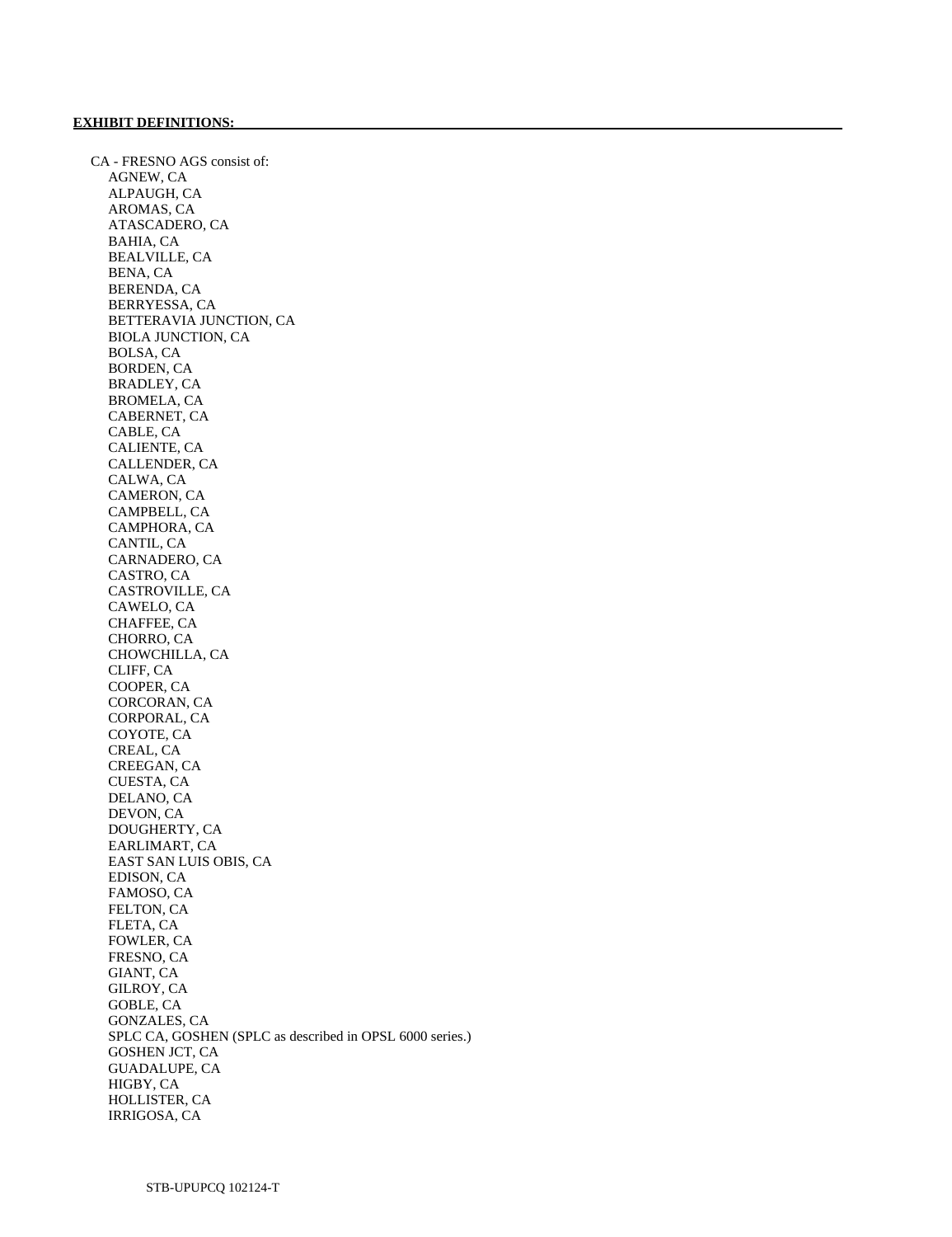JASTRO, CA KERN JCT, CA KING CITY, CA KINGSBURG, CA KRUG, CA LERDO, CA LICK, CA LINGARD, CA LOGAN, CA LUTHER, CA MADERA, CA MALAGA, CA MARCEL, CA MCFARLAND, CA MCKAY, CA MOJAVE, CA MOLUS, CA MONOLITH, CA MONTA VISTA, CA MORGAN HILL, CA MOSS LANDING, CA MOUNTAIN VIEW, CA NAPA, CA NEIL, CA NORTH SAN JOSE, CA NOTARB, CA OAK GROVE, CA OAK KNOLL, CA OAKVILLE, CA OCEANO, CA OLYMPIA, CA PASO ROBLES, CA PENTLAND, CA PERMANENTE, CA PERRY, CA PISMO, CA PIXLEY, CA ROSAMOND, CA ROWEN, CA RUCKER, CA RUTHERFORD, CA SACO, CA SALINAS, CA SALTDALE, CA SAN ARDO, CA SAN JOSE, CA SAN LUCAS, CA SAN LUIS OBISPO, CA SAN MARTIN, CA SAN MIGUEL, CA SAN PABLO, CA SANBORN, CA SANTA CLARA, CA SANTA MARGARITA, CA SARGENT, CA SEARLES, CA SEBASTIANA, CA SELMA, CA SERRANO, CA SLATER, CA SOLEDAD, CA SPANGLER, CA SPENCE, CA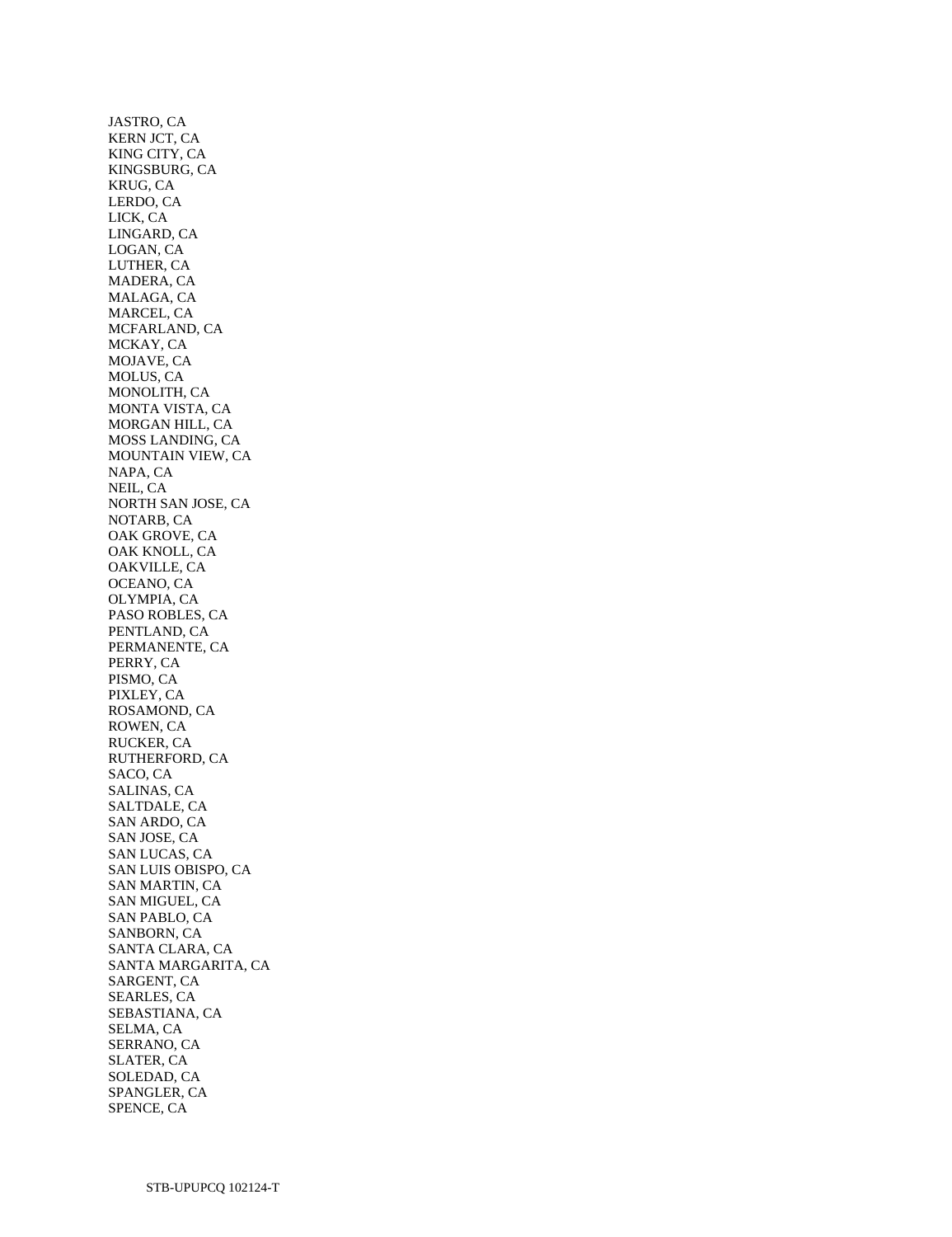SPRECKELS JCT, CA ST HELENA, CA SUMMIT SWITCH, CA SUN MAID, CA SUNNYVALE, CA TAFT, CA TAGUS, CA TEHACHAPI, CA TEMPLETON, CA THOMANN, CA TIPTON, CA TOLENAS, CA TRAVER, CA TRONA, CA TULARE, CA UNION, CA VASONA, CA VINLAND, CA W SANTA BARBARA, CA WALDORF, CA WALONG, CA WAYNE, CA WESTEND, CA WOODFORD, CA WOODLAKE, CA WUNPOST, CA YOUNTVILLE, CA CA - SACRAMENTO AGS consist of: ALAMEDA, CA ALBA, CA ALBRAE, CA ALICIA, CA ALTAMONT, CA ALVARADO, CA ALVISO, CA ANTELOPE, CA ANTIOCH, CA APPLEGATE, CA ATHERTON, CA ATLANTA, CA ATWATER, CA AUBURN, CA AVON, CA BAUMBERG, CA BAYSHORE, CA BEAR CREEK, CA BELLE HAVEN, CA BELMONT, CA BENALI, CA BENICIA, CA BERKELEY, CA BIXLER, CA BLACKLANDS, CA BLUE CANON, CA BOMBAY, CA BOWMAN, CA BOYD, CA BRENTWOOD, CA BRISBANE, CA BROCK, CA BRONCO, CA BURLINGAME, CA BYRON, CA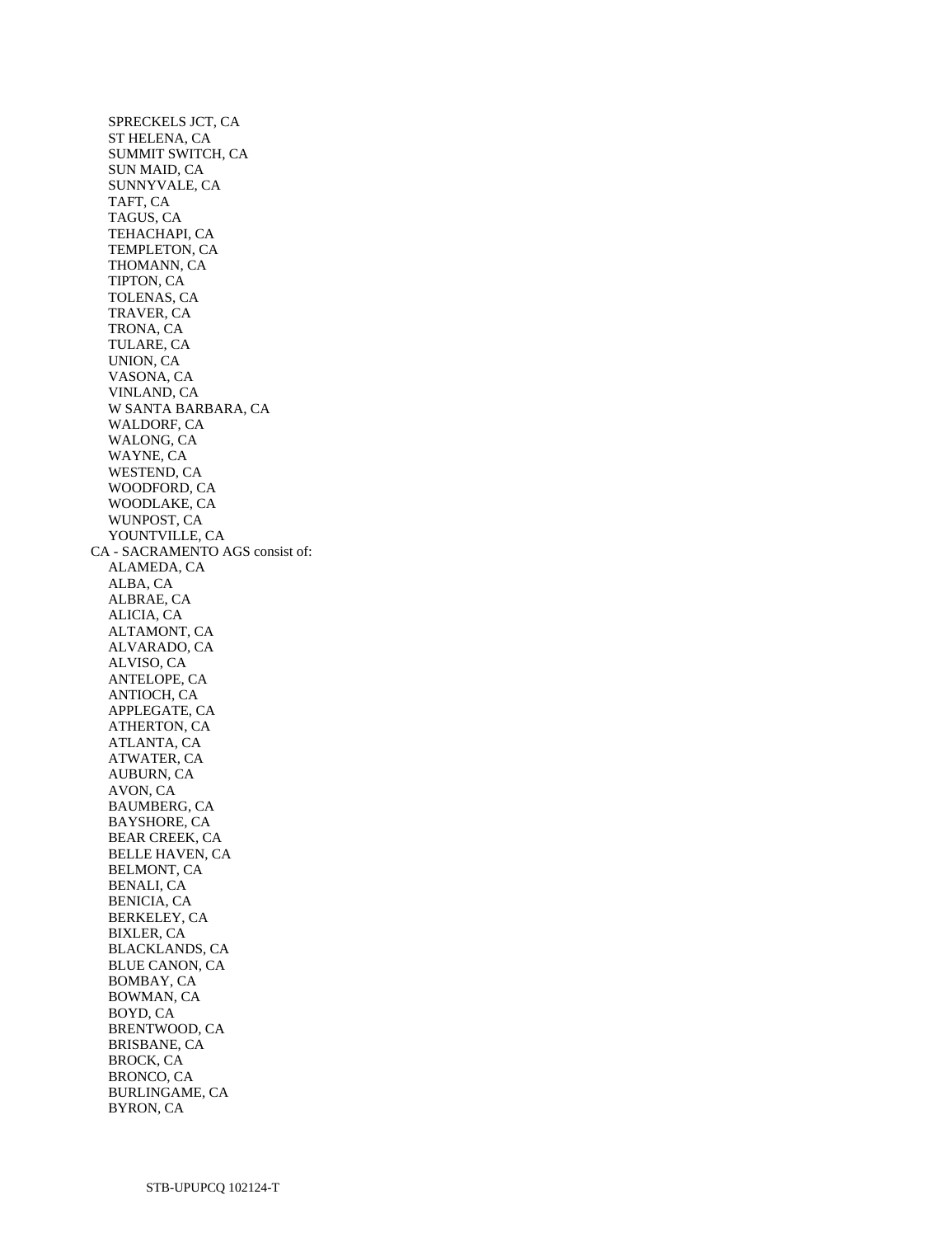CALLA, CA CANNON, CA CAPE HORN, CA CARBONDALE, CA CARPENTER, CA CASTLE, CA CENTRALIA, CA CERES, CA CHEMURGIC, CA CHEROKEE, CA CISCO, CA CITRUS, CA CLAY, CA CLIPPER GAP, CA COCHRAN, CA COLFAX, CA CONCORD, CA CORDOVA, CA CROCKETT, CA DANTONI JUNCTION, CA DECOTO, CA DEL PASO, CA DELHI, CA DETOUR, CA DIXON, CA DRAWBRIDGE, CA DU PONT, CA EAST ANTIOCH, CA EAST APPLEGATE, CA EAST OAKLAND, CA EAST SIDE, CA EAST STOCKTON, CA EL PINAL, CA ELK GROVE, CA ELMHURST, CA ELMIRA, CA ELVAS, CA EMERYVILLE, CA EMIGRANT GAP, CA ERLE, CA ESCALON, CA ESTUDILLO, CA EWING, CA FERGUS, CA FLORIN, CA FLORIN RD, CA FLORIN ROAD, CA FOOTHILL, CA FRANKLIN, CA FREMONT, CA FRENCH CAMP, CA FRUITRIDGE, CA FRUITVALE, CA GALT, CA GILLIS, CA GLOBE, CA GOLD RUN, CA GUILD, CA HATCH, CA HAYWARD, CA HEARST, CA HENDERSON, CA HERCULES, CA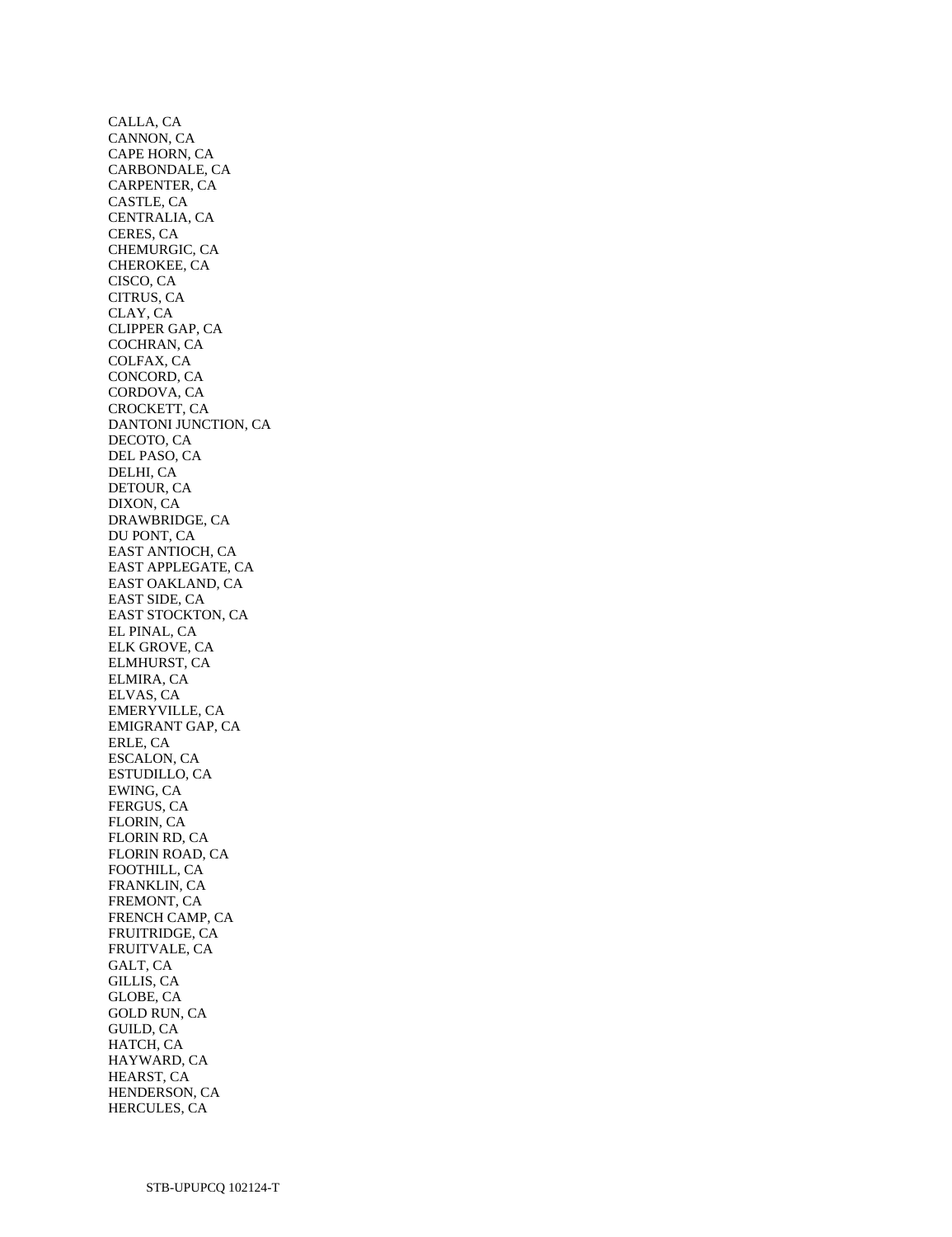HERSHEY, CA HOLT, CA INDIAN HILL, CA IONE, CA IRVINGTON, CA JANNEY, CA JOHNSTON, CA KEARNEY, CA KENWOOD, CA KETTLEMAN, CA KEYES, CA KINGDON, CA KNIGHTSEN, CA KOHLER, CA LAGUNA, CA LAGUNA CREEK, CA LANE, CA LATHROP, CA LINCOLN, CA LINDEN, CA LIVERMORE, CA LIVINGSTON, CA LODI, CA LODI JCT, CA LOOMIS, CA LOS MEDANOS, CA MAGRA, CA MANTECA, CA MANTECA JCT, CA MARTELL, CA MARTINEZ, CA MAYHEW, CA MCAVOY, CA MELROSE, CA MENLO PARK, CA MERCED, CA MIDAS, CA MIDDLE RIVER, CA MIDWAY, CA MIKON, CA MILLBRAE, CA MILLS, CA MILPITAS, CA MOCOCO, CA MONSANTO, CA MOORE, CA MOUNKES, CA MT EDEN, CA MULFORD, CA NEED, CA NEW ENGLAND MILL, CA NEWARK, CA NEWCASTLE, CA NEWLOVE, CA NICHOLS, CA NILES, CA NIMBUS, CA NORTON, CA NUMMI, CA OAKLAND, CA OAKLAND INT GATEWAY, CA OAKLAND PIER 58, CA OAKLAND PIER 62, CA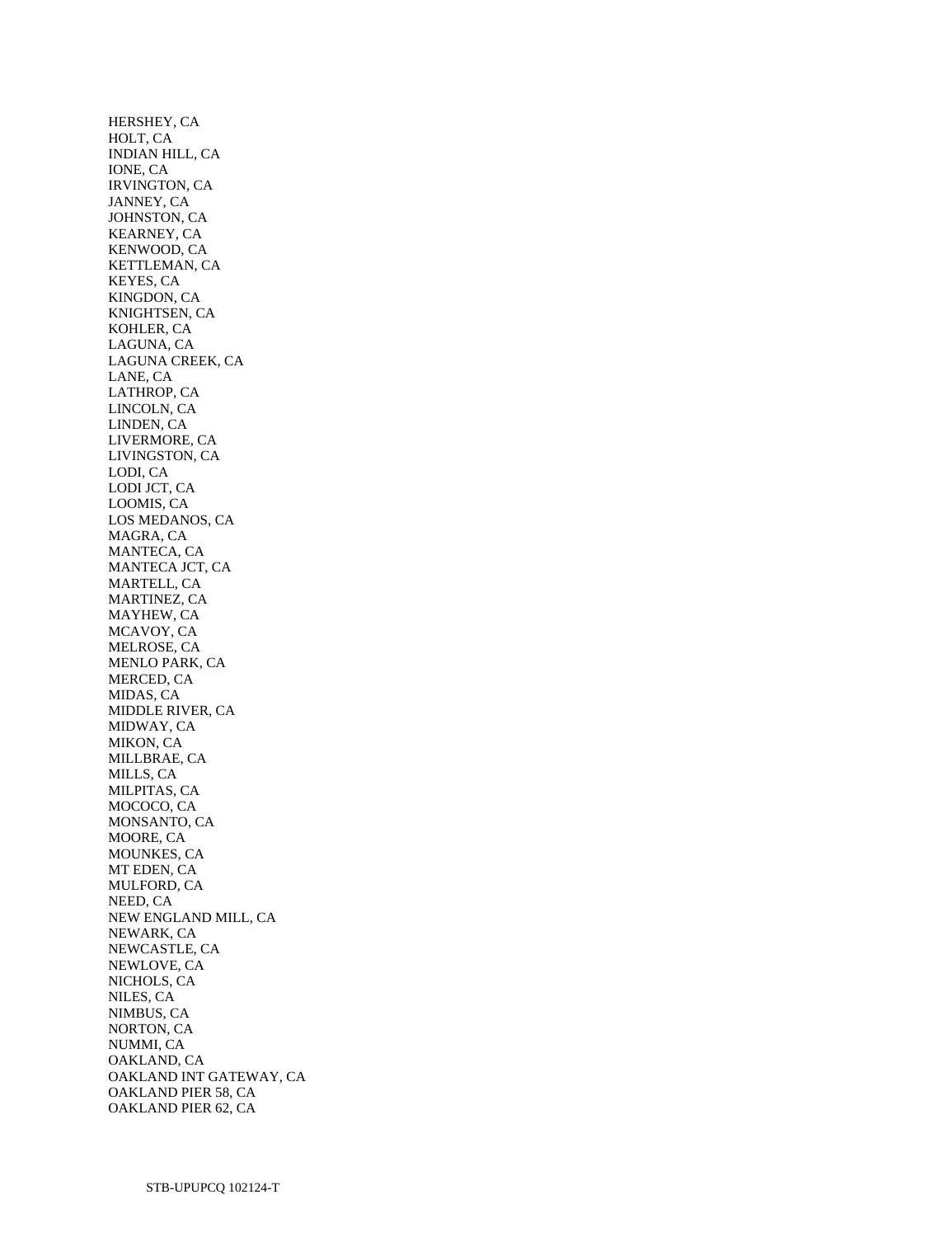OAKLEY, CA OLEUM, CA ORTEGA, CA ORWOOD, CA OSTROM, CA OZOL, CA PABRICO, CA PALO ALTO, CA PEARSON, CA PERKINS, CA PINOLE, CA PITTSBURG, CA PLANEHAVEN, CA PLEASANT GROVE, CA PLEASANTON, CA POLK, CA PORT CHICAGO, CA PORT STOCKTON, CA RADUM, CA RANCHO SECO, CA RAVENSWOOD, CA REDWOOD CITY, CA REDWOOD HARBOR, CA REDWOOD JUNCTION, CA RIPON, CA RIVERVIEW, CA ROBERT, CA ROCKLIN, CA RODEO, CA ROGERS, CA ROSEVILLE, CA RUSSELL, CA SACRAMENTO, CA SALIDA, CA SAN CARLOS, CA SAN FRANCISCO, CA SAN LEANDRO, CA SAN LORENZO, CA SAN MATEO, CA SANDO, CA SANKEY, CA SELBY, CA SHARPS LANE, CA SHELDON, CA SHELL POINT, CA SHINN, CA SHOPS, CA SIMMS, CA SNOBOY, CA SOUTH SAN FRANCISCO, CA STEGE, CA STOCKTON, CA SUCRO, CA SUNSET WHITNEY RANC, CA SWANSTON, CA SWINGLE, CA TERMINOUS JCT, CA THORNTON, CA TOMSPUR, CA TORMEY, CA TOWLE, CA TREMONT, CA TREVARNO, CA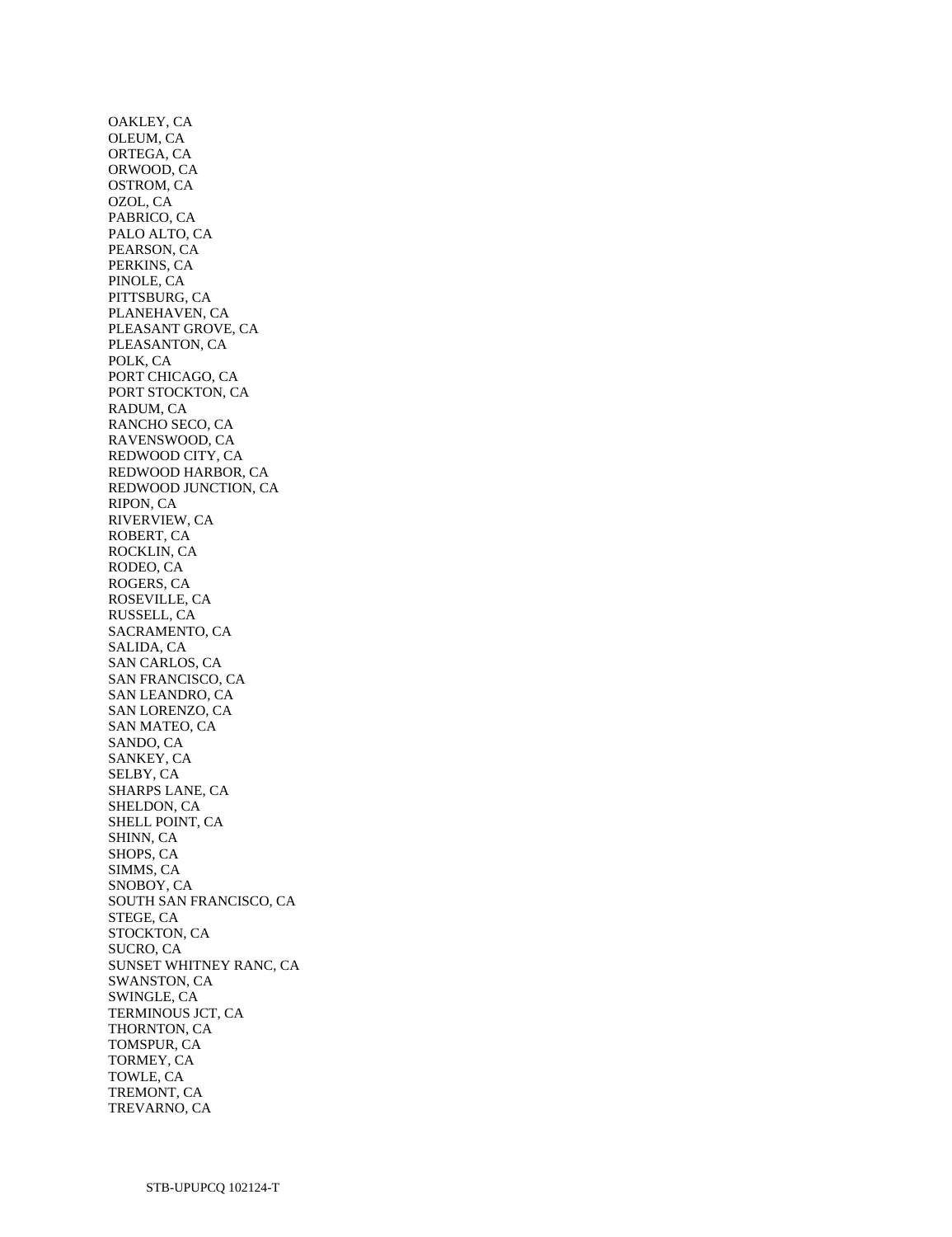TROY, CA TURLOCK, CA TURNER, CA UNION CITY, CA URGON, CA VALIMET, CA VILLINGER, CA WALERGA, CA WARM SPRINGS, CA WESTGATE, CA WILTON, CA WOODSBRO, CA YOLO PORT, CA YOUNGSTOWN, CA ZEE, CA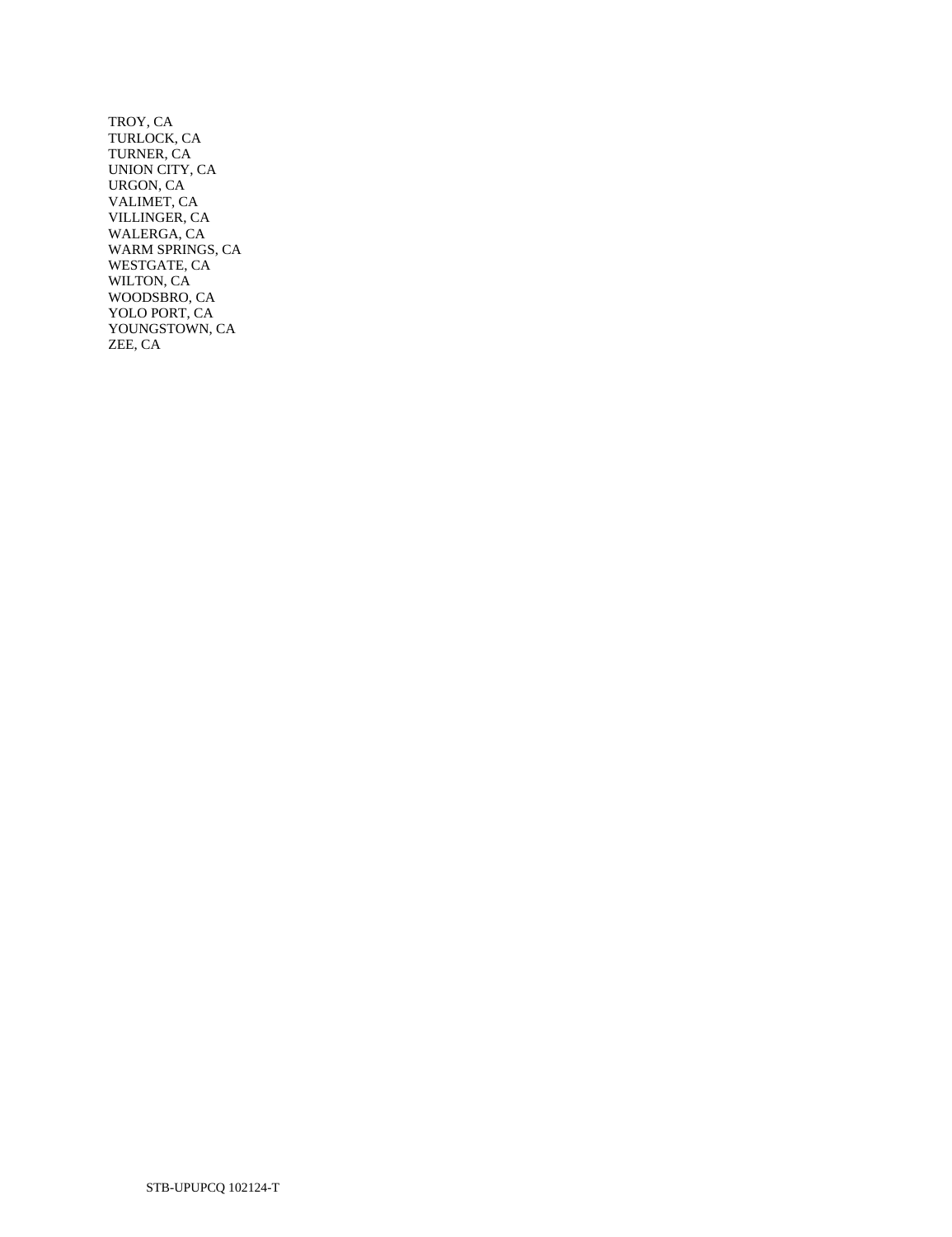

STB-UPUPCQ 102534-S

# **UNION PACIFIC RAILROAD COMPANY**

# **AMENDED CONTRACT SUMMARY**

**Issued:**  February 9, 2022

**Effective:** September 1, 2021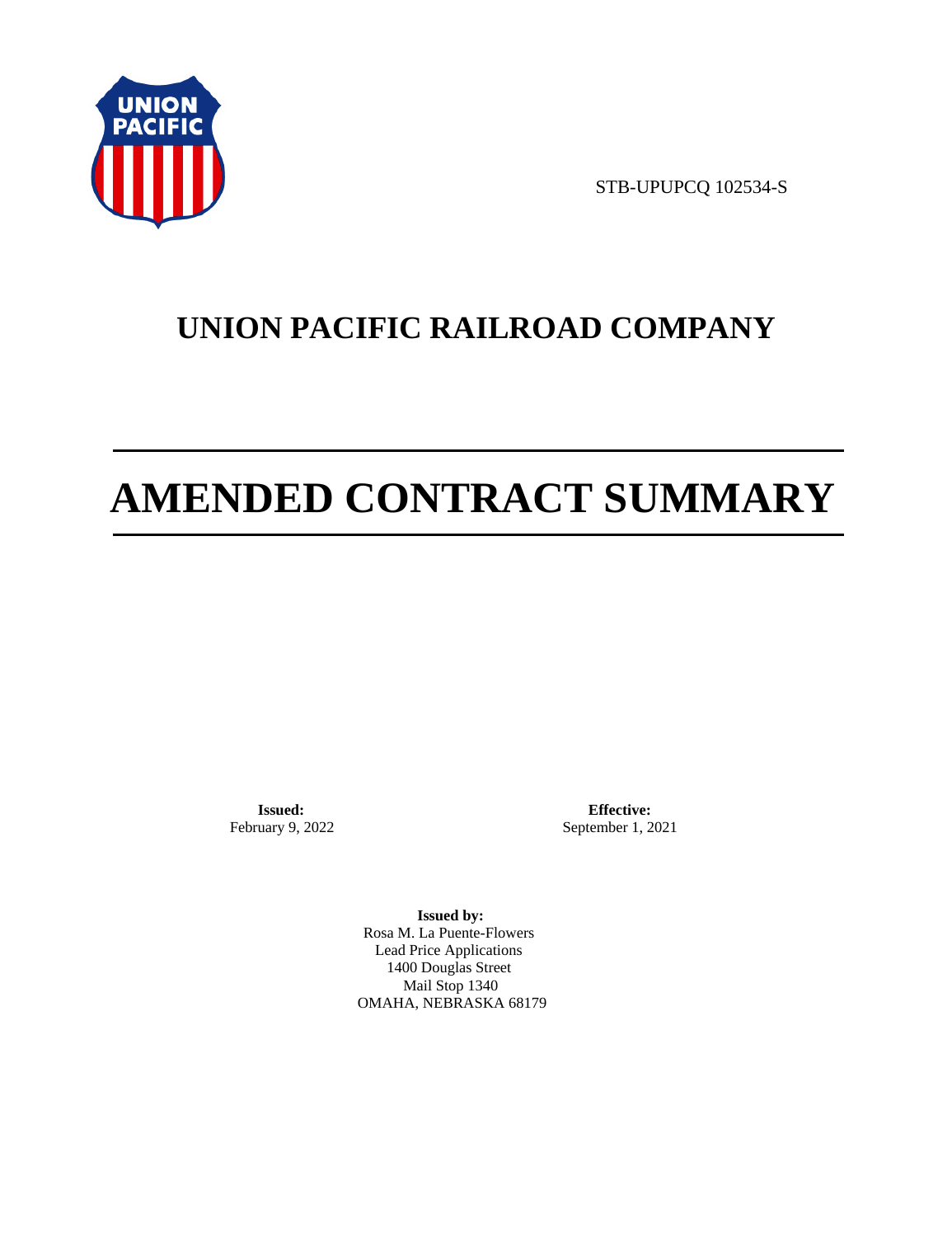UNION PACIFIC RAILROAD COMPANY 1400 Douglas St. Omaha, NE 68179

# **COMMODITY:**

Sorghum Grains **ADDITION** 

# **SHIPPER:**

CARGILL INC

#### **ORIGIN(S):**

 LABETTE, KS **ADDITION**  EAGLE PASS, TX **ADDITION**  PARAGOULD, AR **ADDITION**  HEARNE, TX **ADDITION**  HOOKS, TX **ADDITION**  LAREDO, TX **ADDITION**  WICHITA FALLS, TX **ADDITION**  HUTCHINSON, KS **ADDITION**  BROWNSVILLE, TX **ADDITION**  CRESSON, TX **ADDITION**  HOCKLEY, TX **ADDITION**  LOLITA, TX **ADDITION**  FT WORTH, TX **ADDITION**  HARLINGEN, TX **ADDITION**  GRAND ISLAND, NE **ADDITION**  EAST ST LOUIS, IL **ADDITION**  OMAHA, NE **ADDITION** 

#### **DESTINATION(S):**

 GRAND ISLAND, NE **ADDITION**  SIOUX CITY, IA **ADDITION**  KANSAS CITY, MO **ADDITION**  EAST ST LOUIS, IL **ADDITION**  OMAHA, NE **ADDITION**  EDDYVILLE, IA **ADDITION**  CHICAGO, IL **ADDITION**  CEDAR RAPIDS, IA **ADDITION**  BATON ROUGE, LA **ADDITION**  CAMANCHE, IA **ADDITION**  AVONDALE, LA **ADDITION**  HOOKS, TX **ADDITION**  HOUSTON, TX **ADDITION**  BLAIR, NE **ADDITION**  BRIDGEPORT, IA **ADDITION**  FT DODGE, IA **ADDITION**  MEMPHIS, TN **ADDITION**  WORTHINGTON, MN **ADDITION**  IOWA FALLS, IA **ADDITION**  TIMPIE, UT **ADDITION**  BREAUX BRIDGE, LA **ADDITION**  NEWARK, CA **ADDITION**  SCHUYLER, NE **ADDITION**  FT WORTH, TX **ADDITION**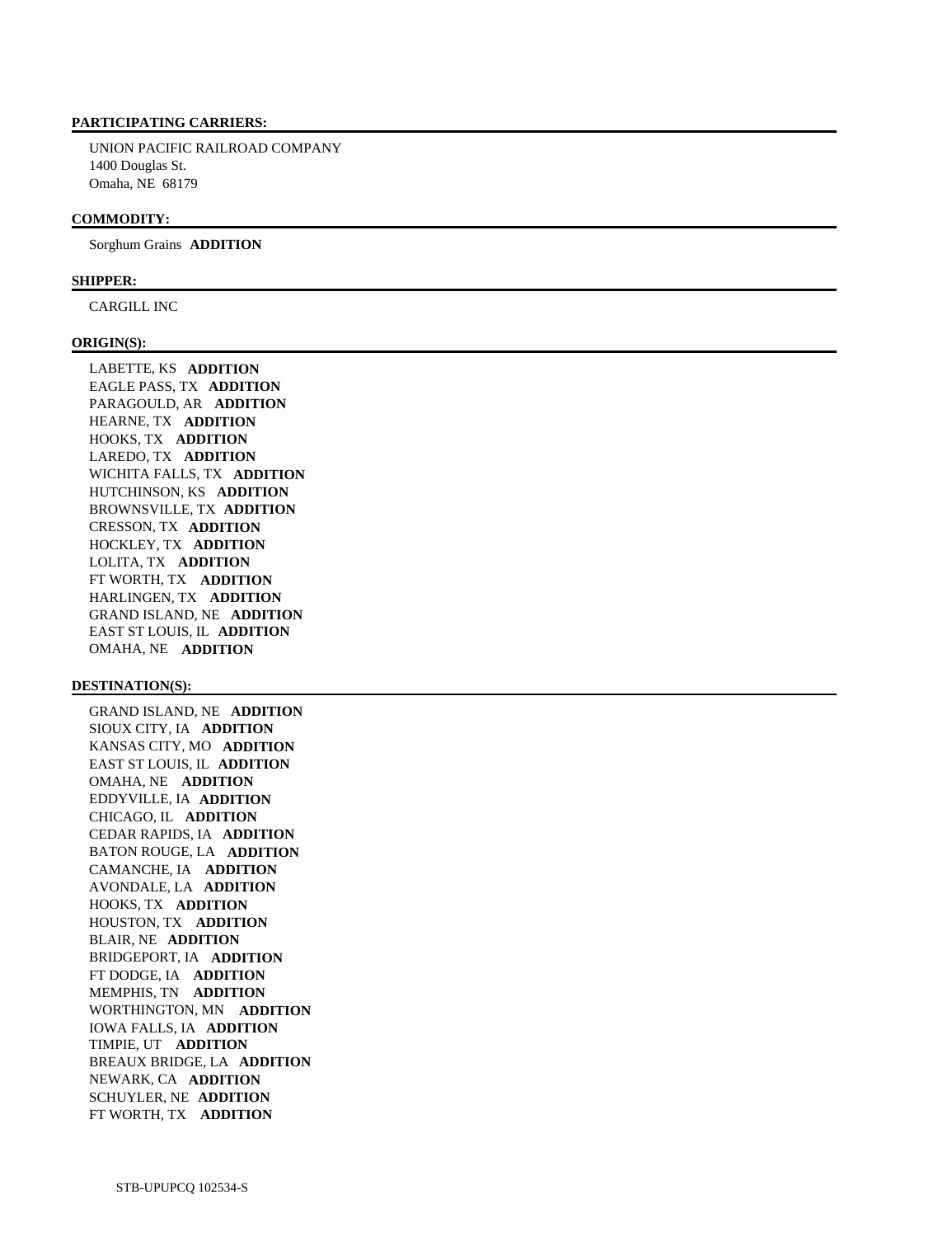# **PORT(S):**

Not Applicable

# **DURATION:**

 Effective Date: August 1, 2019 Amendment Effective Date: September 1, 2021 **ADDITION**  Expiration Date: July 31, 2022 **EXTENSION** 

### **RAIL CAR DATA:**

No cars dedicated to service under this Contract. Cars are provided on a common carrier basis only.

# **RATES & CHARGES:**

Subject to increases.

# **VOLUME:**

Single Car Shipments **ADDITION** 

# **SPECIAL FEATURES:**

 Special Switching Provision Not Applicable. This change pertained only to confidential data. (Switching)

# **SPECIAL NOTICE:**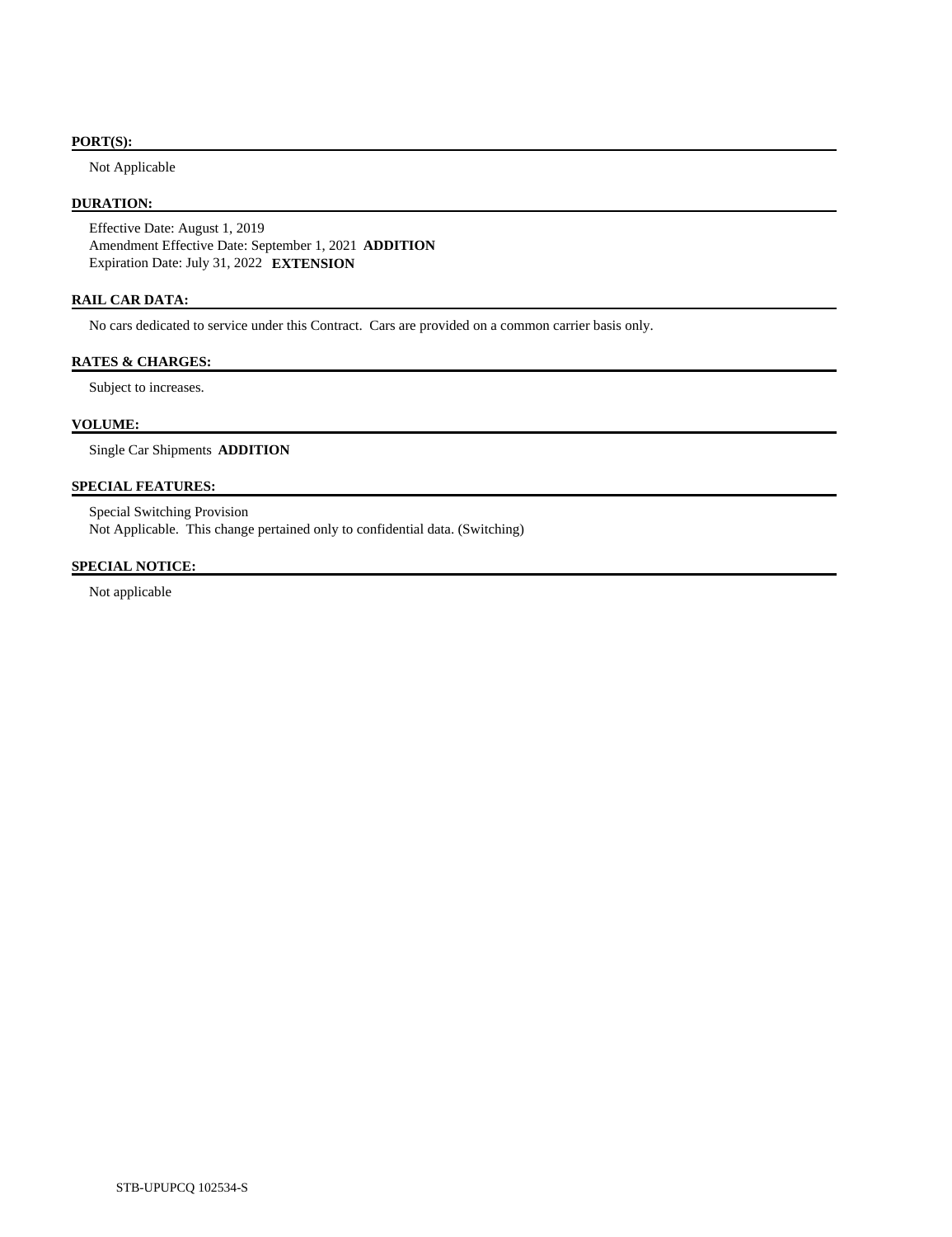

STB-UPUPCQ 103278-D

# **UNION PACIFIC RAILROAD COMPANY**

# **AMENDED CONTRACT SUMMARY**

**Issued:**  February 10, 2022

**Effective:** January 1, 2022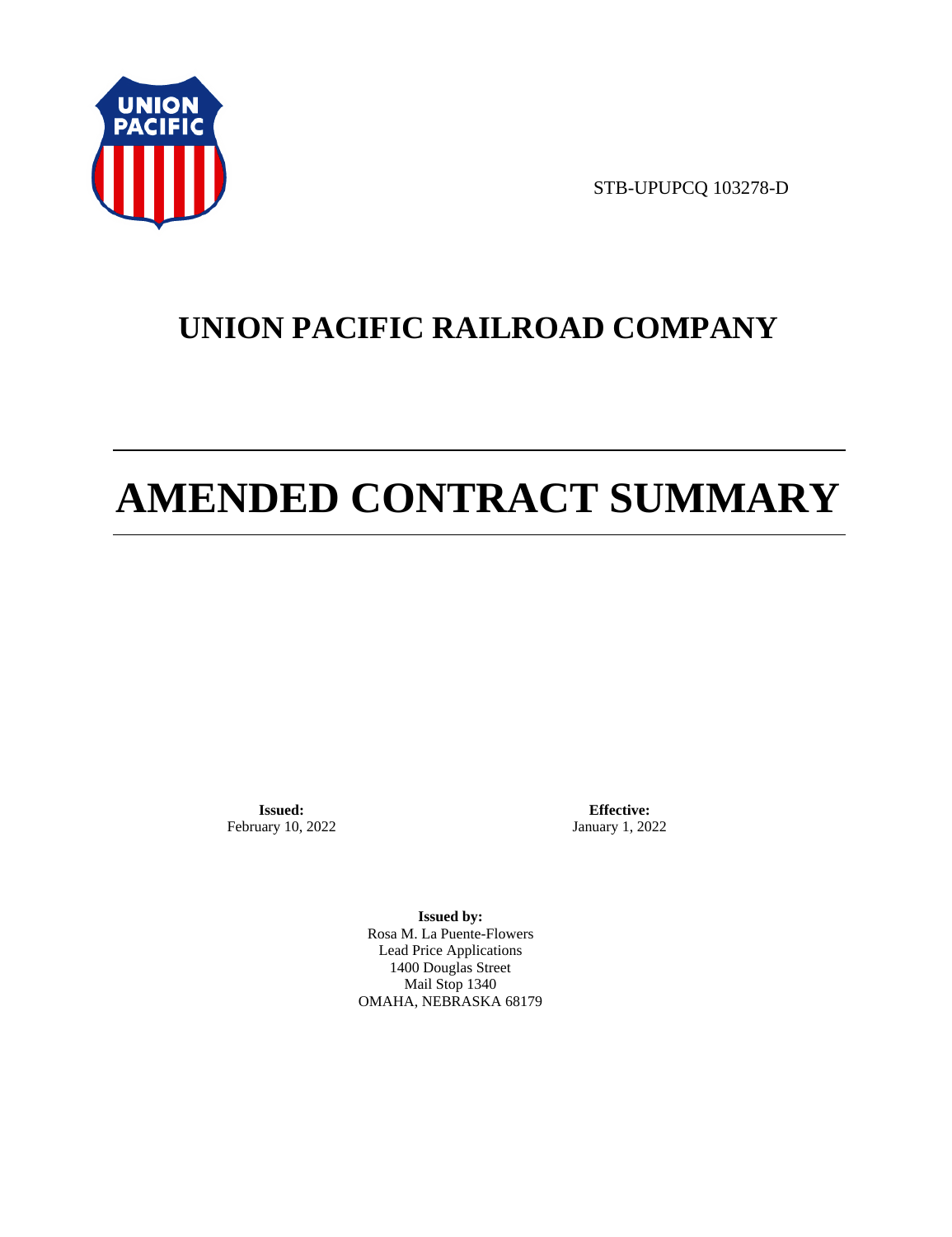UNION PACIFIC RAILROAD COMPANY 1400 Douglas St. Omaha, NE 68179

#### **COMMODITY:**

 Flour Or Other Grain Mill Products,Nec Barley, Pearled **ADDITION** 

# **SHIPPER:**

NESTLE PURINA PETCARE CO

#### **ORIGIN(S):**

BANCROFT, ID

#### **DESTINATION(S):**

 DENVER, CO CHICAGO, IL **ADDITION**  BARSTOW, CA OKLAHOMA CITY, OK

#### **PORT(S):**

Not Applicable

# **DURATION:**

 Effective Date: January 1, 2021 Amendment Effective Date: January 1, 2022 **ADDITION**  Expiration Date: May 31, 2022 **EXTENSION** 

### **RAIL CAR DATA:**

No cars dedicated to service under this Contract. Cars are provided on a common carrier basis only.

# **RATES & CHARGES:**

Subject to increases.

#### **VOLUME:**

Single Car Shipments

#### **SPECIAL FEATURES:**

Special Switching Provision

# **SPECIAL NOTICE:**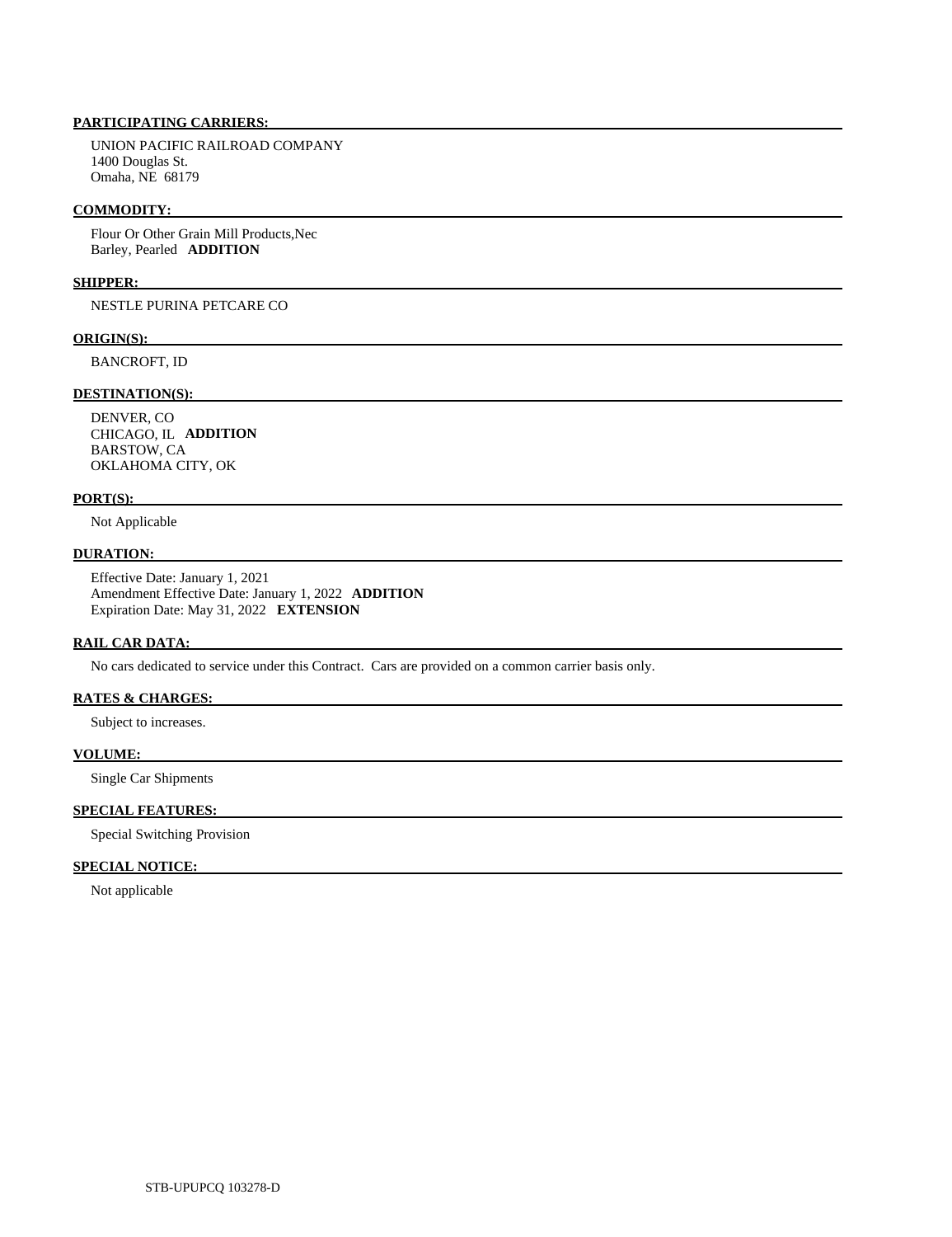

STB-UPUPCQ 103380-C

# **UNION PACIFIC RAILROAD COMPANY**

# **AMENDED CONTRACT SUMMARY**

**Issued:**  February 9, 2022

**Effective:** November 1, 2021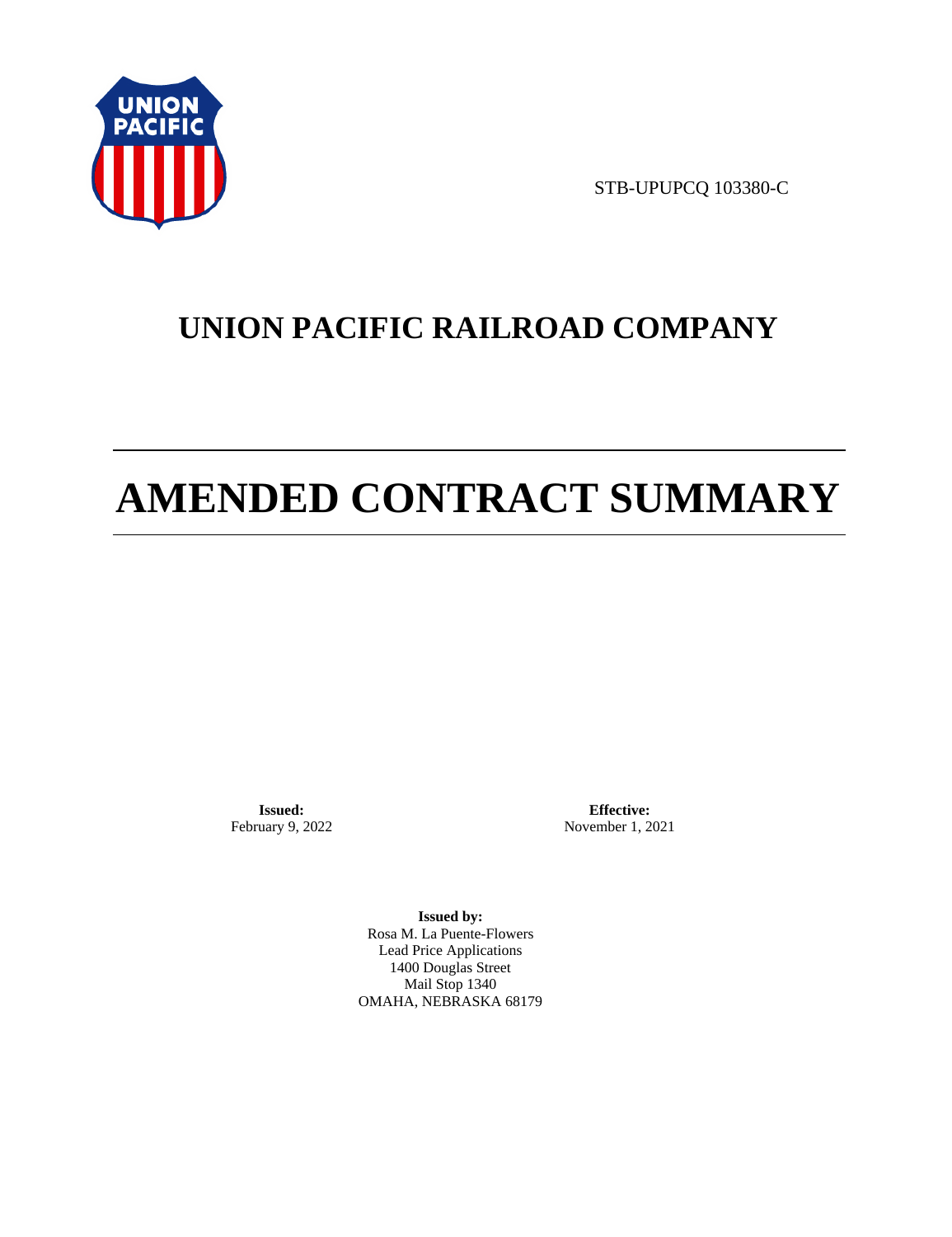UNION PACIFIC RAILROAD COMPANY 1400 Douglas St. Omaha, NE 68179

#### **COMMODITY:**

Wheat Exc.Buckwheat See 01139 **ADDITION** 

#### **SHIPPER:**

# AMERICAN ITALIAN PASTA CO **ADDITION**

#### **ORIGIN(S):**

 YUMA, AZ **ADDITION**  ROLL, AZ **ADDITION**  BRAWLEY, CA **ADDITION**  HEBER, CA **ADDITION**  EL CENTRO, CA **ADDITION**  BUCKEYE, AZ **ADDITION**  CASA GRANDE, AZ **ADDITION**  GOSHEN JCT, CA **ADDITION**  MEMPHIS, TN **ADDITION** 

# **DESTINATION(S):**

 EAST ST LOUIS, IL **ADDITION**  MEMPHIS, TN **ADDITION**  KANSAS CITY, MO **ADDITION**  YUMA, AZ **ADDITION** 

#### **PORT(S):**

Not Applicable

#### **DURATION:**

 Effective Date: November 1, 2021 Amendment Effective Date: November 1, 2021 **ADDITION**  Expiration Date: May 31, 2022 **EXTENSION** 

#### **RAIL CAR DATA:**

No cars dedicated to service under this Contract. Cars are provided on a common carrier basis only.

#### **RATES & CHARGES:**

Subject to increases.

# **VOLUME:**

Single Car Shipments **ADDITION** 

# **SPECIAL FEATURES:**

 Special Switching Provision Not Applicable. This change pertained only to confidential data. (Switching)

# **SPECIAL NOTICE:**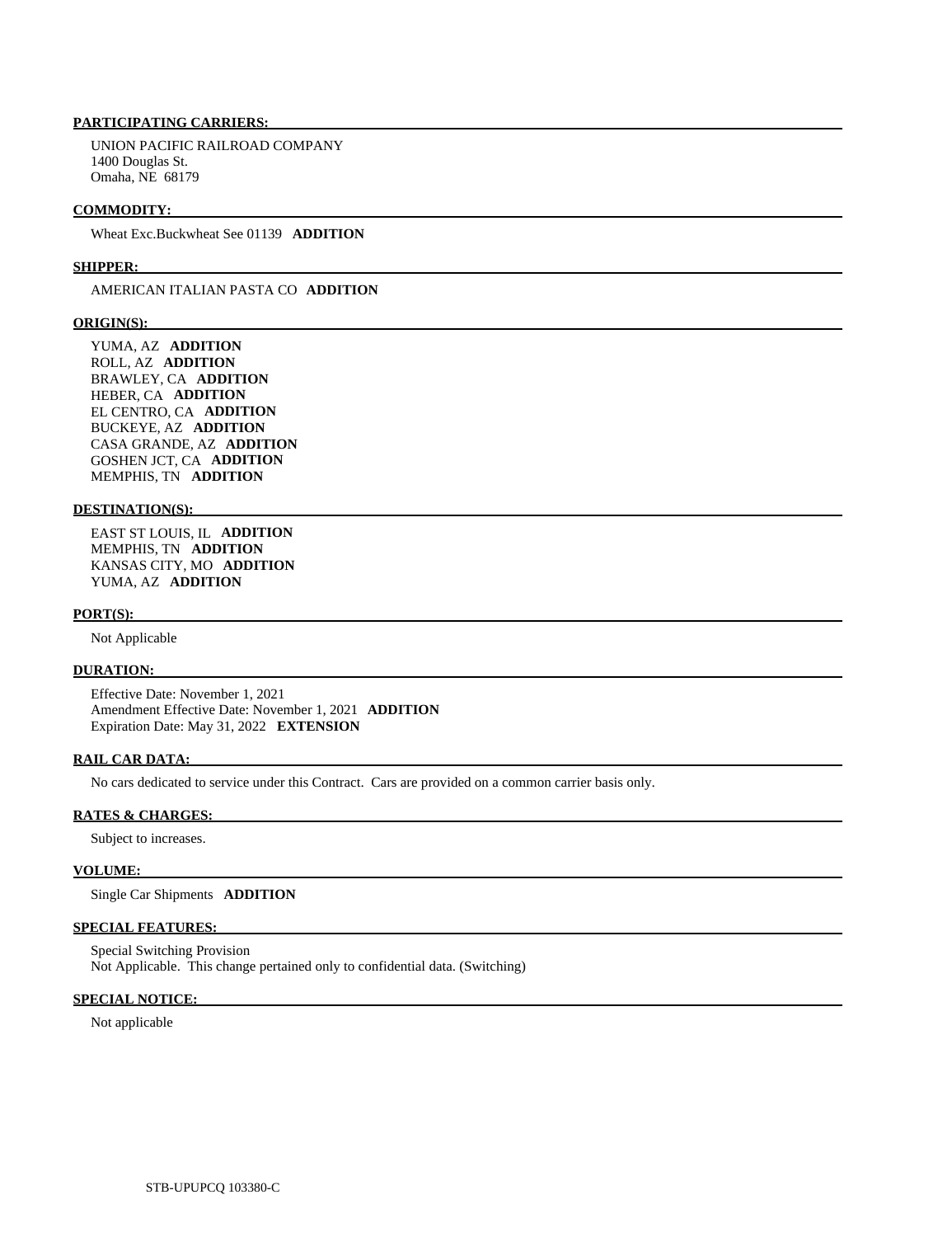

STB-UPUPCQ 103384-C

# **UNION PACIFIC RAILROAD COMPANY**

# **AMENDED CONTRACT SUMMARY**

**Issued:**  February 10, 2022

**Effective:** June 1, 2021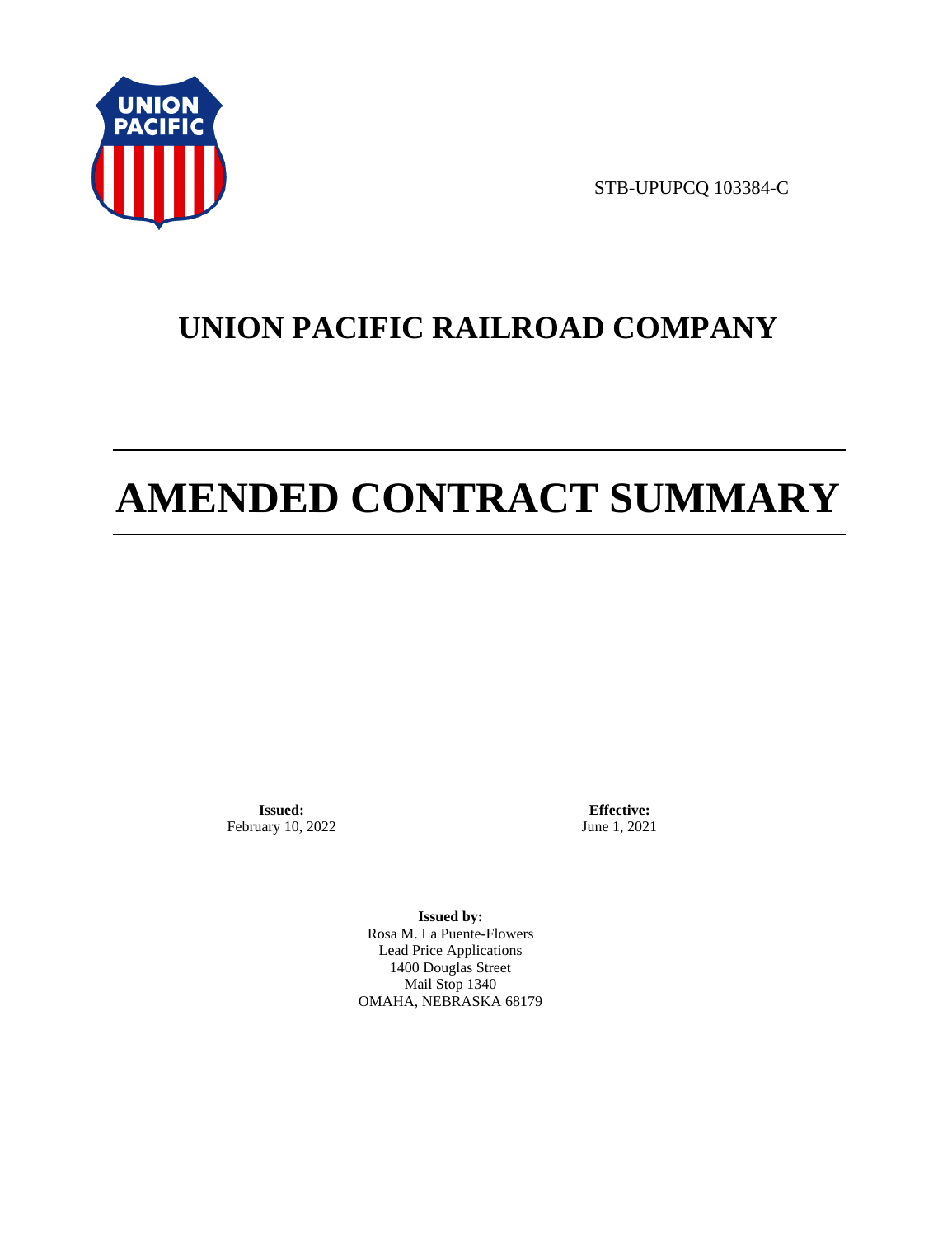UNION PACIFIC RAILROAD COMPANY 1400 Douglas St. Omaha, NE 68179

#### **COMMODITY:**

 Wheat Exc.Buckwheat See 01139 Wheat Flour Exc.Blended Or Prepared See 20451- 20452 Wheat Middlings Or Shorts,Non- Pelletized

#### **SHIPPER:**

 BAY STATE MILLING CO BAY STATE MILLING

#### **ORIGIN(S):**

 WINONA, MN TOLLESON, AZ PLATTEVILLE, CO

#### **DESTINATION(S):**

 SHREVEPORT, LA GIDDINGS, TX PLATTEVILLE, CO MEMPHIS, TN CLEBURNE, TX

#### **PORT(S):**

Not Applicable

# **DURATION:**

 Effective Date: June 1, 2021 Amendment Effective Date: June 1, 2021 **ADDITION**  Expiration Date: May 31, 2022 **EXTENSION** 

#### **RAIL CAR DATA:**

No cars dedicated to service under this Contract. Cars are provided on a common carrier basis only.

# **RATES & CHARGES:**

Subject to increases.

### **VOLUME:**

Single Car Shipments

# **SPECIAL FEATURES:**

Special Switching Provision

# **SPECIAL NOTICE:**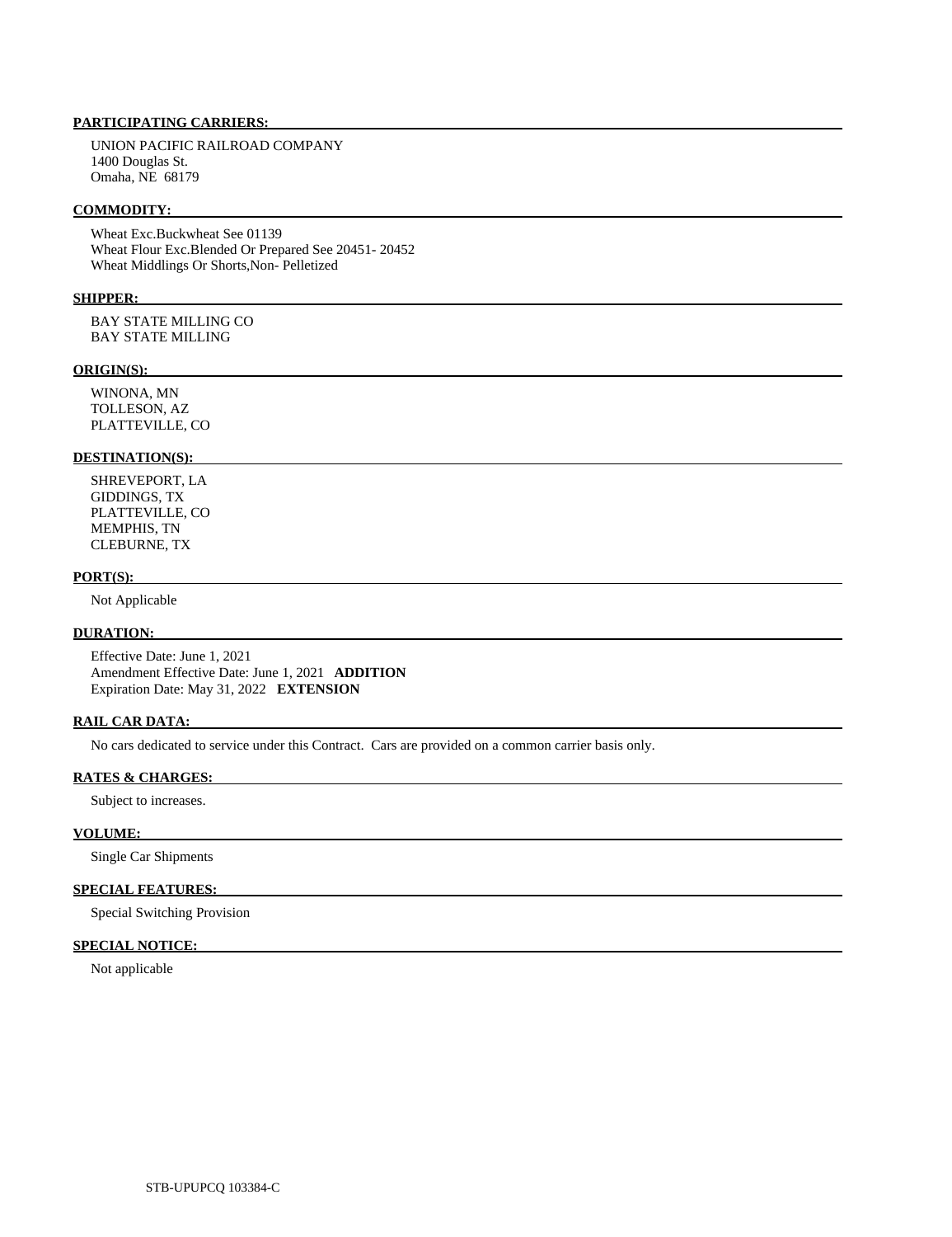

STB-UPUPCQ 103408-A

# **UNION PACIFIC RAILROAD COMPANY**

# **AMENDED CONTRACT SUMMARY**

**Issued:**  February 10, 2022

**Effective:** December 1, 2021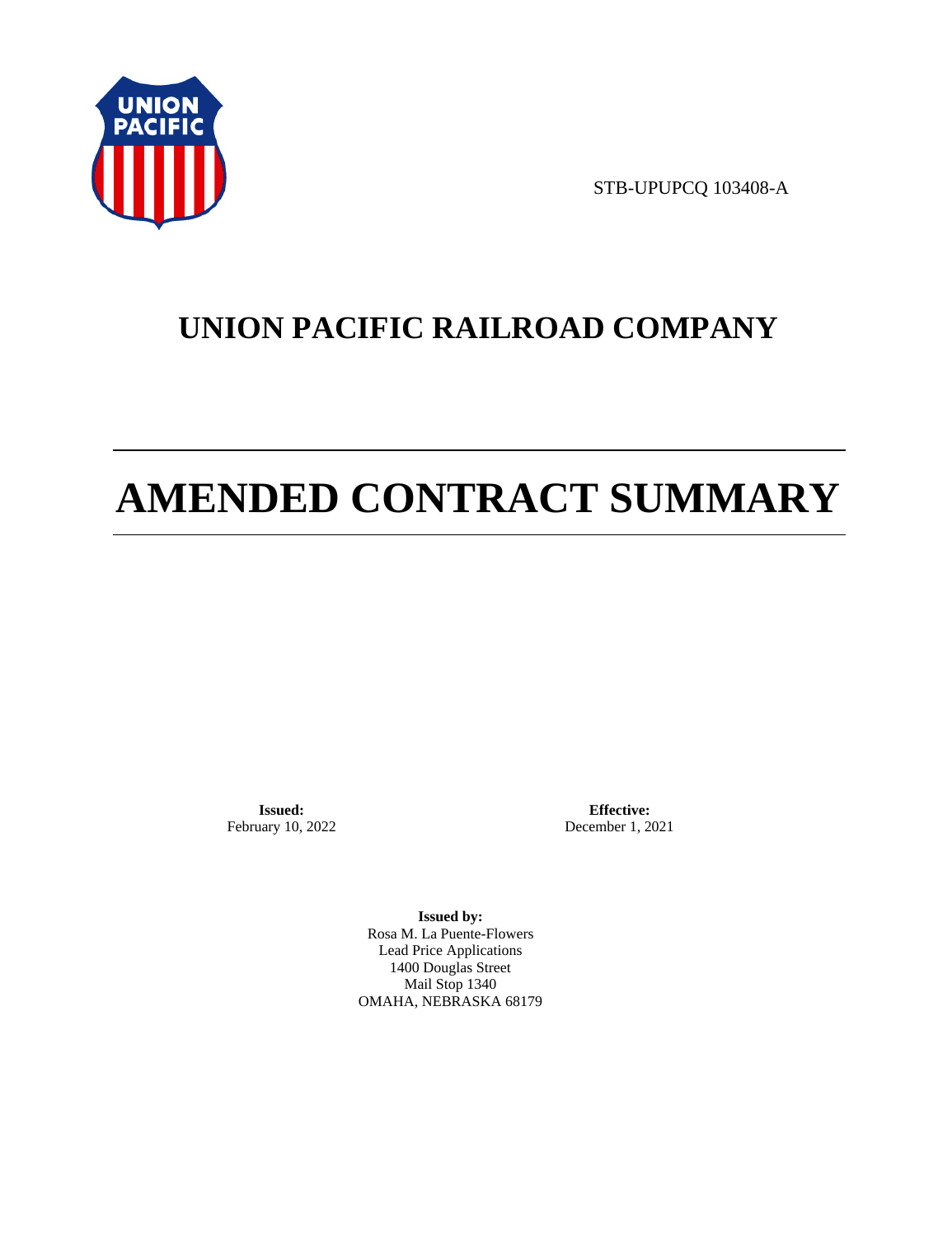UNION PACIFIC RAILROAD COMPANY 1400 Douglas St. Omaha, NE 68179

#### **COMMODITY:**

Wheat Exc.Buckwheat See 01139

#### **SHIPPER:**

 THE ANDERSONS INC THE ANDERSONS INC **ADDITION** 

#### **ORIGIN(S):**

 BLISS, ID AMERICAN FALLS, ID LINCOLN, ID ASHTON, ID RIRIE, ID IONA, ID HAMER, ID **ADDITION**  ROBERTS, ID **ADDITION** 

#### **DESTINATION(S):**

WA - WALLULA AGS (See Exhibit Definition)

#### **PORT(S):**

Not Applicable

#### **DURATION:**

 Effective Date: December 1, 2021 Amendment Effective Date: December 1, 2021 **ADDITION**  Expiration Date: May 31, 2022 **EXTENSION** 

# **RAIL CAR DATA:**

No cars dedicated to service under this Contract. Cars are provided on a common carrier basis only.

### **RATES & CHARGES:**

Subject to increases.

# **VOLUME:**

Single Car Shipments

# **SPECIAL FEATURES:**

Special Switching Provision

# **SPECIAL NOTICE:**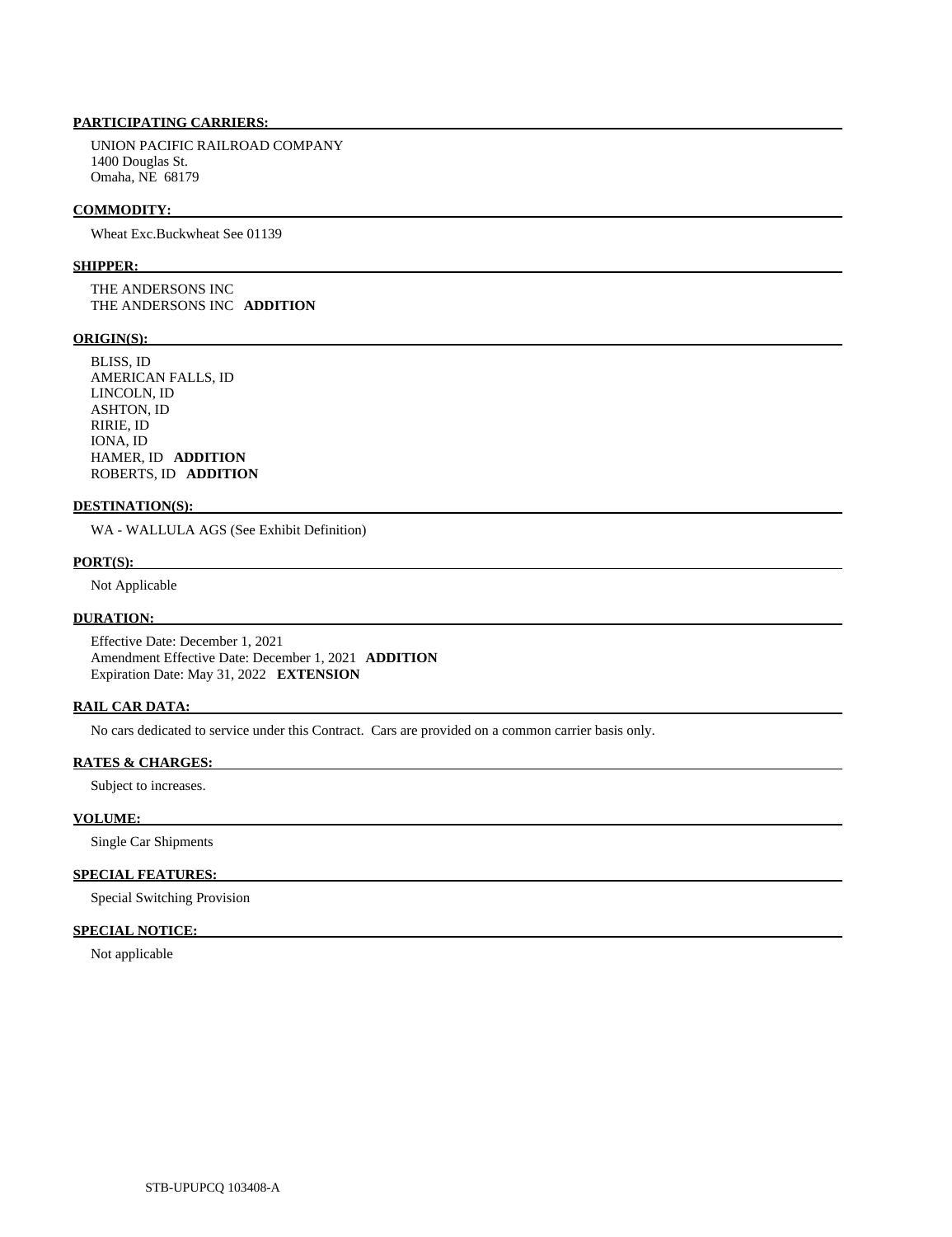WA - WALLULA AGS consist of: ARLINGTON, OR BIGGS, OR BLALOCK, OR BOARDMAN, OR CASCADE LOCKS, OR CASTLE, OR CLARKE, OR COLD SPRINGS, OR CRATES, OR DEE, OR GILLIAM, OR HEPPNER JCT, OR HOOD RIVER, OR JUNIPER, OR LOCKIT, OR MENO, OR MOSIER, OR MUNLEY, OR ODELL, OR ORDNANCE, OR OREGON TRUNK JCT, OR PARKDALE, OR PINE GROVE, OR QUINTON, OR ROWENA, OR RUFUS, OR SEUFERTS, OR SHUTLER, OR THE DALLES, OR UMATILLA, OR WYETH, OR ALBION, WA ALMOTA, WA ANKENY, WA ASH, WA ASHUE, WA ATTALIA, WA AYER, WA BERRYMAN, WA BIGGAM, WA BINGEN WHITE SALMON, WA BOLLES, WA BURBANK, WA CENTRAL FERRY, WA COLFAX, WA COLLEGE PLACE, WA CREST, WA CROSKEY, WA CRUM, WA DAYTON, WA DIAMOND, WA DUMAS, WA EASTWAY SPUR, WA ENDICOTT, WA ENNIS, WA EPHRATA, WA FARRON, WA FRUITVALE, WA GARRETT, WA GIBBON, WA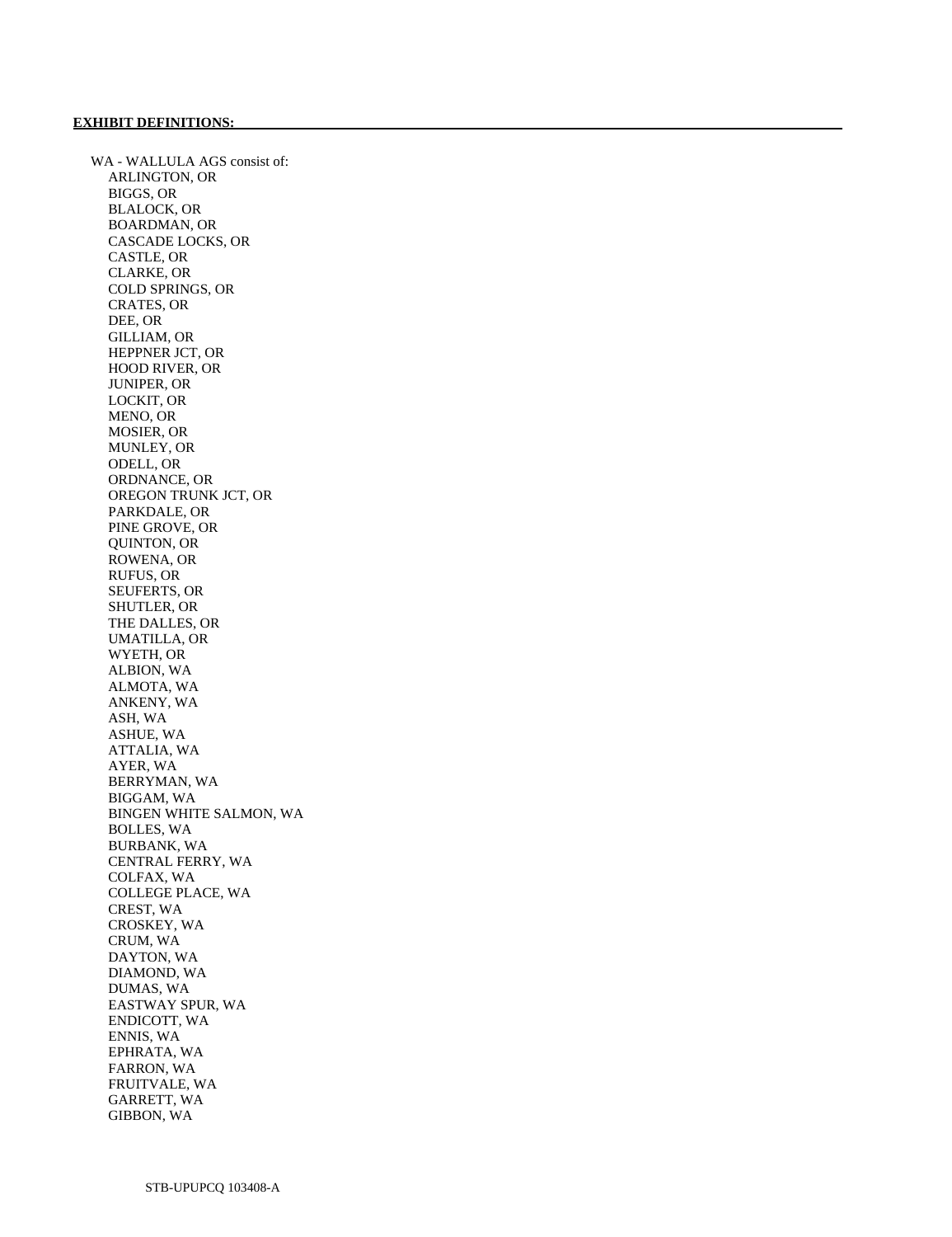GLEED, WA GORDON, WA GRANDVIEW, WA GRANGER, WA GRAVEL PIT, WA HADLEY, WA HANFORD WORKS, WA HARRAH, WA HEDGES, WA HOOPER, WA HOOPER JCT, WA HUMORIST, WA HUNTLEY, WA HUNTSVILLE, WA JOSO, WA JUNO, WA KENNEWICK, WA LA CROSSE, WA LANGDON, WA LONG, WA LOWDEN, WA MARENGO, WA MATTHEW, WA MESA, WA MIDVALE, WA MOCKONEMA, WA MOSES LAKE, WA MOXEE CITY, WA NACHES, WA NASS, WA NORTH PROSSER, WA OTHELLO, WA OUTLOOK, WA PAGE, WA PAMPA, WA PARK, WA PARVIN, WA PASCO, WA PENAWAWA, WA PLYMOUTH, WA PORT OF WILMA, WA PRESCOTT, WA PROSSER, WA PULLMAN, WA PULLMAN JCT, WA QUINCY, WA REESE, WA RICHLAND, WA RICHLAND IND PARK, WA RICHLAND JCT, WA RICHLAND JUNCTION, WA RIPARIA, WA RISBECK, WA ROYAL CITY, WA RUSSELL, WA SHAWNEE, WA ST JOHN, WA SUN HARBOR, WA SUNNY ROZA, WA SUNNYSIDE, WA SUNSET, WA SUTTON, WA TERRACE HGTS, WA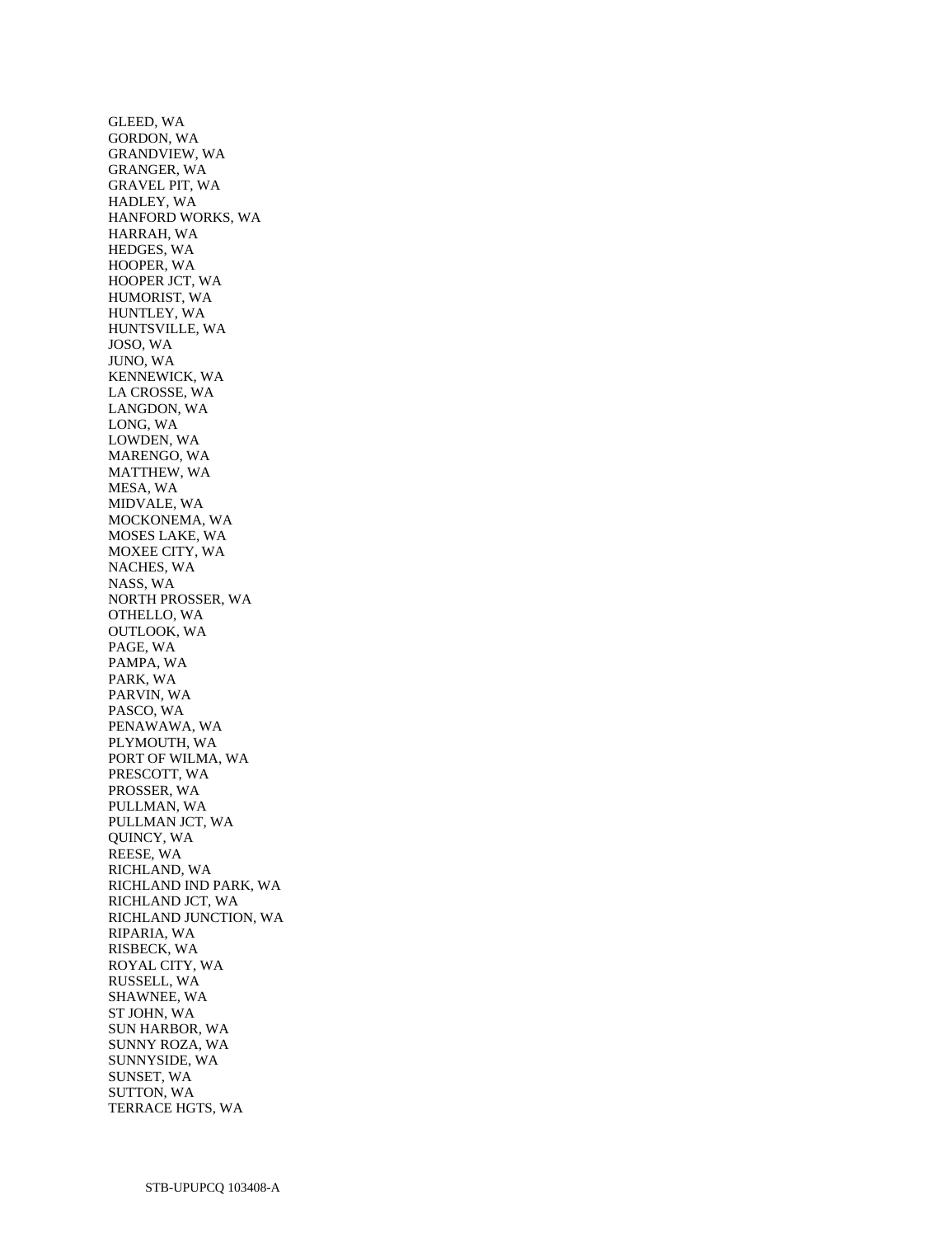TESKE, WA THERA, WA THORNTON, WA TOPPENISH, WA TOPPENISH (WESLEY JCT), WA TOUCHET, WA UNION GAP, WA VALLEY GROVE, WA VENNER, WA VILLARD JCT, WA WAITSBURG, WA WALKER, WA WALLA WALLA, WA WALLULA, WA WALLULA HEIGHTS, WA WARDEN, WA WELLS, WA WHITE SWAN, WA WHITLOW, WA WHITMAN, WA WHITSTRAN, WA WILLADA, WA WILLSON, WA WINONA, WA WISHRAM, WA YAKIMA, WA ZANGAR JCT, WA ZILLAH, WA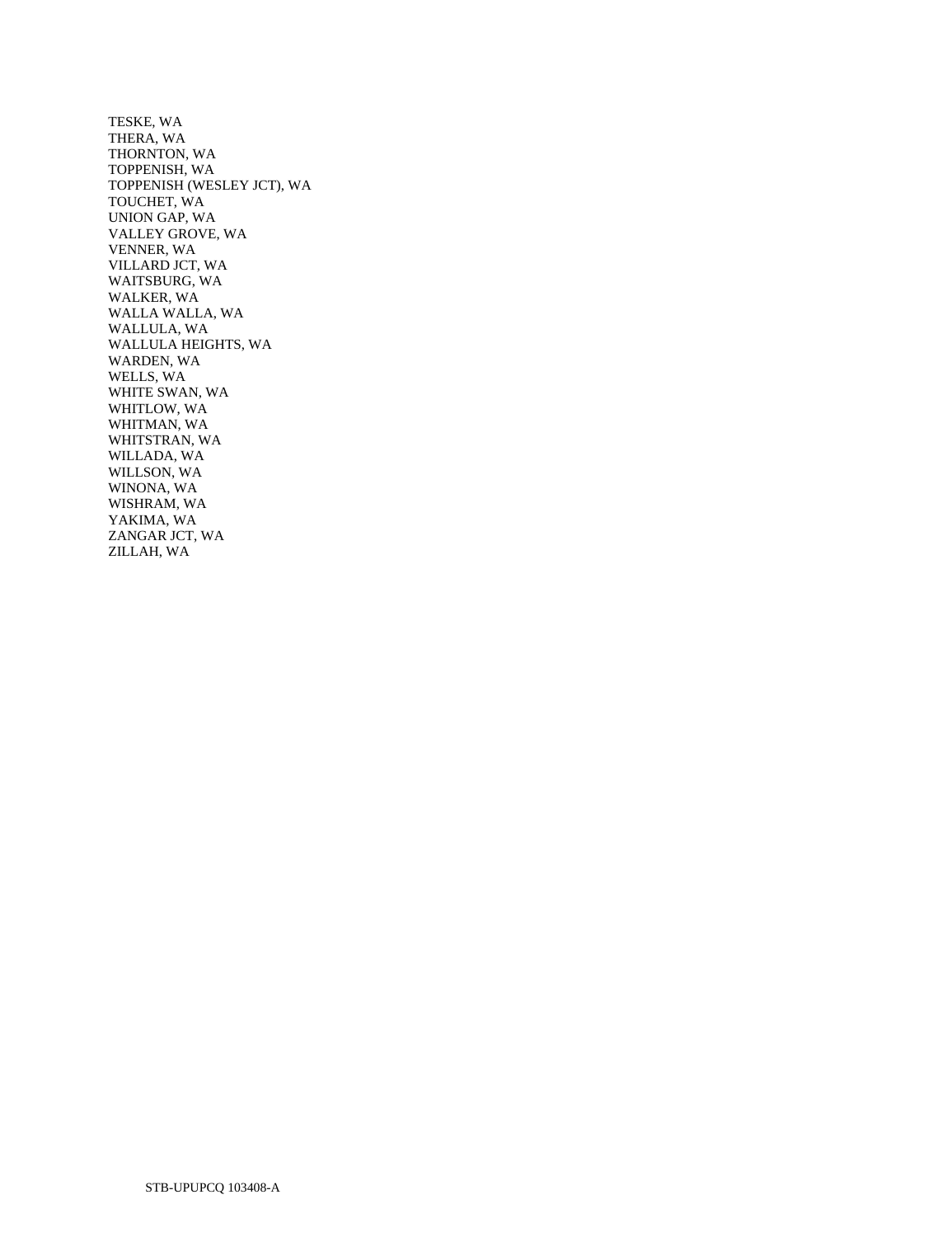

STB-UPUPCQ 99448-AJ

# **UNION PACIFIC RAILROAD COMPANY**

# **AMENDED CONTRACT SUMMARY**

**Issued:**  February 10, 2022

**Effective:** June 1, 2021